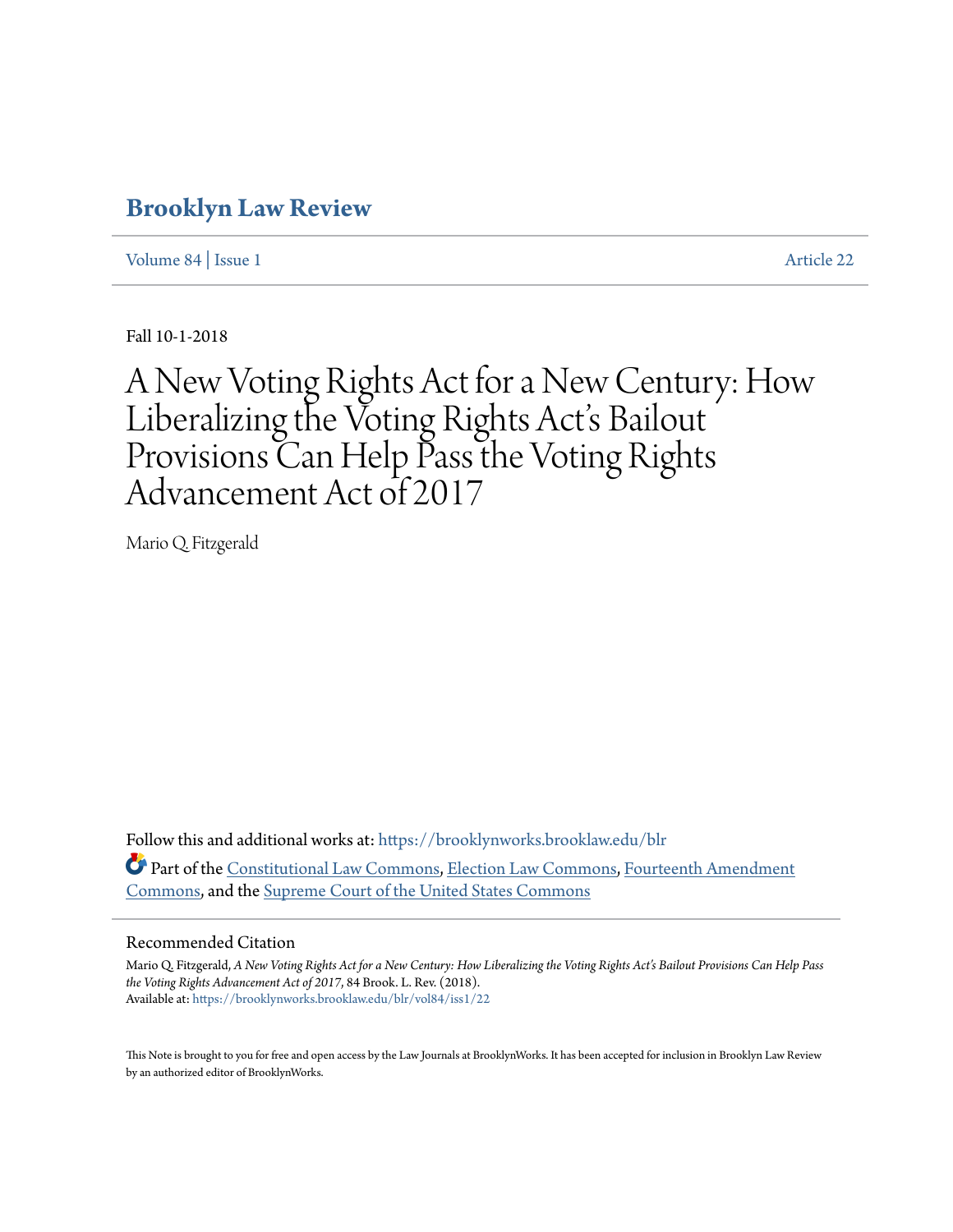# A New Voting Rights Act for a New Century

### HOW LIBERALIZING THE VOTING RIGHTS ACT'S BAILOUT PROVISIONS CAN HELP PASS THE VOTING RIGHTS ADVANCEMENT ACT OF 2017

#### **INTRODUCTION**

The Voting Rights Act of 1965 (VRA)<sup>1</sup> opened avenues for Rosanell Eaton's political voice that had previously been closed by Jim Crow laws. In 2013, Rosanell Eaton was a ninety-two-year old African American woman living in her hometown of Louisburg, North Carolina.2 Despite growing up in a segregated town, Eaton graduated as valedictorian of her class, overcame literacy test requirements to register to vote, voted regularly in North Carolina elections, and helped other members of her community register and vote.3 For her civic activism, Eaton experienced racist acts such as having small crosses burned in her front yard and even having bullets shot at her house.4 She nevertheless remained an active voter.5 Despite her leadership, Eaton fell under threat of losing her vote after North Carolina passed its voting law in 2013, H.B. 589, which reduced days for early voting, instituted voter identification requirements, eliminated same-day registration, and restricted out-of-precinct provisional ballots.6

Though the United States Court of Appeals for the Fourth Circuit struck H.B. 589 down in 2016, the law prevented North Carolinians, like Eaton, from voting for three years.7 H.B.

<sup>1</sup> Voting Rights Act of 1965, Pub. L. No. 89-110, 79 Stat. 437 (codified as amended at 52 U.S.C. § 10301 (2012 & Supp. II 2015)). 2 Complaint at 7, N.C. State Conf. of the NAACP. v. McCrory, 831 F.3d 204

<sup>(4</sup>th Cir. 2016) (No. 1:13-CV-00658), ECF No. 1. 3 *Id.* at 7–9. 4 *Id.* at 8. 5 *Id.*

<sup>6</sup> *Id.* at 8–9; *see also* H.B. 589, 2013 Gen. Assemb., Reg. Sess. (N.C. 2013), Voter Information Verification Act, 2013 N.C.SESS.LAWS 2013-381, pt. 2 (detailing Part 2 of H.B. 589 in which the law required the use of photo identification for voting in person). 7 N.C. State Conf. of the NAACP v. McCrory, 831 F.3d 204, 241–42 (4th Cir.

<sup>2016);</sup> Editorial, *North Carolina's Voting Law Goes on Trial*, N.Y. TIMES (July 15, 2015),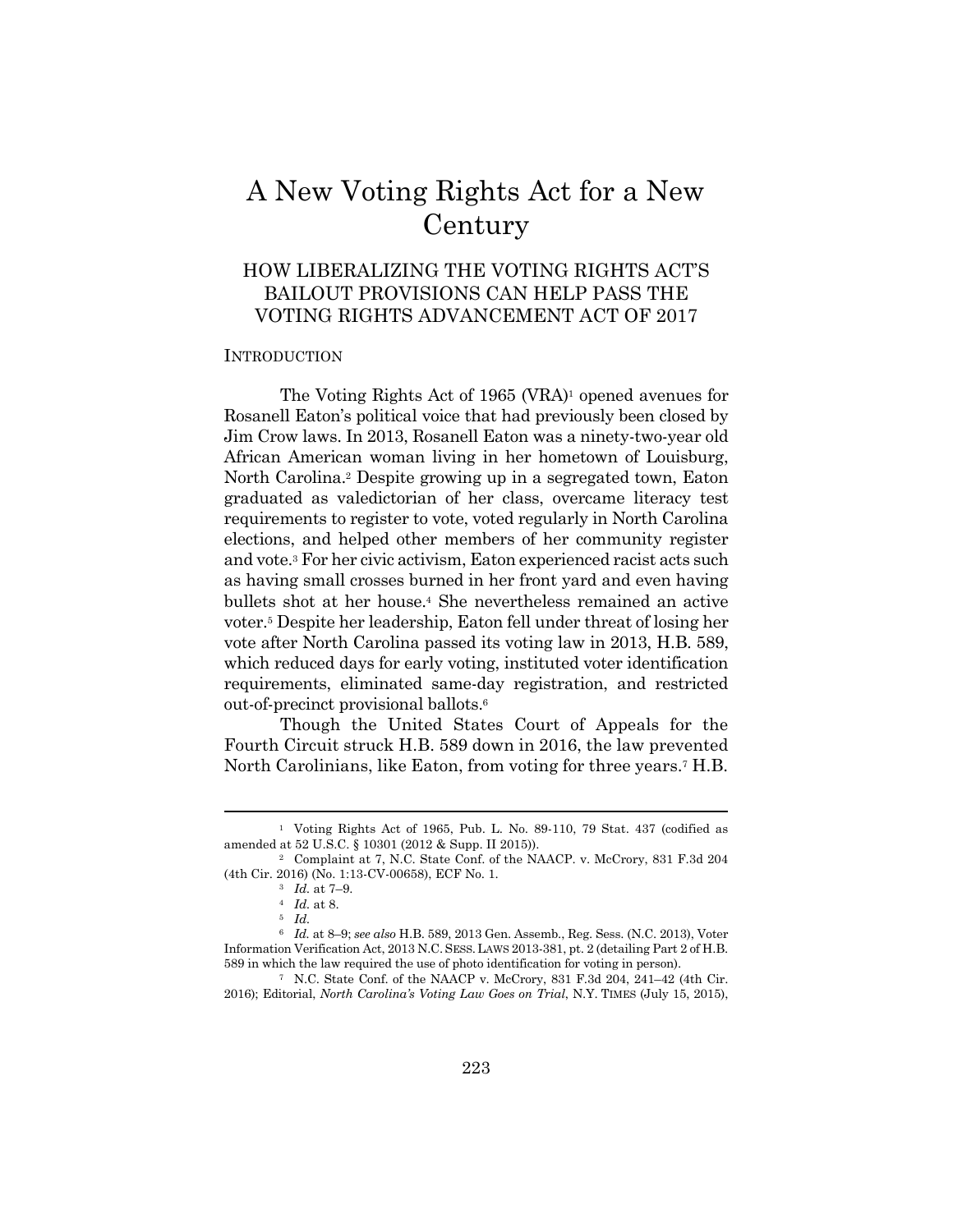589 was able to go into effect, because, earlier in 2013, the United States Supreme Court in *Shelby County v. Holder* invalidated the VRA's coverage formula,8 which was used to prevent select jurisdictions from passing voting laws without federal oversight.9 Writing for the majority, Chief Justice Roberts argued that the VRA's coverage formula was unconstitutional due to (1) its use of outdated data to identify which jurisdictions fell under the preclearance provision; and (2) its violation of the "'fundamental principle of equal sovereignty' among the States."10 Chief Justice Roberts then stated that if Congress still intended to "divide the States" to enforce the Fifteenth Amendment, it must identify the targeted jurisdictions based on "current conditions."11 By nullifying the coverage formula, the Supreme Court severely limited the VRA's power to challenge discriminatory voting laws.12 Congress subsequently took on the challenge of drafting a new coverage formula to fit such "current conditions."<sup>13</sup>

In response to the Supreme Court's ruling, members of the House and Senate introduced identical bills called the Voting Rights Advancement Act (VRAA) of 2017.14 Congress drafted the VRAA with the purpose of updating the VRA's coverage formula.15 Republicans have not supported the VRAA, however, giving the bill little to no chance of passage.16 Though the VRAA

https://www.nytimes.com/2015/07/15/opinion/north-carolinas-voting-law-goes-on-trial.html [https://perma.cc/LG7J-JNTD]. 8 52 U.S.C. § 10303(b) (2012 & Supp. II 2015). The coverage formula of the

VRA set forth two elements to determine if a state should be put under federal jurisdiction for approval of any new voting laws. The first element was whether the state or a political subdivision of the state had in place "a test or device" in place on November 1, 1964. If so, the federal government moved to the second element to determine if less than 50 percent of persons of voting age were registered to vote on November 1, 1964, or that less than 50 percent of persons of voting age voted in the presidential election of November 1964. If both elements were satisfied, then the state would be placed under the rules of Section 5 of the Voting Rights Act. *Section 4 of the Voting Rights Act: The Formula for Coverage Under Section 4 of the Voting Rights Act*, U.S. DEP'T OF JUSTICE (Dec. 21, 2017), https://www.justice.gov/crt/section-4-voting-rights-act#formula [https://perma.cc/7V38-WYAV] [hereinafter DOJ Section 4].<br><sup>9</sup> Shelby Cty. v. Holder, 570 U.S. 529, 557 (2013).<br><sup>10</sup> Id. at 551, 554–57.

<sup>&</sup>lt;sup>11</sup> Id. at 553.<br><sup>12</sup> See The Cost (in Time, Money, and Burden) of Section 2 of the Voting Rights *Act Litigation*, NAACP LEGAL DEF. FUND http://www.naacpldf.org/document/cost-timemoney-and-burden-section-2-voting-rights-act-litigation [https://perma.cc/W9LN-QB85] [hereinafter NAACP LDF]. 13 *Shelby Cty.*, 570 U.S. at 553. 14 H.R. 2978, 115th Cong. § 1 (2017); S. 1419, 115th Cong. § 1 (2017).

<sup>15</sup> H.R. 2978; S., 1419.

<sup>16</sup> Katanga Johnson, *House Democrats Seek Voting Rights Act Improvements*, U.S. NEWS & WORLD REP. (June 22, 2017, 5:34 PM), https://www.usnews.com/news/ national-news/articles/2017-06-22/house-democrats-move-to-restore-key-provisionsof-the-voting-rights-act [https://perma.cc/4RZB-5X7X] (reporting Representative Sewell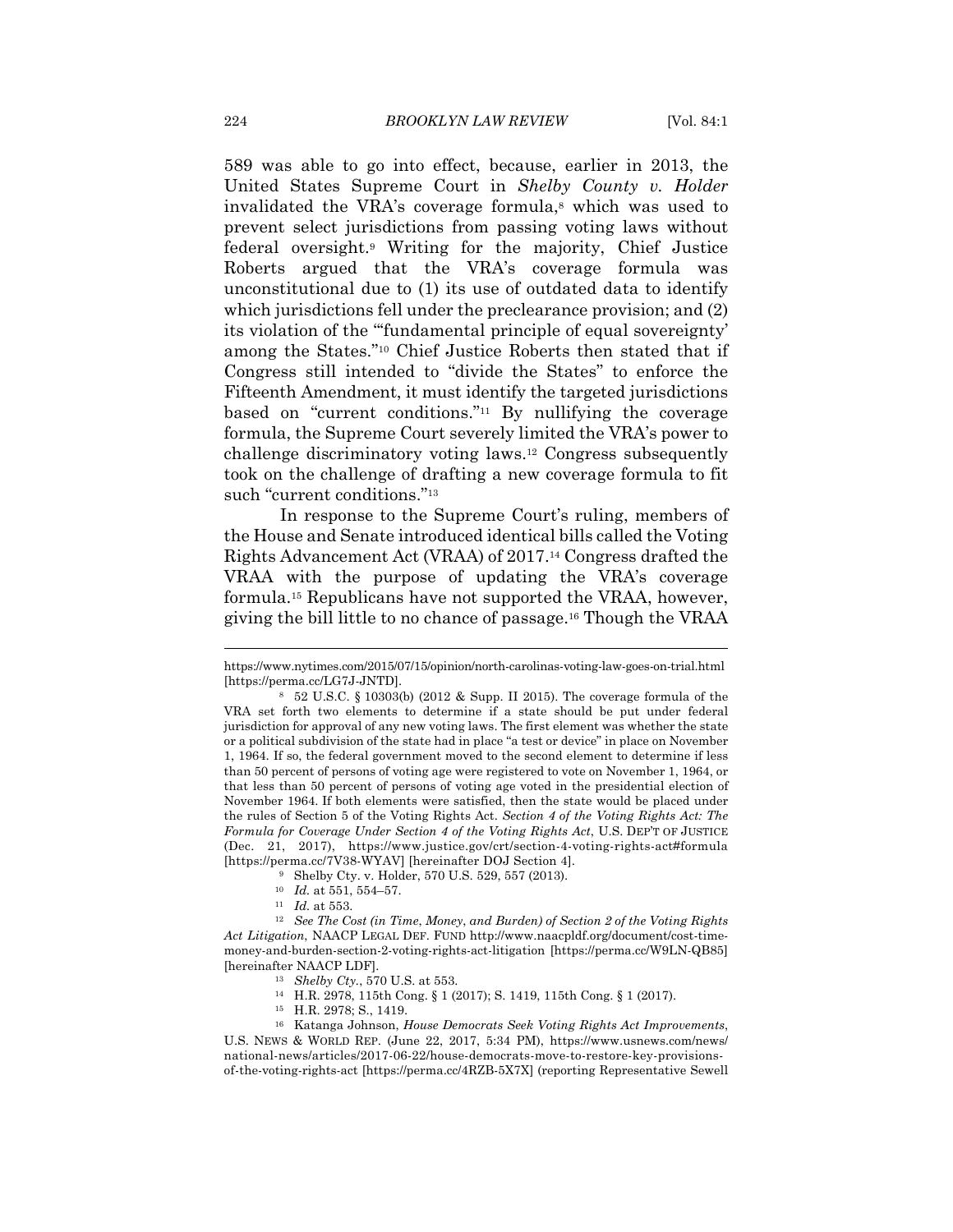updates the coverage formula, it fails to address concerns about equal sovereignty among the states. Congress could do so by updating the bailout provisions of the VRA.17 Congress included the bailout provisions in the VRA to tailor the coverage formula for jurisdictions that passed discriminatory voting laws.18 To address the concerns of Congressional Republicans and the Supreme Court, this note argues that Congress should amend the bailout provisions to complement the VRAA of 2017. With a new coverage formula and amended bailout provisions, the VRA will not only protect the right to vote, it will also actively encourage more Americans to register and cast their ballots, creating more representative governments on the local, state, and federal levels.

This note proceeds in five parts. Part I explains the need for the VRA and its successful defense against the initial constitutional challenge of *South Carolina v. Katzenbach*. Part II describes the VRA's subsequent uses by Congress, and the Supreme Court's growing suspicions of the VRA's constitutionality in *Northwest Austin v. Holder*. Part III discusses the *Shelby County* decision and the avenues it left open for Section 4(b)'s coverage formula. Part IV examines Congress's attempt to restore the VRA by way of the VRAA. Part V proposes amendments to the bailout provisions of the VRA to increase the likelihood of the VRAA's passage.

#### I. THE ORIGIN OF THE VOTING RIGHTS ACT OF 1965

Before passage of the VRA of 1965, federal prosecutors litigated voting rights violations, such as literacy tests and poll taxes, on a case-by-case basis in controversies such as *Guinn v. United States* and *Smith v. Allwright*.19 Prosecutors had little

as saying that "no Republicans were willing to support the [bill]"); *H.R. 2978 (115th): Voting Rights Advancement Act of 2017*, GOVTRACK, https://www.govtrack.us/ congress/bills/115/hr2978 [https://perma.cc/M464-RFG3]; *S. 1419 (115th): Voting Rights Advancement Act of 2017*, GOVTRACK, https://www.govtrack.us/congress/bills/115/s1419 [https://perma.cc/7HY4-G3QJ]. 17 Voting Rights Act of 1965, Pub. L. No. 89-110, 79 Stat. 437, 438–39 (codified

as amended at 52 U.S.C. § 10303(a)(1) (2012 & Supp. II 2015)) (describing the bailout provisions which are practices a jurisdiction must end, procedures that must be deemed no longer necessary, such as the use of federal examiners, and measures that may be enacted, such as making voter registration more convenient, in order to receive a declaratory judgment from the United States District Court for the District of Columbia). 18 J. Gerald Hebert, *An Assessment of the Bailout Provisions of the Voting* 

*Rights Act*, *in* VOTING RIGHTS ACT REAUTHORIZATION OF 2006: PERSPECTIVES ON DEMOCRACY, PARTICIPATION, AND POWER 257 (Ana Henderson ed., 2007). 19 *Introduction to Federal Voting Rights Laws: Before the Voting Rights Act*,

U.S. DEP'T OF JUSTICE (Aug. 16, 2018), https://www.justice.gov/crt/introduction-federal-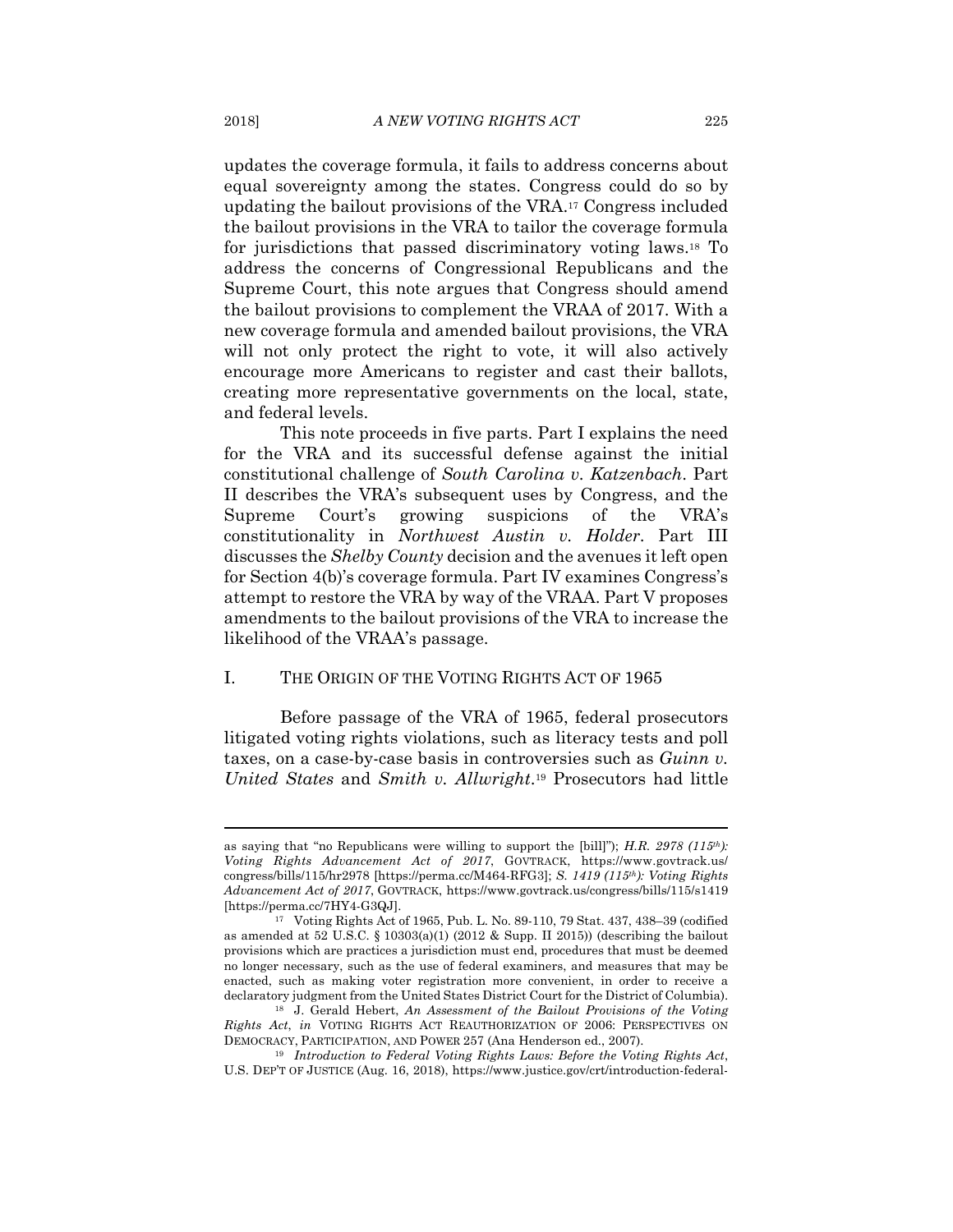success following this strategy, and black voter registration rates remained well below the rates of white voters.<sup>20</sup> To remedy the problem of case-by-case litigation, Congress passed the VRA.21 With the enactment of the VRA, Congress required the Department of Justice (DOJ) and the United States District Court for the District of Columbia to challenge and review proposed voting laws in certain jurisdictions before the laws were implemented.<sup>22</sup>

#### *A. The Voting Rights Act Explained*

The VRA was designed to protect all eligible U.S. voters from having their vote "denied or abridged on account of race or color . . . in any Federal, State or local election . . . or in any political subdivision of such State."23 Through 52 U.S.C. § 10302 (Section 2), the Attorney General or a private citizen can challenge electoral practices implemented with a racially discriminatory purpose.<sup>24</sup> Section 2 applies to all states;<sup>25</sup> 52 U.S.C. § 10303 (Section 4)<sup>26</sup> and 52 U.S.C. § 10304 (Section 5),<sup>27</sup> on the other hand, applied only to states and political subdivisions falling under Section 4(b)'s coverage formula<sup>28</sup> and allowed the DOJ or the District Court for the District of Columbia to challenge a proposed voting law before implementation.29 Congress brought states under the coverage formula if they had (1) maintained a "test or device"30 restricting registration or the

voting-rights-laws [https://perma.cc/7LFP-VLAC]; *see also* Smith v. Allwright, 321 U.S. 649, 650–52 (1944); Guinn v. United States, 238 U.S. 347, 354 (1915). 20 *Id.*

<sup>21</sup> KEVIN J. COLEMAN, CONG. RESEARCH SERV., R43626, THE VOTING RIGHTS ACT OF 1965: BACKGROUND AND OVERVIEW 12 (2015). 22 *History of Federal Voting Rights Laws: The Voting Rights Act of 1965*, U.S.

DEP'T OF JUSTICE (July 28, 2017), https://www.justice.gov/crt/history-federal-voting-rightslaws [https://perma.cc/3B5P-J62W]; *see also* Voting Rights Act of 1965, Pub. L. No. 89-110,

<sup>79</sup> Stat. 437, 452 (codified as amended at 52 U.S.C. § 10304(a) (2012 & Supp. II 2015)). 23 Voting Rights Act of 1965, Pub. L. No. 89-110, 79 Stat. 437, 438 (codified as amended at 52 U.S.C. § 10303(a)(1) (2012 & Supp. II 2015)). 24 COLEMAN, *supra* note 21, at 14; Voting Rights Act of 1965, Pub. L. No. 89-110,

<sup>79</sup> Stat. 437, 446–47 (codified as amended at 52 U.S.C. § 10302(a) (2012 & Supp. II 2015)).<br><sup>25</sup> 52 U.S.C. § 10302(a); COLEMAN, *supra* note 21, at 13.<br><sup>26</sup> *Id.* 52 U.S.C. § 10303.<br><sup>27</sup> *Id.* § 10303(a)(1); COLEMAN, *supr* 

Louisiana, Mississippi, South Carolina, Virginia, thirty-nine counties in North Carolina, and select counties in Arizona and Hawaii were covered under Section 4(b)'s formula). 29 *About Section 5 of the Voting Rights Act: Coverage Under the Special* 

*Provisions of the Voting Rights Act*, U.S. DEP'T OF JUSTICE (Dec. 4, 2017) [hereinafter DOJ Section 5], https://www.justice.gov/crt/about-section-5-voting-rights-act [https://perma.cc/ 2F3B-T9WE].<br> $30\quad 52$  U.S.C. § 10303(c) defines a "test or device" as: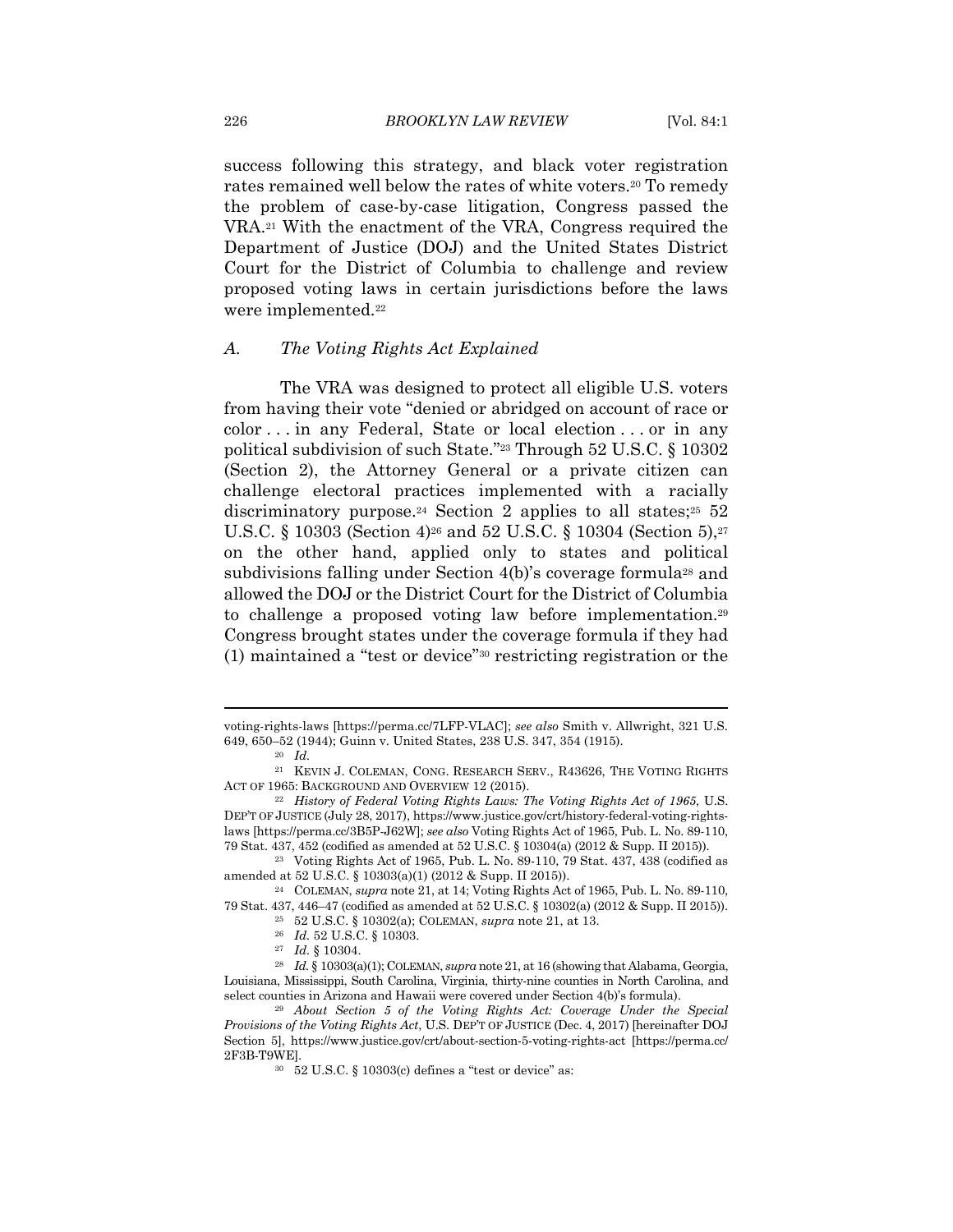act of voting on November 1, 1964; and (2) less than 50 percent of eligible voters were registered to vote on November 1, 1964 or less than 50 percent of eligible voters actually voted in the November 1964 presidential election.31 Congress mandated states falling under Section 4(b)'s formula to meet the preclearance requirements of Section 5 to make any changes to their electoral process.32

Under the preclearance regime, covered jurisdictions applied to the DOJ or the District Court for the District of Columbia for permission to implement proposed voting laws.33 Unlike Section 2, Sections 4 and 5 shifted the burden of proof from the plaintiff to the challenged jurisdiction.34 Covered jurisdictions therefore submitted evidence to show that the proposed laws did not racially discriminate against voters.35 The DOJ and the District Court for the District of Columbia used these provisions to protect and enforce voting rights in an unprecedented manner after the failure of case-by-case litigation.36 As the coverage formula risked covering an excessive number of jurisdictions, Congress included a bailout provision for jurisdictions that had not discriminated against voters within a specified time frame.<sup>37</sup>

A jurisdiction could be released from the coverage formula and the preclearance regime by obtaining a bailout;<sup>38</sup> to do so, a jurisdiction appealed to a three-judge panel of the District Court for the District of Columbia for a declaratory judgment.39 The appealing jurisdiction had the burden of proving that it had not racially discriminated, by purpose or effect,

any requirement that a person as a prerequisite for voting or registration for voting (1) demonstrate the ability to read, write, understand, or interpret any matter, (2) demonstrate any educational achievement or his knowledge of any particular subject, (3) possess good moral character, or (4) prove his qualifications by the voucher of registered voters or members of any other class.

52 U.S.C. § 10303(c) (2012 & Supp. II 2015). 31 DOJ Section 4, *supra* note 8; Voting Rights Act of 1965, Pub. L. No. 89-110, 79 Stat. 437, 448 (codified as amended at 52 U.S.C. § 10303(b) (2012 & Supp. II 2015)). 32 COLEMAN, *supra* note 21, at 16–17; Voting Rights Act of 1965, Pub. L. No. 89-

110, 79 Stat. 437, 452 (codified as amended at 52 U.S.C. § 10304(a) (2012 & Supp. II 2015)).<br><sup>33</sup> DOJ Section 5, *supra* note 29.<br><sup>34</sup> See COLEMAN, *supra* note 21, at 17.<br><sup>35</sup> See DOJ Section 5, *supra* note 29.<br><sup>36</sup> Int

*supra* note 19. 37 *See* South Carolina v. Katzenbach, 383 U.S. 301, 331 (1966); Voting Rights

Act of 1965, Pub. L. No. 89-110, 79 Stat. 437, 447–48 (codified as amended at 52 U.S.C. § 10303(a) (2012 & Supp. II 2015)). 38 Hebert, *supra* note 18, at 259. 39 *Id.*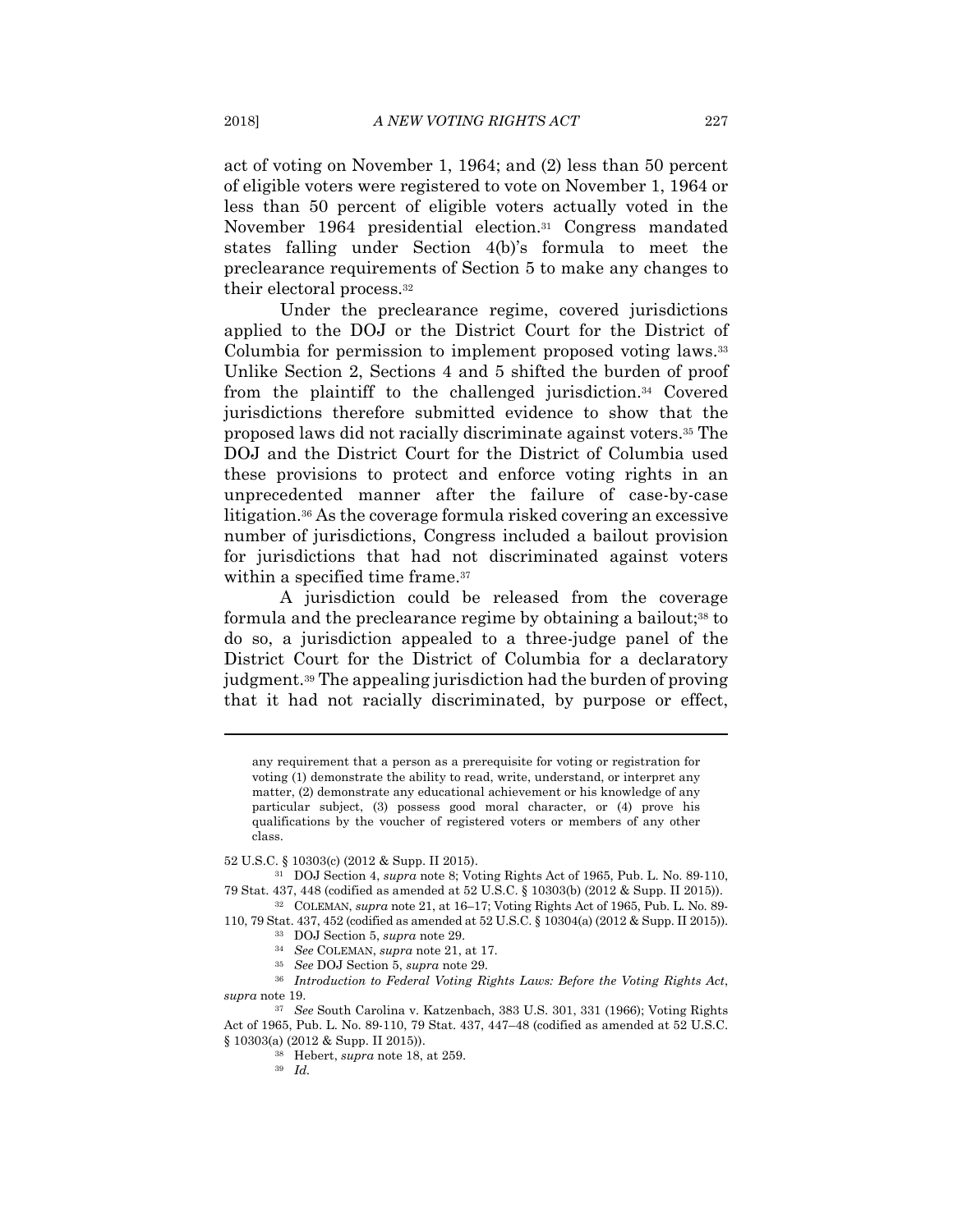against voters of color.40 Before a full year passed, the VRA faced its first legal challenge which included challenges to the coverage formula, preclearance regime, and bailout provisions.41

#### *B.* South Carolina v. Katzenbach *Presents the First Legal Challenge to the Voting Rights Act*

In *South Carolina v. Katzenbach*, South Carolina attempted to enjoin the federal government's efforts at enforcing the VRA.42 Among its many contentions, South Carolina argued that the coverage formula and the preclearance provisions of the VRA were beyond Congress's delegated powers and violated "the principle of the equality of States."43 Additionally, South Carolina asserted that the responsibility of making and applying specific remedies to Fifteenth Amendment violations should be left entirely to the purview of the courts.<sup>44</sup>

The Supreme Court, however, noted that the federal government had previously attempted to litigate voting rights violations after they had occurred rather than demanding that certain states alert the federal government of the proposed changes before they were enacted.45 The Court also acknowledged that some states under the coverage formula had previously created new rules for the "sole purpose of perpetuating voting discrimination in the face of adverse federal court decrees."46 After noting that the preclearance regime was an "uncommon exercise of congressional power,"47 the Court reasoned that "exceptional conditions can justify legislative measures not otherwise appropriate."48 After validating the coverage formula and preclearance provisions, the Court ruled on the VRA's bailout provisions.

The Supreme Court examined the bailout provisions of the VRA,49 which, at the time, could be used after five years of not enacting any discriminatory voting laws or policies.<sup>50</sup> Against the

<sup>&</sup>lt;sup>40</sup> Id. at 259–60.<br>
<sup>41</sup> See Katzenbach, 383 U.S. at 307; see also Hebert, supra note 18, at 259.<br>
<sup>42</sup> Katzenbach, 383 U.S. at 307.<br>
<sup>43</sup> Id. at 323.<br>
<sup>44</sup> See id. at 327.<br>
<sup>45</sup> Id. at 328.<br>
<sup>46</sup> Id. at 335.<br>
<sup>47</sup> Id. a v. New, 243 U.S. 332 (1917)). 49 52 U.S.C. § 10303(a)(1) (2012 & Supp. II 2015).

<sup>50</sup> *Katzenbach*, 383 U.S. at 331. Congress amended the Voting Rights Act in 1970 and required states to be free of VRA violations for ten years before gaining eligibility to use the bailout provisions. Voting Rights Act Amendments of 1970, Pub. L. No. 91-285, sec. 3, § 4(a), 84 Stat. 314, 315 (1970).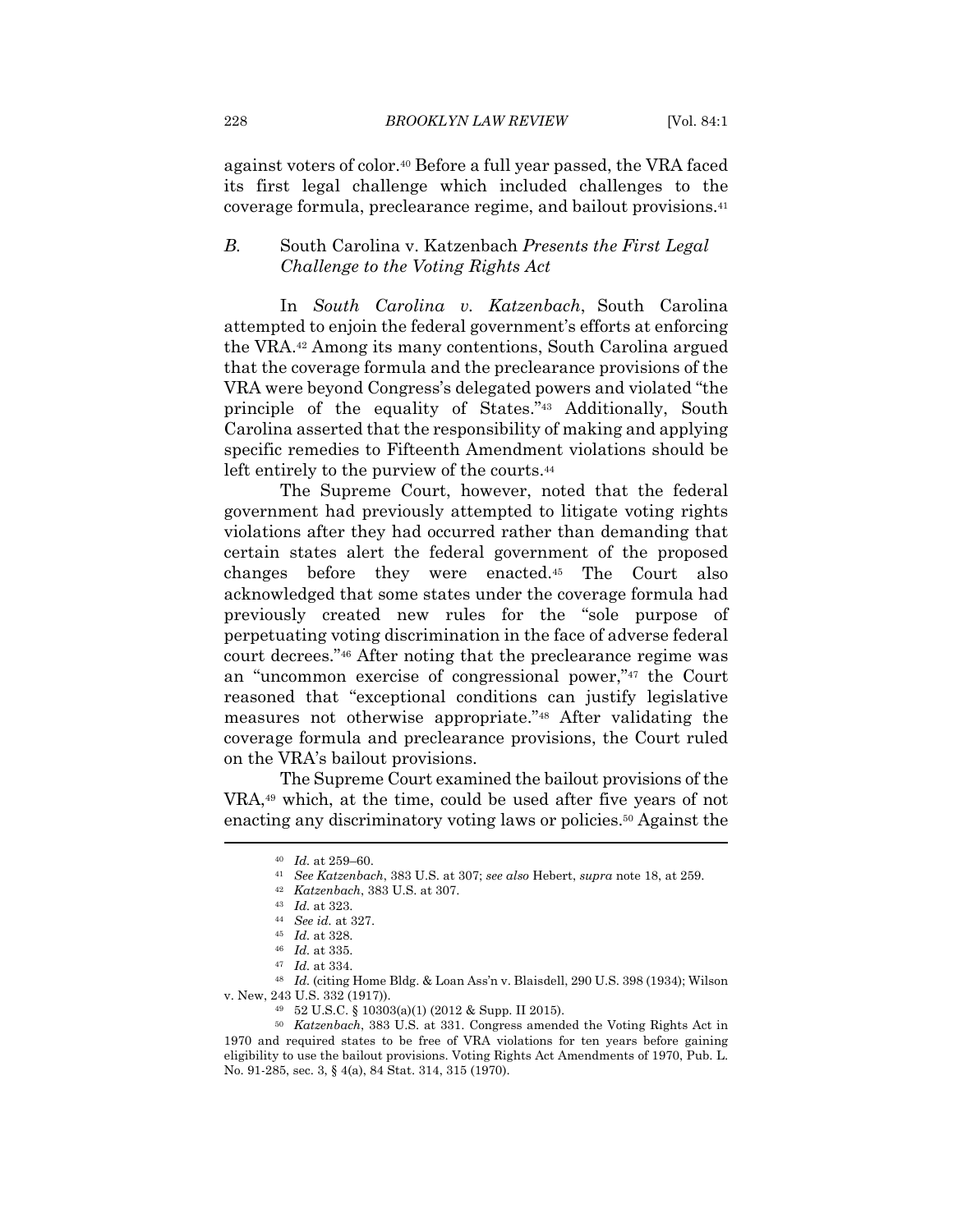contention that the provisions placed "an impossible burden of proof upon States," the Court opined that the burden of submitting affidavits to (1) prove that a state had not discriminated against racial minorities for five years; and (2) rebut any evidence to the contrary offered by the federal government was a "quite bearable" burden of proof, because states and political subdivisions had specific knowledge about facts concerning the conduct of voting officials.51 The Court therefore upheld the VRA even though the preclearance measure presented an unprecedented level of federal involvement in affairs delegated to states.52 The VRA thus properly enforces the Fifteenth Amendment<sup>53</sup> and makes racial discrimination in voting unconstitutional.54 Indeed, the VRA, throughout its history, successfully prevented discrimination in voting.<sup>55</sup>

#### II. THE VOTING RIGHTS ACT IN ACTION

#### *A. Immediate Effects of the Voting Rights Act*

After being signed into law, the VRA took immediate effect by sending federal examiners into jurisdictions to register black voters.56 Black voters in southern states began seeing sharp increases in their registration rates.57 Black voters were then able to translate their increased registration rates into increased political representation.58 Furthermore, black southerners were able to leverage their political power to gain

<sup>51</sup> Id. at 332.<br>
<sup>52</sup> Id. at 337.<br>
<sup>53</sup> U.S. CONST. amend. XV.<br>
<sup>54</sup> Katzenbach, 383 U.S. at 337.<br>
<sup>55</sup> See COLEMAN, supra note 21, at 12.<br>
<sup>56</sup> 52 U.S.C. § 10302(a) (2012 & Supp. II 2015); *Introduction to Federal Votin Rights Laws*, *The Effect of the Voting Rights Act*, U.S. DEP'T OF JUSTICE, https://www. justice.gov/crt/introduction-federal-voting-rights-laws-0 [https://perma.cc/EZ62-XTG2]. 57 *Introduction to Federal Voting Rights Laws*, *The Effect of the Voting Rights* 

*Act*, *supra* note 56. Almost one million black Americans registered to vote within four years of the Voting Rights Act's passage. COLEMAN, *supra* note 21, at 12. Mississippi went from having only 5% of its black voting population registered to vote in 1956 to 32.9% in 1966. *Id.* at 13. After just two more years, nearly 60% of black Mississippi voters were registered. ALEXANDER KEYSSAR, THE RIGHT TO VOTE: THE CONTESTED HISTORY OF DEMOCRACY IN THE UNITED STATES 212 (rev. ed. 2009); WALDMAN, THE FIGHT TO VOTE 159 (2016). By 1998, 71% of black Mississippi voters were registered to vote. WALDMAN, *supra* note 57, at 159. In Alabama, the black voting population registered to vote at a rate of 11% in 1956 and increased its voter registration rate to 57% in 1968. COLEMAN, *supra* note 21, at 13; KEYSSAR, *supra* note 57, at 212. The black voting age population in North Carolina experienced an increase in registration rates going from 24% in 1956 to 51% in 1966. COLEMAN, *supra* note 21, at 13. Most dramatically, black voters in Tennessee saw their registration rate increase from 27% in 1956 to 71.7% in 1966. *Id.*

58 "[T]he number of black elected officials in the South [increased] from [seventytwo] to 159, after the 1966 elections." COLEMAN, *supra* note 21, at 12.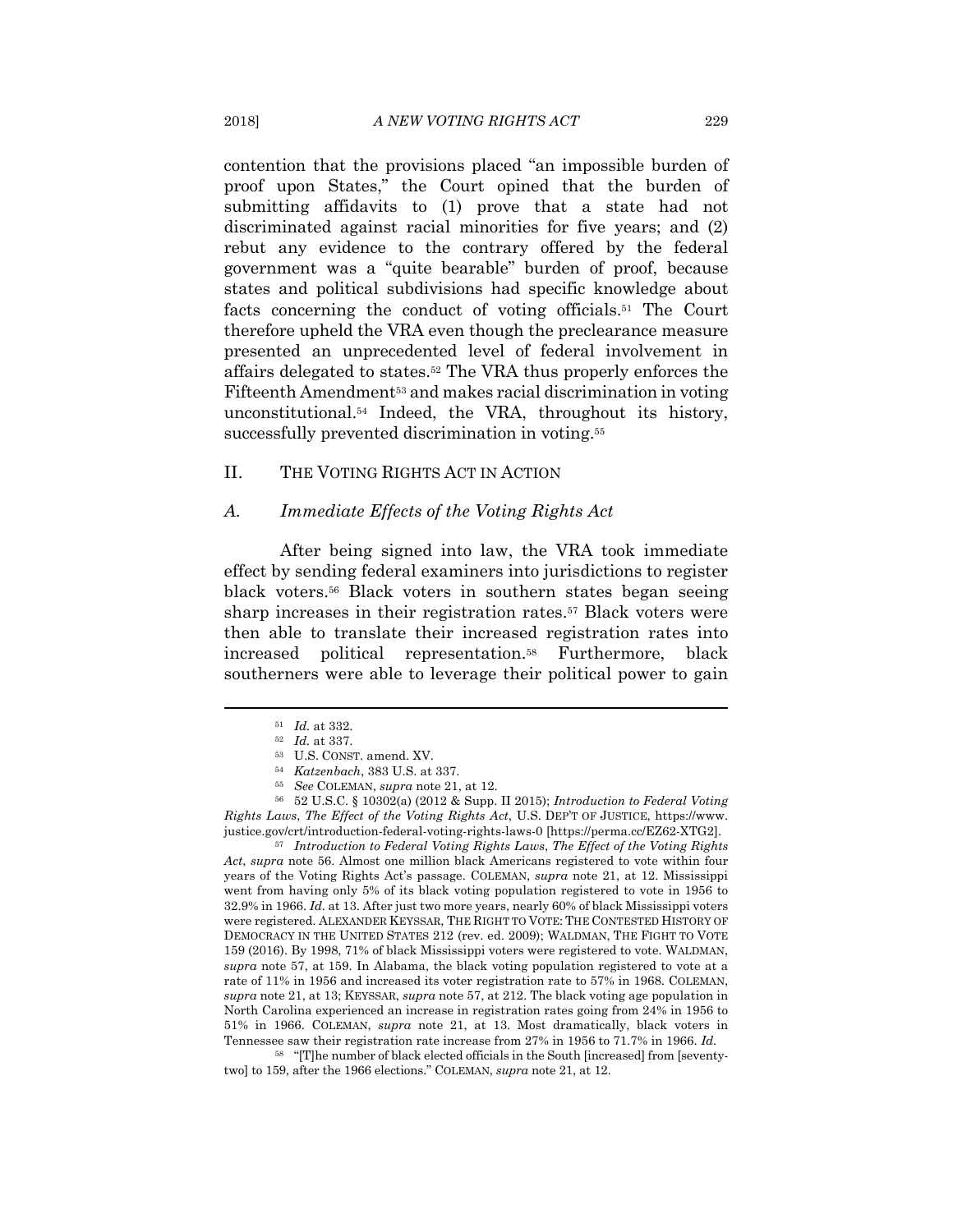economic opportunities.59 Minority voters, as a whole, also witnessed increased legal protections stemming from the preclearance regime.60

The VRA brought new jurisdictions under its preclearance coverage through its Section 4(b) formula.61 Texas, Arizona, and Alaska were covered in their entirety in 1975.62 The VRA brought smaller jurisdictions such as two townships in Michigan and counties in South Dakota, California, New York, Florida, and North Carolina under the preclearance regime by 1976 as well.<sup>63</sup> Regarding voting laws actually challenged and blocked under Section 5, the DOJ received over one thousand submissions of challenged laws with each submission possibly containing multiple allegedly discriminatory laws.64 The DOJ ultimately issued over three thousand objections.65 States and their political subdivisions took notice of these enforcement actions and adjusted their electoral practices accordingly.66 Between 2000 and 2012, the DOJ received over two hundred thousand submissions yet issued only seventy-six objections.67 Five years after the VRA was passed, covered jurisdictions, believing they had ceased using discriminatory tests and devices, applied for a bailout.<sup>68</sup>

Jurisdictions applied for declaratory judgments to release them from the preclearance regime in 1970 and continued to do so

<sup>59</sup> Black southerners experienced an increase in public and private sector employment as well as an "increase in . . . state transfer payments." *See* James C. Cobb, *The Voting Rights Act at 50: How It Changed the World*, TIME (Aug. 6, 2015), http://time.com/3985479/voting-rights-act-1965-results/ [https://perma.cc/5ZW2-XV6K]. 60 COLEMAN, *supra* note 21, at 12 (showing that the DOJ reviewed "[over] half

a million voting changes submitted under Section 5").<br>61  $\,$  62 U.S.C. § 10303(b) (2012 & Supp. II 2015).

<sup>62</sup> *Jurisdictions Previously Covered by Section 5*, U.S. DEP'T OF JUSTICE (Aug. 6, 2015), https://www.justice.gov/crt/jurisdictions-previously-covered-section-5 [https:// perma.cc/CLS5-C9UP]. The Voting Rights Act also began protecting language minorities in 1975 by demanding that jurisdictions with large enough "limited English proficiency" populations produce "bilingual ballots, translated voting materials, and oral language assistance." Glenn D. Magpantay, *Sound Barriers Ver. 2.0: The Second Generation of Enforcement of the Language Assistance Provisions (Section 203) of the Voting Rights Act*, 80 BROOK. L. REV. 63, 67–68 (2014); *see also* Voting Rights Act Amendments of 1975,

Pub. L. No. 94-73, sec. 203, § 4, 89 Stat. 400, 401–02 (1975). 63 *Jurisdictions Previously Covered by Section 5*, *supra* note 62. 64 According to data compiled by the Justice Department, approximately 1,102 submissions were filed, the vast majority of which related to issues of vote dilution. Mark A. Posner, *The Real Story Behind the Justice Department's Implementation of Section 5 of the VRA: Vigorous Enforcement*, *As Intended by Congress*, 1 DUKE J. CONST. L. & PUB. POL'Y 79, 102–04 (2006). 65 *Id* at 102. According to the Justice Department, approximately 3,126

objections were made. *Id.*

<sup>66</sup> *Id.* at 103. 67 Rick Pildes & Dan Tokaji, *What Did VRA Preclearance Actually Do?: The Gap Between Perception and Reality*, ELECTION L. BLOG (Aug. 19, 2013, 4:39 AM), https:// electionlawblog.org/?p=54521 [https://perma.cc/HMX3-KNXZ]. 68 Hebert, *supra* note 18, at 259–60.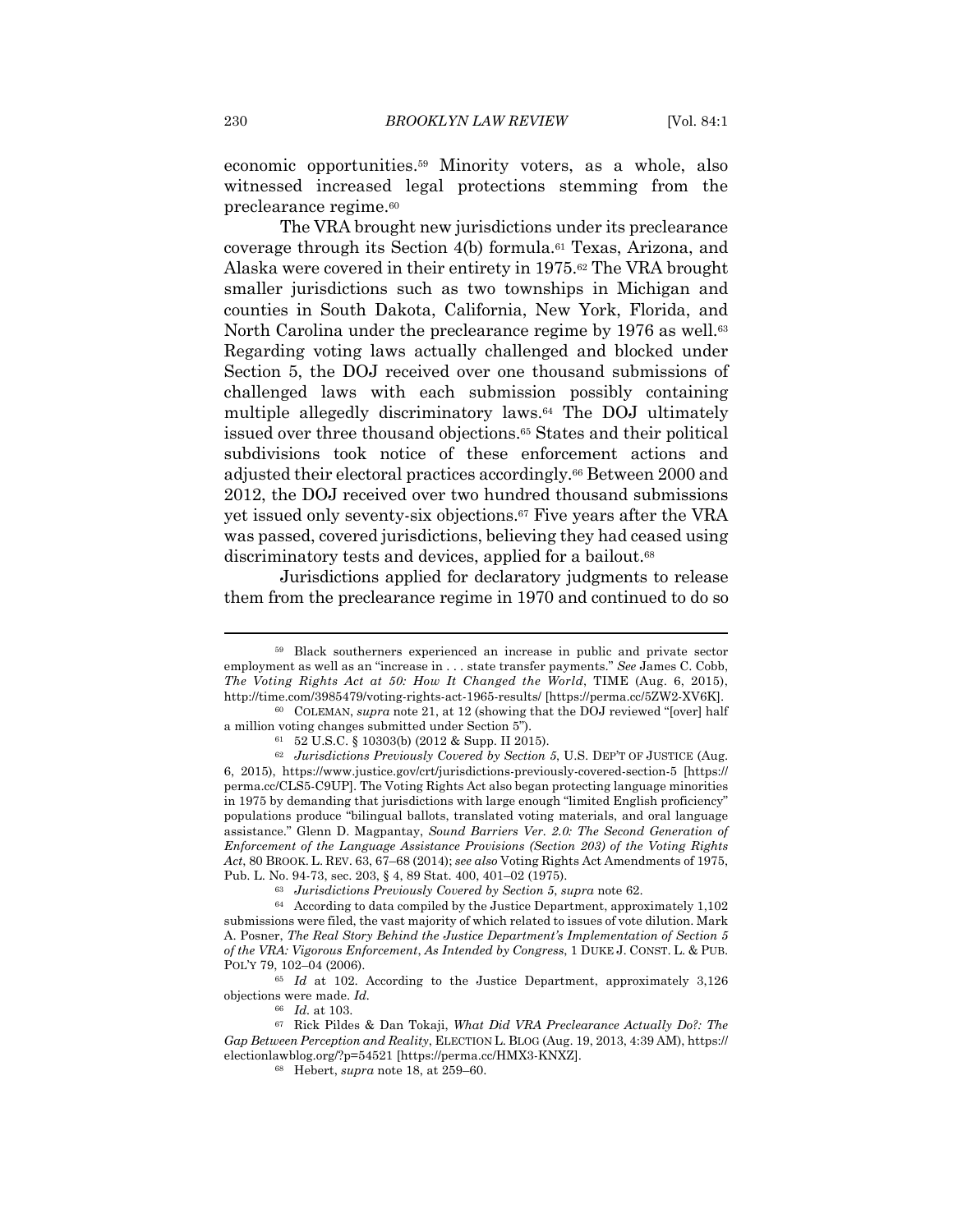through 1984.69 By 1970, Alaska and counties in Arizona, Idaho, and North Carolina had obtained bailouts in the initial round of applications.70 By 1975, New York had obtained approval to be bailed out of the preclearance regime.71 Alaska obtained a bailout once again after some of its counties were covered after 1970.72 By 1982, jurisdictions in Maine, Oklahoma, and New Mexico had obtained bailouts.73 Members of Congress who approved extensions of the VRA's preclearance regime looked favorably upon such bailouts as evidence that jurisdictions would not be perpetually punished once they began complying with federal voting laws.74

Since the initial passage of the VRA, Congress has amended and extended the law several times.75 Through these amendments, Congress also made changes to the bailout provisions.76 By adding the bailout provisions to the original VRA,

<sup>74</sup> See Timothy G. O'Rourke, *Voting Rights Act Amendments of 1982: The New* 

*Bailout Provision and Virginia*, 69 VA. L. REV. 765, 766–67 (1983).<br><sup>75</sup> Congress amended the Voting Rights Act in 1970, 1975, 1982, 1992, and 2006. COLEMAN, *supra* note 21, at 19. The *Katzenbach* Court noted that the use of Section 5 was "an uncommon exercise of congressional power" addressing "exceptional conditions." South Carolina v. Katzenbach, 383 U.S. 301, 334 (1966). Congress, therefore, set time limits on the VRA and extended its application only after reviewing voting conditions. Robert A. Kengle & Marcia Johnson-Blanco, *What Is Next for Section 5 of the Voting Rights Act?*, 39 AM. BAR. ASS'N: HUM. RTS. MAG. (Oct. 23, 2012), https://www.americanbar.org/publications/human\_rights\_magazine\_home/2012\_vol\_39 \_/winter\_2012\_-\_vote/what\_is\_next\_forsection5ofthevotingrightsact/ [https://perma.cc/ M3WE-3FSB]. The 1970 amendments extended the prohibitions on literacy tests, ended durational residency requirements for presidential elections, extended Section 5's preclearance coverage to jurisdictions in northern and western states such as New York, California, and Alaska, lowered the voting age to eighteen, and more. Voting Rights Act Amendments of 1970, Pub. L. No. 91-285, 84 Stat. 314, 314–19 (1970); COLEMAN, *supra*  note 21, at 19–20. In the 1975 amendments, Congress extended the Voting Rights Act for seven more years. Voting Rights Act Amendments of 1975, Pub. L. No. 94-73, 89 Stat. 400 (1975); COLEMAN, supra note 21, at 20. Congress also permanently banned the use of literacy tests, expanded Section 5 and Section 8's protections to language minorities, and permitted individuals to (1) bring a suit against a jurisdiction to bring it within preclearance coverage and (2) request the use of federal examiners in a jurisdiction, along with other policies. COLEMAN, supra note 21, at 20–21. In the 1982 and 1992 amendments, Congress extended the requirements and protections for bilingual elections. Voting Rights Act Amendments of 1982, Pub. L. No. 97-205, 96 Stat. 131, 134 (1982); Voting Rights Act Amendments of 1992, Pub. L. No. 102-344, 106 Stat. 921, 921– 22 (1992); COLEMAN, *supra* note 21, at 21–22. In the 1982 amendments specifically, Congress amended Section 2 of the Voting Rights Act to allow plaintiffs to establish a violation by showing that a voting law discriminatorily impacted racial or language minorities regardless of the legislator's intent. COLEMAN, *supra* note 21, at 22.<br><sup>76</sup> Congress amended the Voting Rights Act's bailout provisions in 1970, 1975,

and 1982. Hebert, *supra* note 18, at 260–61. The bailout provision of the Voting Rights Act allows a jurisdiction covered by Section 5 to apply for a declaratory judgment from

<sup>69</sup> *Id.* at 260–61. 70 *Id.* at 260. Gaston and Nash counties in North Carolina failed to obtain bailouts. *Id.*

<sup>71</sup> *Id.* The Voting Rights Act, however, covered counties in New York again in 1974. *Id.* Virginia also failed to satisfy the bailout provisions. *Id.*

 $\frac{72}{73}$  *Id.* at 261.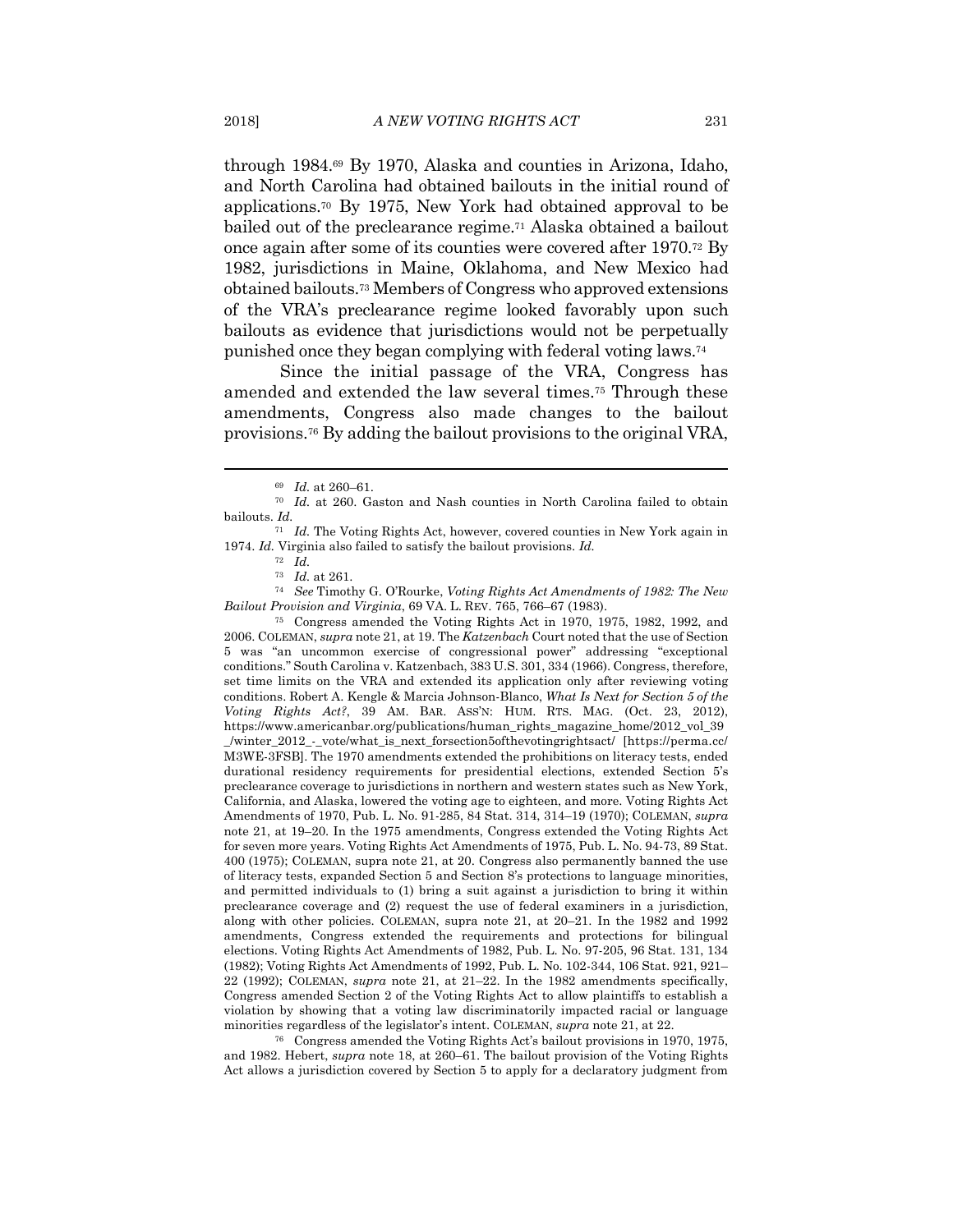Congress reasoned that the coverage formula of Section 4(b) would be imprecise and that unfairly covered jurisdictions would need a vehicle to exit the preclearance regime.77 The bailout provision also survived judicial scrutiny from the Supreme Court in *South Carolina v. Katzenbach*.78 When representatives from Virginia attempted to weaken the bailout provisions during the 1975 debates to amend the provisions, other members of the House rejected the proposed amendments.79 Representative Abner Mikva specifically argued that the amendments should be rejected on the ground that they attempted to weaken the VRA by removing preclearance coverage.80 Subsequently, Congress passed the bailout provisions with even more stringent requirements, declaring that a state had to show that it had not used a discriminatory "test or device" in seventeen years.<sup>81</sup> Though the bailout provision and the VRA as a whole continued to garner approval from Congress, jurisdictions under Section 5 coverage still challenged the law's legality when denied an opportunity to bailout of coverage.82

#### *B.* City of Rome v. United States *Clarifies Which Jurisdictions Are Eligible for the Bailout Provisions*

The U.S. Attorney General brought Georgia under the VRA's preclearance regime in 1965, bringing the city of Rome,

89 Stat. 400, 400 (1975); Hebert, *supra* note 18, at 260. 82 *See*, *e.g.*, City of Rome v. United States, 446 U.S. 156, 162 (1980).

the District Court for the District of Columbia if it can show that during ten consecutive years before petitioning for declaratory judgment it has (A) not used a racially discriminatory test or device denying or abridging the right to vote; (B) not received a final judgment from a United States court that it used a racially discriminatory test or device to deny or abridge the right to vote; (C) not been assigned any federal examiners or observers; (D) brought all governmental units within its jurisdiction into compliance with the Voting Rights Act; (E) repealed any changes that the Attorney General successfully objected to or to which the District Court for the District of Columbia denied a declaratory judgment; and (F) eliminated voting measures which "inhibit or dilute" access to the ballot and engaged in efforts to expand opportunities for registration and voting. Even after receiving a declaratory judgment, the jurisdiction remains under the District Court for the District of Columbia's jurisdiction for ten years, and if any subsequent violations occur, the jurisdiction will be placed on the preclearance regime again.  $52 \text{ U.S.C.}$  §  $10303(a)(1)(A)$ –(F) (2012 & Supp. II 2015). If no violations occur within those ten years, however, the court will release the jurisdiction from both the court's jurisdiction and the preclearance regime. *Id.* § 10303(a)(5). The bailout provisions originally required states to prove non-discriminatory behavior for five years, but Congress extended the amount of time to ten years during the 1970 amendments. Voting Rights Act Amendments of 1970, Pub. L. No. 91-284, 84 Stat. 314, 315 (1970); Hebert,  $\begin{tabular}{ll} \it{supra} \; \text{note 18, at 262.} \\ \it ^{77} & \rm O'Rourke, \it{supra} \; \text{note 74, at 773.} \\ \it ^{78} & \it Id.\; \text{at} \; 773-74 \; (\text{citing South Carolina v. Katzenbach, 383 U.S. 301, 324, 332 \; (1966)). \\ \it ^{79} & \it See \; id.\; \text{at} \; 779-81. \\ \it ^{80} & \it 121 \; \text{CONG. REC. 16,767-68 \; (1975) \$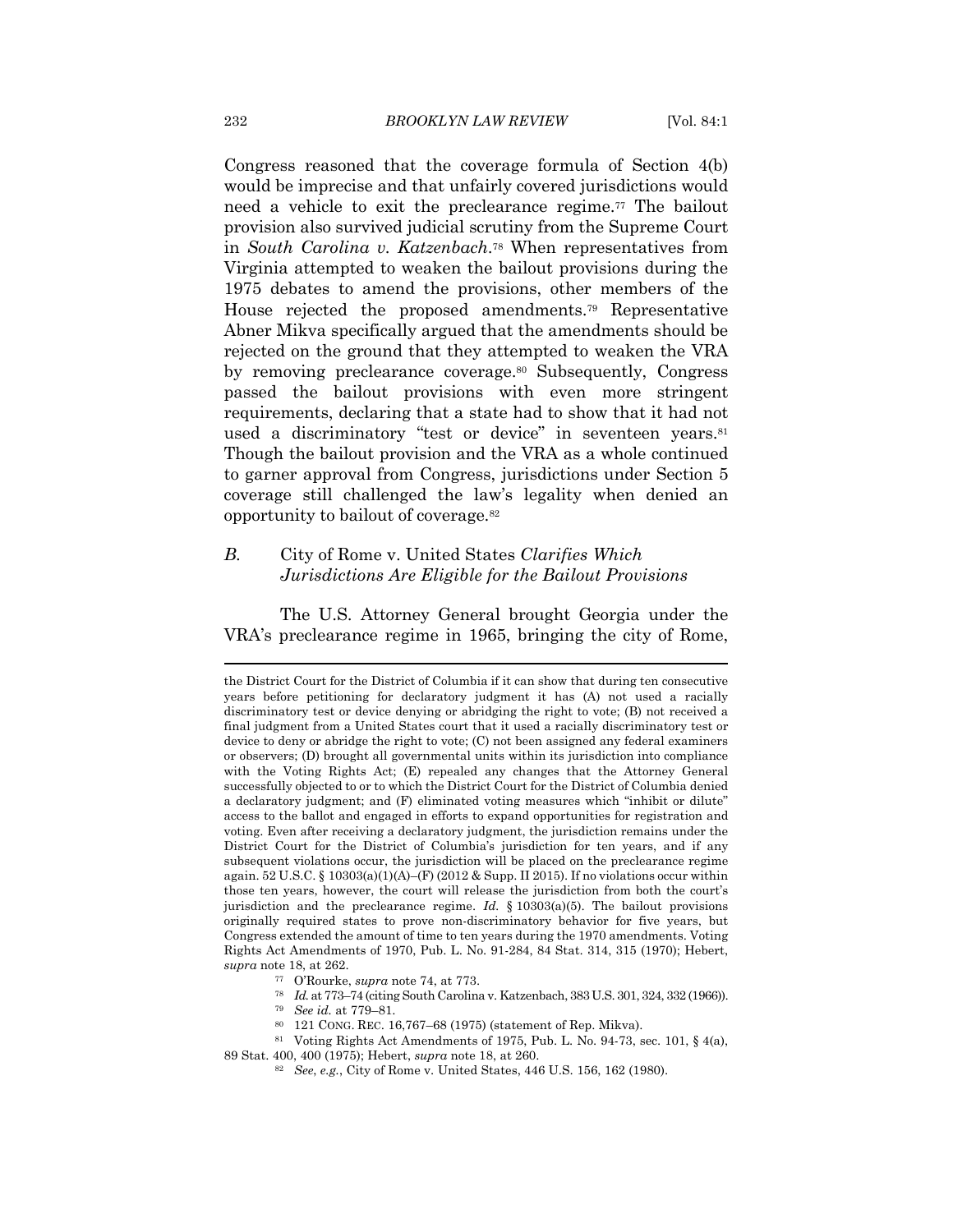Georgia under Section 5 coverage as well.83 Rome attempted to make several changes to its electoral system in 1966 following electoral changes made that same year by the state of Georgia.84 In addition to its electoral changes, Rome annexed surrounding land sixty times between November 1, 1964 and February 10, 1975.85 Under the VRA, annexations "constitute[d] a change in a 'standard, practice, or procedure with respect to voting.'"86 Therefore, Rome was required to report each annexation to the Department of Justice for approval.<sup>87</sup> After Rome sought to gain preclearance for an annexation in 1974, "[t]he Attorney General discovered that [additional] annexations had occurred" and requested additional information.88 After reviewing the annexations and the 1966 electoral changes, the Attorney General denied preclearance to Rome's electoral changes as well as thirteen of the city's sixty annexations.<sup>89</sup> Rome then filed an action in court "based on a variety of claims."90 Among the claims to reach the Supreme Court, Rome argued that it should be bailed out of Section 5 coverage as a city in compliance with the VRA.91 The Court, contrary to Rome's pleadings, ruled that cities as "political units of a covered jurisdiction" could not independently apply for a bailout.92

Rome asserted that under the ruling of *United States v. Board of Commissioners of Sheffield, Ala.* it qualified as either a "political subdivision" or a "State" for Section 4(a) bailout purposes, but the Supreme Court disagreed.93 Instead, the Court agreed with the district court below in ruling that Section 4(a)'s bailout

made a "considered determination" to extend the preclearance regime from 1975 to 1982. *Id.* at 172–73, 179, 182. 92 *Id.* at 167. 93 *Id.* at 168.

<sup>83</sup> *Id.* at 160–61 (citing 30 Fed. Reg. 9,897 (Aug. 7, 1965); United States v. Bd. of Comm'rs, 435 U.S. 110 (1978)). <sup>84</sup> *Id.* at 160–61. <br><sup>85</sup> *Id.* at 161. <br><sup>86</sup> *Id.* (quoting Perkins v. Mathews, 400 U.S. 379, 381 (1971)). <sup>87</sup> *Id.* 

<sup>88</sup> *Id.* 

<sup>89</sup> *Id.*

 $^{90}$   $\,$   $Id.$  at 162.  $^{91}$   $\,$   $Id.$  The City of Rome also argued before the Court that: (1) the VRA only vitiated voting laws that had a discriminatory intent rather than solely a discriminatory effect, *id.* at 172; (2) that, the VRA was unconstitutional if it did, indeed, invalidate voting laws that were discriminatory only in effect, *id.* at 173; (3) that the VRA "violate[d] principles of federalism." *Id.* at 178; and (4) that the VRA's preclearance requirement had outlasted its usefulness by 1975. *Id.* at 180. The Court, however, held that (1) based on Congressional intent, the VRA did vitiate voting laws that had a discriminatory effect without discriminatory intent, *id.* at 172; (2) that  $\S 2$  of the Fifteenth Amendment empowered Congress to pass a law invalidating voting laws with only a discriminatory effect, *id.* at 173; (3) that "appropriate legislation" passed to enforce the Civil War Amendments overrode principles of federalism, *id.* at 179; and (4) that Congress had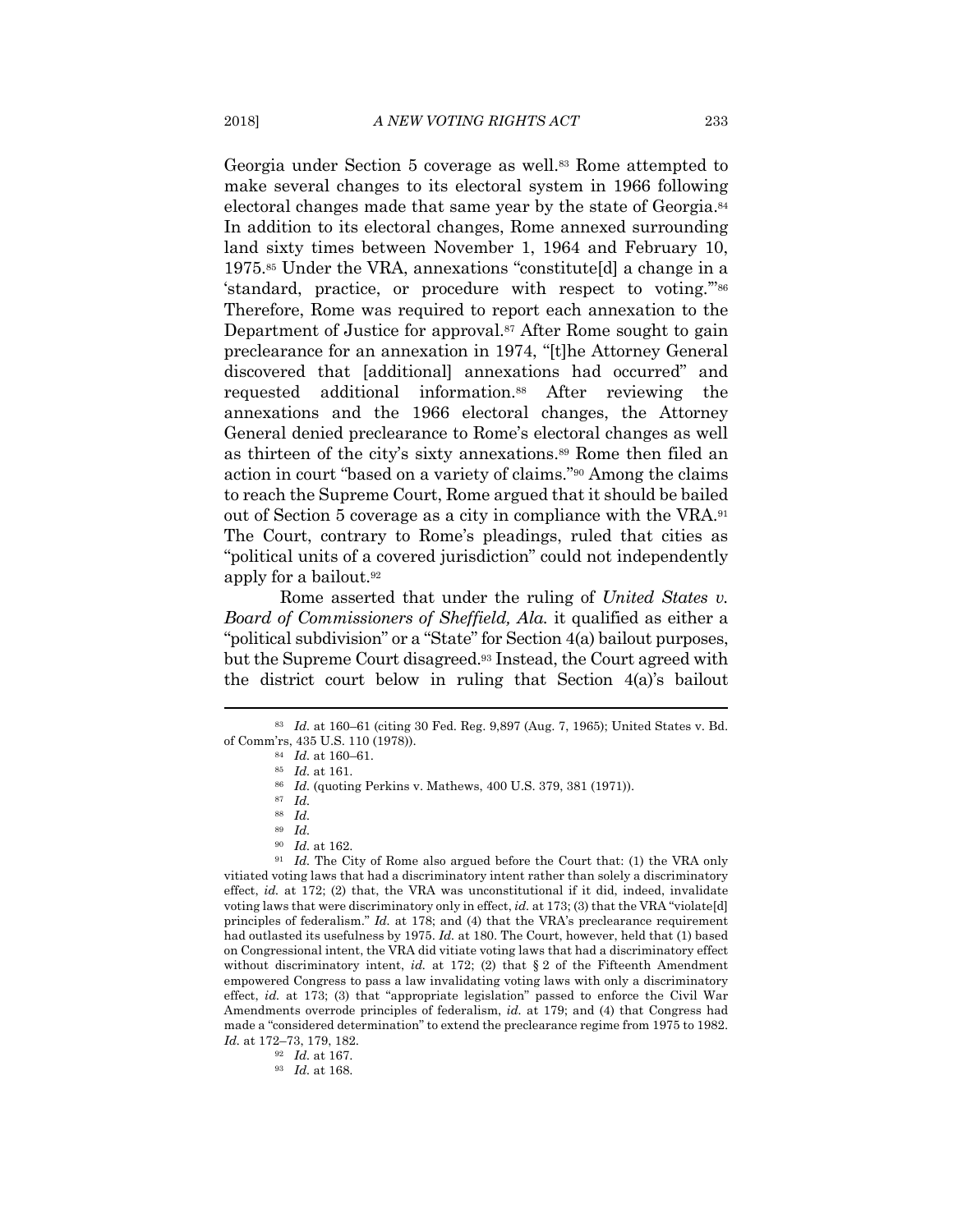provision applied only to states and political subdivisions covered within an uncovered state rather than to political subdivisions within a covered state.<sup>94</sup> Furthermore, the Court opined that under Section 4(a), a municipality did not fall under the definition of a "political subdivision" or a "State."95 Therefore, the VRA survived the legal challenge asserted by Rome, which subsequently denied the city its ability to use the bailout provision.96 Afterwards, Congress made additional changes to the bailout provision.97

"Congress enacted two major revisions to the bailout provisions" in 1982.98 Political subdivisions were allowed to bail out separately from their states through the first revision.99 The bailout provision was also revised to "recognize and reward" jurisdictions complying with the law as opposed to simply "requir[ing] them to await an expiration date which is fixed regardless of the actual record."100 Speaking as a co-sponsor of the then bill of amendments, Senator William V. Roth, Jr. stated that "the principle [the bill] embrace[d]" was "that every citizen has the right to cast an effective vote and is entitled to all the protections that are necessary to insure this right."101 Senator Roth later stated that, "S. 1992 incorporates bipartisan compromises that reflect input from many of varied ideologies. These compromises represent the consensus that there was a need for an incentive and reward for those jurisdictions that were diligent in their abidance to the act."<sup>102</sup> After the 1982 revisions, twelve jurisdictions, all of which were in Virginia, bailed out of Section 5 coverage.<sup>103</sup> Following the 1982 revisions<sup>104</sup> to the bailout provision and the 2006 extension of the VRA,<sup>105</sup> the VRA received its most difficult challenge in 2009.106

131–34 (1982); Hebert, *supra* note 18, at 262.<br><sup>100</sup> Hebert, *supra* note 18, at 262.<br><sup>101</sup> 128 CONG. REC. 14,310 (1982) (statement of Sen. Roth).<br><sup>102</sup> *Id.* 

- 103 Hebert, *supra* note 18, at 266. 104 Voting Rights Act Amendments of 1982, Pub. L. 97-205, 96 Stat. 131. 105 Fannie Lou Hamer, Rosa Parks, and Coretta Scott King Voting Rights Act
- 
- Reauthorization and Amendments Act of 2006, Pub. L. 109-246, 120 Stat. 577. 106 *See* Nw. Austin Mun. Util. Dist. No. One v. Holder, 557 U.S. 193, 193 (2009).

<sup>94</sup> *Id.* at 167–69. 95 *Id.* at 168. 96 *Id.* 169. 97 Hebert, *supra* note 18, at 262–63 (explaining how the 1982 amendments allowed political subdivisions such as cities to bailout of Section 4(b) coverage even if the state remained covered and allowed jurisdictions to apply for a bailout if they believed they had a ten-year record of non-discrimination rather than wait for a set deadline to pass).<br><sup>98</sup> *Id.* at 262.<br><sup>99</sup> Voting Rights Act Amendments of 1982, Pub. L. No. 97-205, 96 Stat. 131,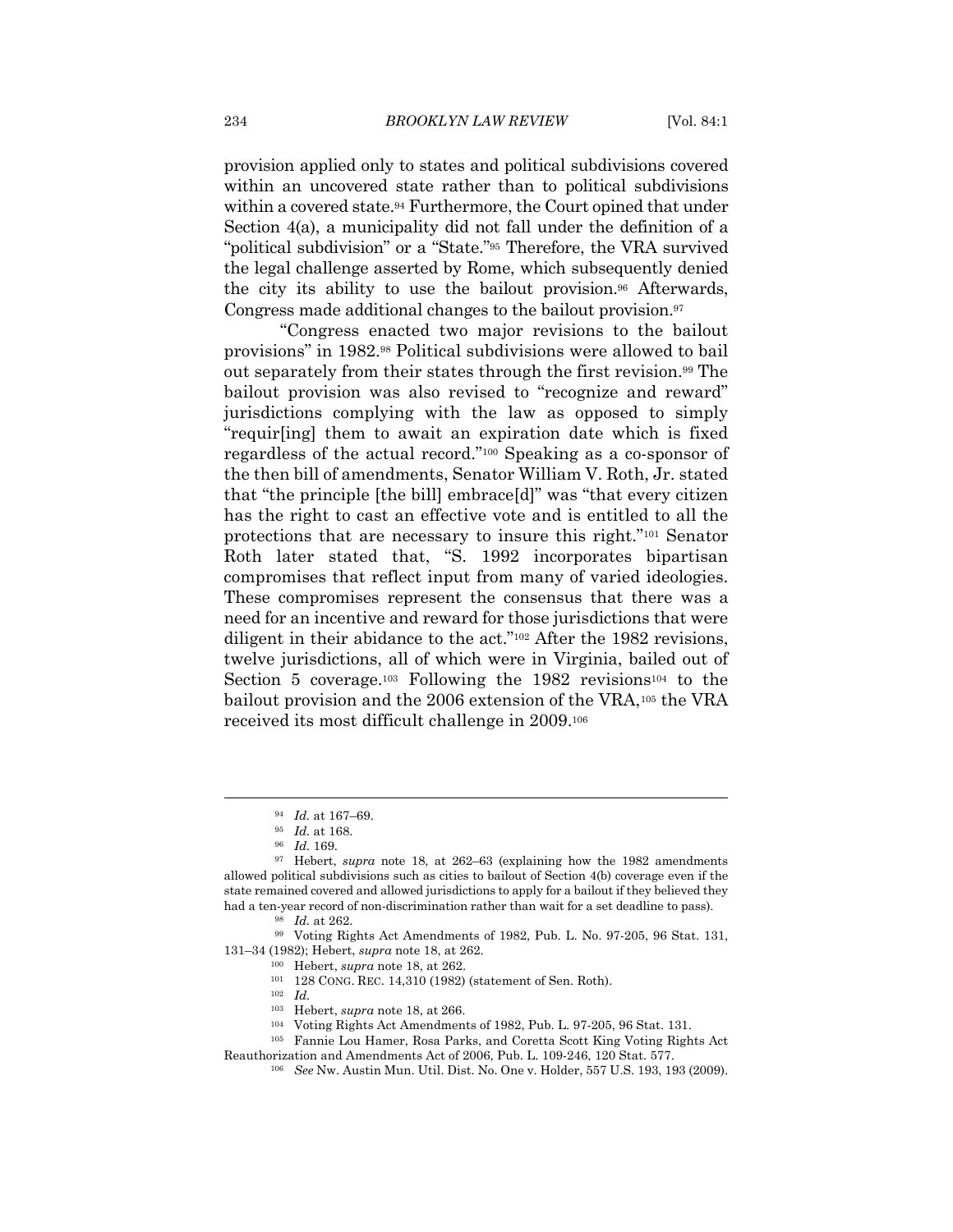#### *C. The Supreme Court Gives a Warning Shot on the Voting Rights Act's Constitutionality in* Northwest Austin

"Northwest Austin Municipal Utility District Number One (NAMUDNO) was created in 1987 . . . [from] a portion of Travis County, Texas" to provide city services to its residents.107 Though it was "responsible for its own elections," it did not register voters nor run the elections.108 Section 5 covered NAMUDNO as if the district was a municipality of Texas, a covered state, though the municipality itself had no record of racial discrimination in its electoral practices.109 In *Northwest Austin v. Holder*, NAMUDNO filed for a bailout but argued that if it failed to meet the bailout requirements, then Section 5 of the VRA was unconstitutional.110 The District Court interpreted the term "political subdivision" to "include[] only 'counties, parishes, and voter-registering subunits.'"111 A political subdivision like NAMUDNO that did not register its voters, by definition, could not be bailed out as a "political subdivision."112 The Supreme Court, however, began to express skepticism for the continued need of Section 5 because of its "federalism costs."113

The Court noted that voter registration rates and voter turnout rates between white and black Americans were reaching parity, distinguishing the conditions of NAMUDNO's claim from the conditions of previous voting rights claims in which the VRA remained unaltered.114 Though the VRA deserved credit for the improved circumstances, Chief Justice Roberts wrote that, "[p]ast success alone, however, is not adequate justification to retain the preclearance requirements."115 The Chief Justice continued by expressing concern over the VRA's continued violation of the "equal sovereignty" of the states after the improvements in voter turnout and registration rates.116 He further conveyed apprehension over the fact that disparities in voter turnout and registration were becoming wider in uncovered

<sup>107</sup> *Id.* at 200. 108 *Id.*

<sup>109</sup> *Id.*

<sup>110</sup> *Id.* at 200–01. 111 *Id.* at 201. (quoting Nw. Austin Mun. Util. Dist. No. One v. Mukasey, 573 F. Supp. 2d 221, 232 (2008)). 112 *Id.* at 197. 113 *Id.* at 202. Specifically, Chief Justice Roberts expressed concern at the continuing

broad powers of the VRA, stating, "Section 5 goes beyond the prohibition of the Fifteenth Amendment by suspending *all* changes to state election law—however innocuous—until they have been precleared by the federal authorities in Washington, D.C." *Id.*

<sup>114</sup> *See id.* <sup>115</sup> *Id.*

<sup>116</sup> *Id.* at 203.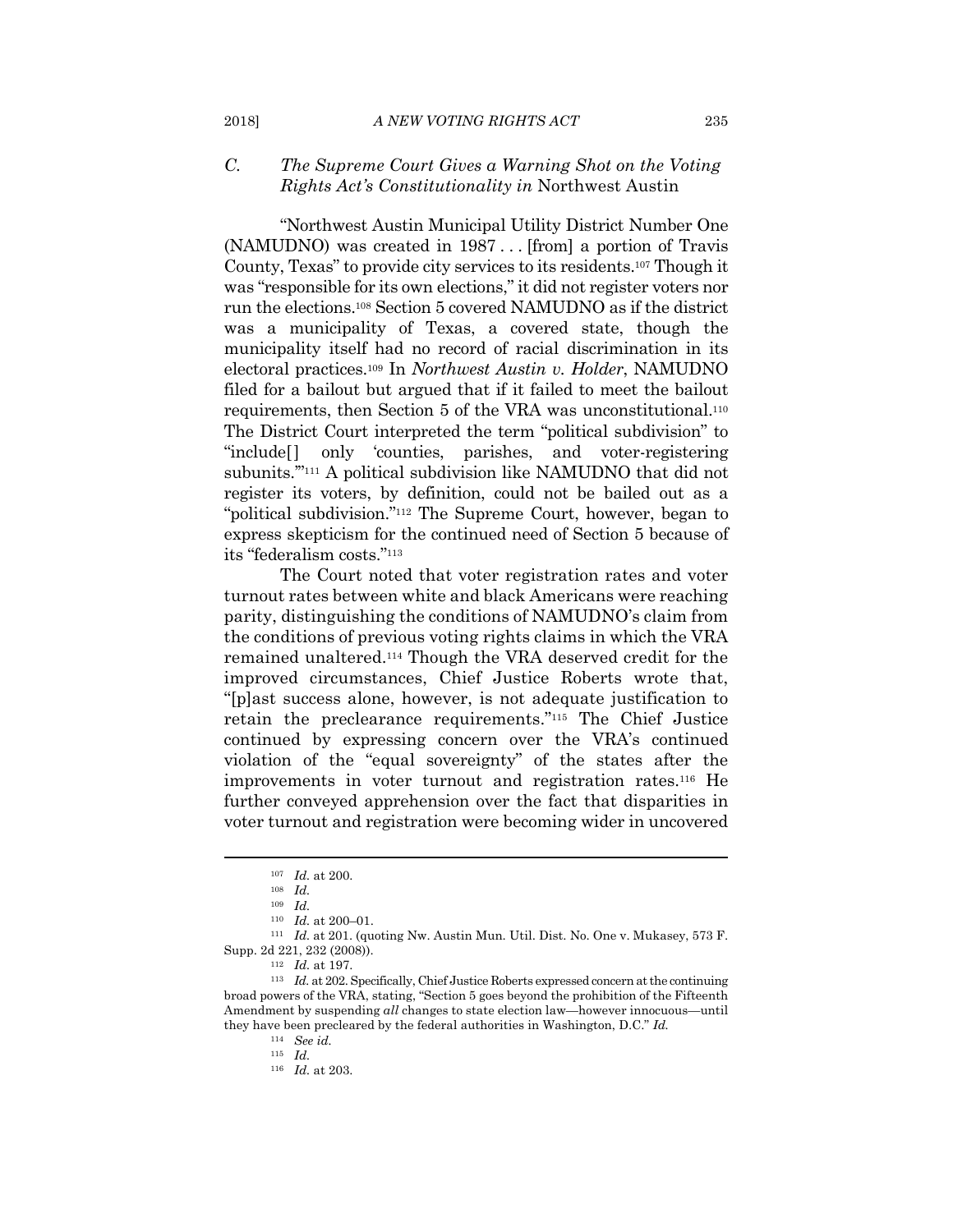jurisdictions than they were in covered jurisdictions.117 Moreover, the Court noted that there was not a settled answer regarding which standard to apply to determine if Section 5 of the VRA remained constitutional.118 Despite these concerns, the Court withheld judgment on the constitutionality of the VRA as the Chief Justice wrote that doing so is "the gravest and most delicate duty that this Court is called on to perform."119 Instead of ruling on the constitutionality of the VRA, the Court limited its review to the bailout provision.120 With such a ruling, the Court allowed the preclearance regime to remain in play but also signaled to Congress its need to revise preclearance requirements and the coverage formula.121

Addressing the bailout provisions, the Chief Justice took aim at the statutory meaning of "political subdivision," noting how "the statutory definition . . . [did] not apply to every use of the term" in the VRA.122 Building on its statutory interpretation, the Court considered Congress's 1982 amendments to the bailout provision noting that the amendments "embraced piecemeal bailout" and permitted political subdivisions within a covered state to independently apply for bailout.123 The Court concluded its analysis by reading the bailout and preclearance provisions of Section 5 as being "governed by a principle of symmetry."124 The Court then ruled that all political units were to be treated as political subdivisions for preclearance purposes, and they would also be treated as such for bailout purposes.125 Thus, the Supreme Court held, in contrast to *Rome v. United States*,<sup>126</sup> that all political subdivisions, including municipalities, were eligible to independently file a bailout suit.127

The Supreme Court served a "warning to Congress" through its ruling in *Northwest Austin*.128 Consequently, the Court immediately expanded the scope of the bailout provision, allowing

<sup>117</sup> *Id.* at 203–04. 118 *Id.* at 204. 119 *Id.*

<sup>120</sup> *Id.* at 205–06. 121 *See* Travis Crum, Note, *The Voting Rights Act's Secret Weapon: Pocket Trigger Litigation and Dynamic Preclearance*, 119 YALE L.J. 1992, 1996 (2010).<br>
<sup>122</sup> *Nw. Austin*, 557 U.S. at 206–07.<br>
<sup>123</sup> *Id.* at 210.<br>
<sup>124</sup> *Id.* at 210.

<sup>126</sup> City of Rome v. United States, 446 U.S. 156, 168–69 (1980) (denying cities such as Rome the ability to identify as a "political subdivision" and apply for a bailout). 127 *Nw. Austin*, 557 U.S. at 211. 128 Crum, *supra* note 121, at 1995–96.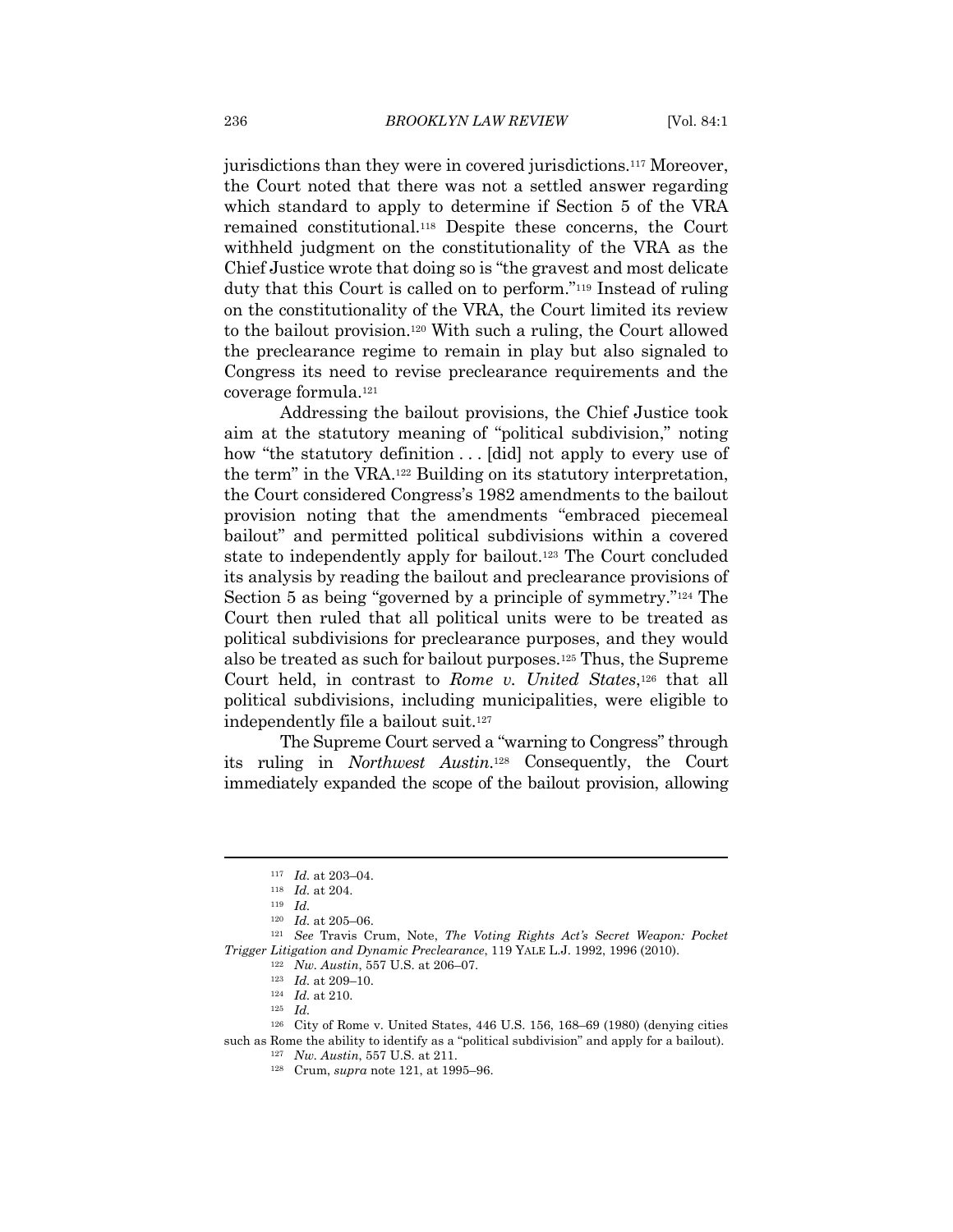more covered jurisdictions to apply for a bailout.<sup>129</sup> More significantly, the Court called into question Section 5's constitutionality.130 Specifically, the Court found that Section 5 violated principles of federalism131 and required an adjusted coverage formula.132 After the Court's ruling, scholars and practitioners debated whether the bailout provision was, indeed, effective and could save Section 5 from being ruled unconstitutional.133

Presenting skepticism towards the use of the bailout provision, Hans von Spakovsky of the Heritage Foundation argued that the bailout provision was not sufficient to make Section 5 constitutional, because Section 5 coverage failed to adapt to more contemporary voting conditions.134 The practices that Section 5 was originally created to stop were now, von Spakovsky argued, "fad[ing] into history," causing Section 4(b)'s coverage formula to become an arbitrary measure of which states were violating the right to vote based on race.135 According to von Spakovsky, the coverage formula was, from its outset, an imprecise measure of racially discriminatory behavior since it used proxies such as voter registration rates and voter turnout rates, but, as registration and turnout rates gained parity, the formula's imprecision grew into arbitrariness.136 Congress could then only be understood to have passed the VRA due to political pressures.137 Though von Spakovsky correctly noted that black and white voter registration and turnout rates were reaching parity, Congress's findings that "second generation" voting

<sup>129</sup> Jason J. Kelley, Comment, *Section 5 of the Voting Rights Act is No Longer Tailored to Remedy Current Patterns of Voting Discrimination: The State of Section 5 After* Northwest Austin Utility District No. 1 v. Holder, 48 DUQ. L. REV. 67, 82 (2010). 130 Randall T. Adams, Recent Development, Northwest Austin Utility District

Number One v. Holder, 45 HARV. C.R.-C.L. L. REV. 135, 146 (2010); Crum, *supra* note 121, at 1995–96 (2010); Kelley, *supra* note 129, at 82.

<sup>&</sup>lt;sup>131</sup> Adams, *supra* note 130, at 144.<br><sup>132</sup> Kelley, *supra* note 129, at 82.<br><sup>133</sup> CLC Staff, *New Hampshire Becomes First State to Bailout from Voting Rights Act Preclearance Requirements*, CAMPAIGN LEGAL CTR. (Mar. 3, 2013), http://www.campaignlegalcenter.org/news/press-releases/new-hampshire-becomes-firststate-bailout-voting-rights-act-preclearance [https://perma.cc/82KD-WGZH]; Hans von Spakovsky, *The Bailout Bait and Switch: DOJ's Last Ditch Attempt to Rescue Section 5 of the Voting Rights Act*, HERITAGE FOUND. (Apr. 18, 2011), http://www.heritage.org/ report/the-bailout-bait-and-switch-dojs-last-ditch-attempt-rescue-section-5-the-votingrights-act [https://perma.cc/CR4N-Y33M]. 134 von Spakovsky, *supra* note 133. Similar to Chief Justice Roberts, von

Spakovsky was concerned that Section 5 of the VRA did not use more recent data regarding voter registration and voter turnout rates to determine if states needed to remain under federal oversight. *See id.* ("Indeed, as the Supreme Court recently observed, 'the registration gap between white and black voters is in single digits in the covered States; in some of those States, blacks now register and vote at higher rates than whites.'"). 135 *Id.*

<sup>136</sup> *Id.*

<sup>137</sup> *Id.*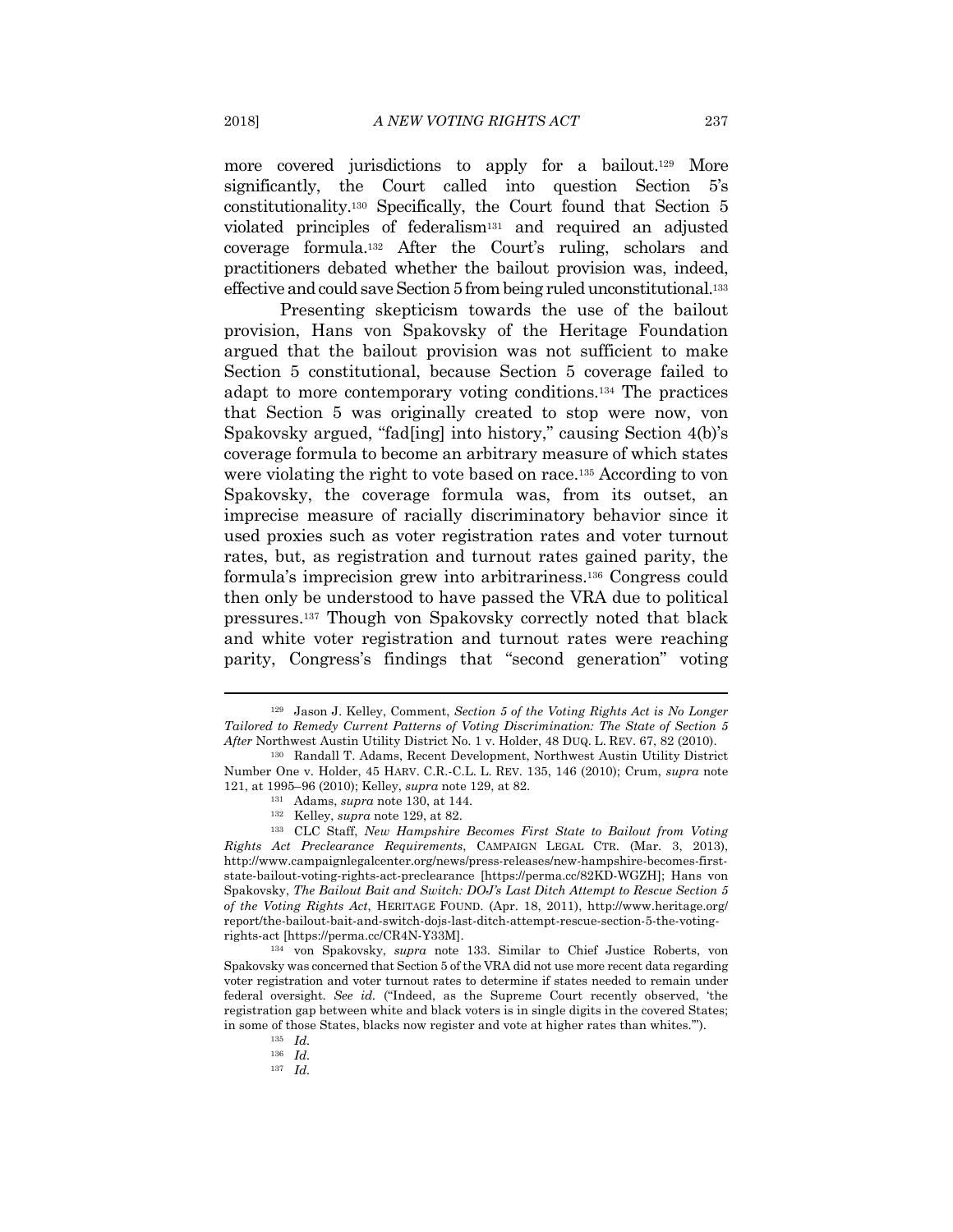barriers justified extending the coverage formula and preclearance requirements would seem to belie the claim that Congress only extended the VRA because of political pressures.138

Von Spakovsky also argued that bailouts were rarely used and rarely granted because of the provision's "demanding" standards, the "political risks" of attempting to secure a bailout, such as being labeled as racist by opposing civil rights organizations, and the "hostility" of the DOJ's Voting Section within its Civil Rights Division.<sup>139</sup> With the bailout provisions, the DOJ and civil rights activists would be able to force covered jurisdictions to "acced[e] to their political demands" which are outside the scope of the VRA.140 Yet, when lawyers or scholars asked jurisdictions why they had not applied for a bailout or did not apply earlier, jurisdictions named lack of knowledge about the bailout provisions and "belie[f that] the bailout process was too complicated, time consuming, or costly" as the reasons rather than fear of being labeled as racist.141 When jurisdictions applied for bailout provisions, they found such worries to be unfounded.142 Though von Spakovsky asserted that the bailout provisions were difficult to achieve, in contrast, J. Gerald Hebert, Senior Director of Voting Rights and Redistricting at The Campaign Legal Center,<sup>143</sup> argued that, in practice, jurisdictions did not actually face such difficulties in their bailout applications.144

The Campaign Legal Center viewed the bailout provision to be a measure demonstrating the appropriateness of Section 5's preclearance coverage.145 The Campaign Legal Center hailed New Hampshire as a model of a successful bailout of Section 5 coverage.146 J. Gerald Hebert, who represented New Hampshire, remarked that the successful bailout demonstrated how "the coverage formula self-tailors" and "adjusts to current needs" and that the bailout provisions were, indeed, workable.147 Hebert had,

<sup>138</sup> Fannie Lou Hamer, Rosa Parks, and Coretta Scott King Voting Rights Act Reauthorization and Amendments Act of 2006, Pub. L. No. 109-246, § 2(b), 120 Stat. 577, 577 (2006); Daniel P. Tokaji, *The New Vote Denial: Where Election Reform Meets the Voting Rights Act*, 57 S.C. L. REV. 689, 691–92 (2006) (listing "practices such as felon disenfranchisement, voting machines, and voter [identification] laws" as "second generation" voting barriers).<br><sup>139</sup> von Spakovsky, *supra* note 133.<br><sup>140</sup> *Id.*<br><sup>141</sup> Hebert, *supra* note 18, at 271.

<sup>&</sup>lt;sup>142</sup> Id. at 271–72.<br><sup>143</sup> J. Gerald Hebert, CAMPAIGN LEGAL CTR., https://campaignlegal.org/staff/jgerald-hebert [https://perma.cc/3RG8-BU9U] 144 Hebert, *supra* note 18, at 270. 145 CLC Staff, *supra* note 133. 146 *Id.*

<sup>147</sup> *Id.*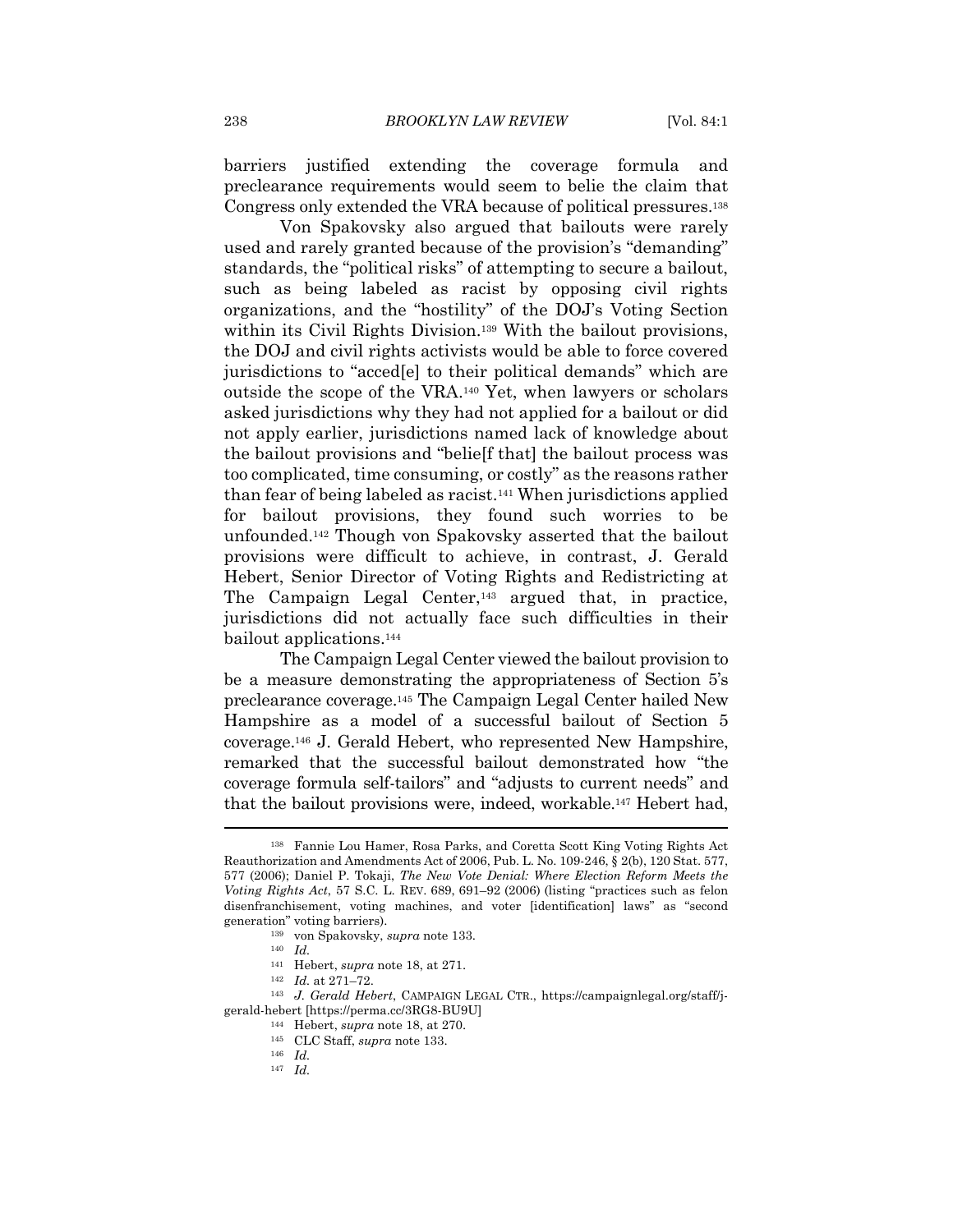himself, argued in favor of the bailout provisions prior to the *Northwest Austin* ruling.148 He argued that the bailout provisions and coverage formula worked together to allow jurisdictions to publicly prove that their elections were no longer discriminatory.149 After a jurisdiction was bailed out, Hebert claimed the bailout provisions and coverage formula limited the costs of voting rights litigation and eased the ability of jurisdictions to change their electoral laws.150 Despite the decision in *Northwest Austin* and the subsequent debates, Congress, much to the chagrin of the Supreme Court, made no changes to the VRA.151 The next major challenge to the VRA came in 2013 from Shelby County, Alabama.152

#### III. THE SUPREME COURT STRIKES DOWN THE COVERAGE FORMULA IN *SHELBY COUNTY V. HOLDER*

#### *A. The Coverage Formula is Ruled Unconstitutional*

Shelby County, Alabama sued the DOJ after the department challenged and blocked a referendum election that had not been precleared.<sup>153</sup> The county argued that Section 4(b), which defined the coverage formula, and Section 5 of the VRA were unconstitutional and merited a permanent injunction against their enforcement.154 The District Court ruled against Shelby County, noting that Congress used sufficient evidence to justify reauthorizing Sections 4(b) and 5.155 Shelby County appealed to the United States Court of Appeals for the District of Columbia Circuit, which also ruled against the county.156 The court reasoned that there was sufficient evidence to conclude that litigation under Section 2 of the VRA was "inadequate . . . to protect the rights of minority voters" in jurisdictions covered by Section 5.157 The court also opined that Section 4 worked in tandem with Section 5 "to single out the jurisdictions in which

<sup>148</sup> Hebert, *supra* note 18, at 271. 149 *Id.*

<sup>150</sup> *Id.*

<sup>151</sup> Shelby Cty. v. Holder, 570 U.S. 529, 548–50 (2013) (remarking upon Congress' broadening of Sections 4 and 5 in 2006 though the electoral conditions in the covered districts showed increased compliance with the VRA. The Court specifically noted the election of African-American mayors in Philadelphia, MS and Selma, AL almost fifty years after both cities experienced infamous incidents of racist violence by individuals seeking to prevent black Americans from voting). 152 *Id.* at 535–36. 153 Complaint at 1, 14–15, Shelby Cty. v. Holder, 570 U.S. 529 (2013) (No. 12-96),

ECF No. 1.

<sup>154</sup> *Shelby Cty*., 570 U.S. at 540–41. 155 *Id.* at 541. 156 *Id.*

<sup>157</sup> *Id.*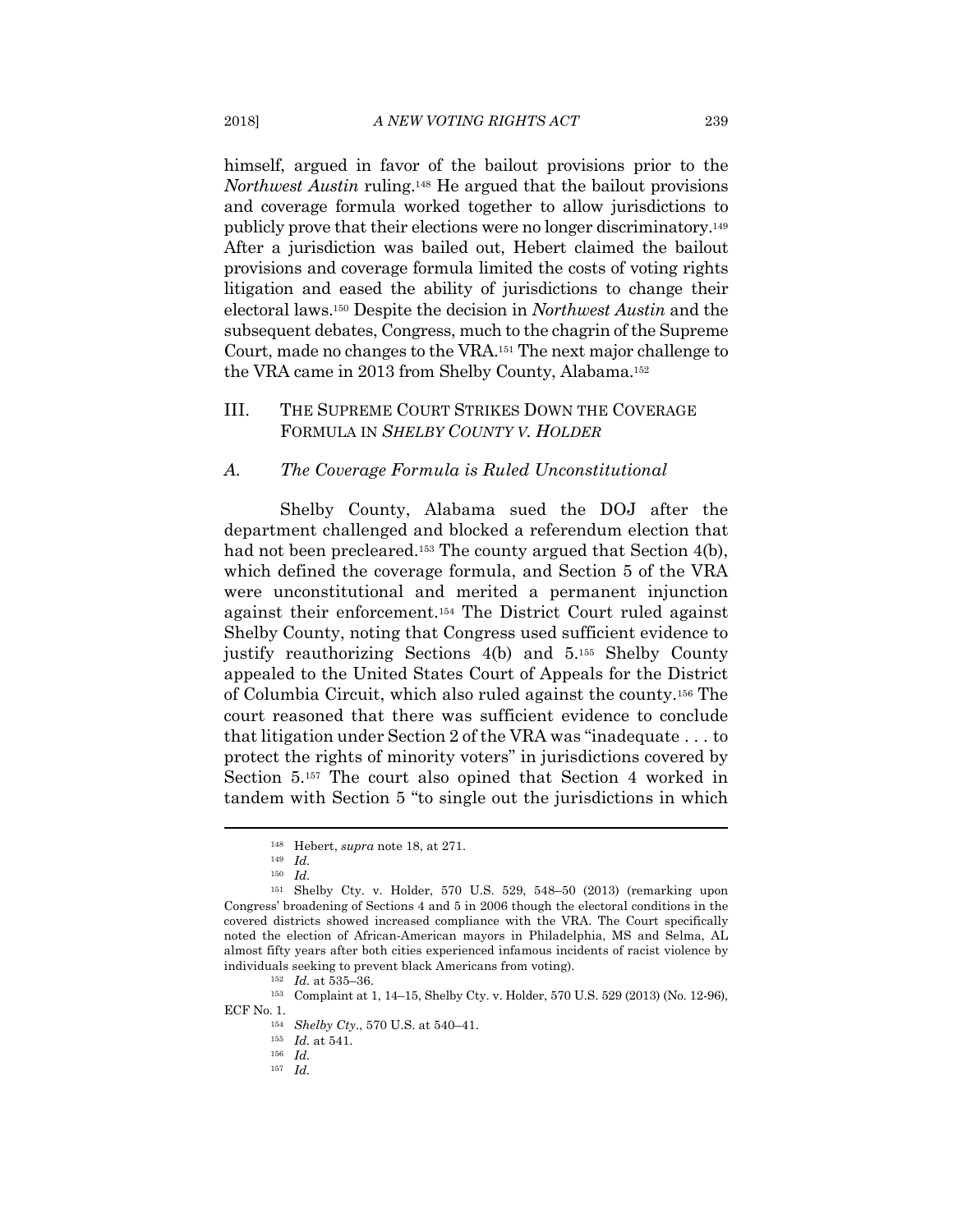discrimination is concentrated," allowing Section 4 to be judged as constitutional as well.158 The Supreme Court, however, did not believe Section 4(b)'s formula to be justified any longer, nor did it believe the bailout provisions to be a sufficient safety valve in case the formula was overinclusive.159

Writing for the majority of the Supreme Court, Chief Justice Roberts returned to *Northwest Austin*'s reasoning concerning the "'fundamental principle of equal sovereignty' among the States."160 Though previous Supreme Court cases since the *South Carolina v. Katzenbach* decision found the problem of racial discrimination in voting constituted a legitimate reason to treat states differently, the Chief Justice in *Shelby County* found that "[n]early 50 years later, things have changed dramatically."161 The Court once again noted the parity in voter registration and turnout rates between black and white Americans, the increase in minority representatives, and the length of time that racially discriminatory "tests and devices" had been outlawed.162 Armed with this data, the Court took aim at Section 4 to determine whether it remained "constitutional in light of current conditions."163

Chief Justice Roberts, unlike in *Northwest Austin*, was not persuaded that the coverage formula and preclearance requirements were justified, for the coverage formula used outdated information to select the covered states.164 The Court also took issue with the fact that though Congress used a wealth of evidence to make its decision to extend the VRA, it left the coverage formula unchanged rather than updating it.165 In its final analysis of Section 4, the Court concluded, "Congress could have updated the coverage formula at that time, but did not do so.166 Its failure to act leaves us today with no choice but to declare

[V]estiges of discrimination in voting continue to exist as demonstrated by second generation barriers constructed to prevent minority voters from fully participating in the electoral process. The continued evidence of racially polarized voting in each of the jurisdictions covered by the expiring provisions of the Voting Rights Act of 1965 demonstrates that racial and language

<sup>158</sup> *Id.* (quoting Shelby Cty. v. Holder, 679 F.3d 848, 883 (D.C. Cir. 2012)).<br><sup>159</sup> *Id.* at 556–57. 160 *Id.* at 544 (quoting Nw. Austin Mun. Util. Dist. No. One v. Holder, 557 U.S.

<sup>193, 203 (2009)).&</sup>lt;br><sup>161</sup> *Id.* at 547.<br><sup>162</sup> *Id.* at 547–48.<br><sup>163</sup> *Id.* at 550.<br><sup>164</sup> Compare id. at 551 (stating that though the coverage formula was valid in

<sup>1965,</sup> it was no longer valid in the then present time), *with Nw. Austin*, 557 U.S. at 204– 06 (raising the concern that the coverage formula "raise[d] serious constitutional questions" but ultimately only addressed the statutory claim).<br><sup>165</sup> *Id.* at 554.<br><sup>166</sup> Congress, when making the 2006 amendments, wrote,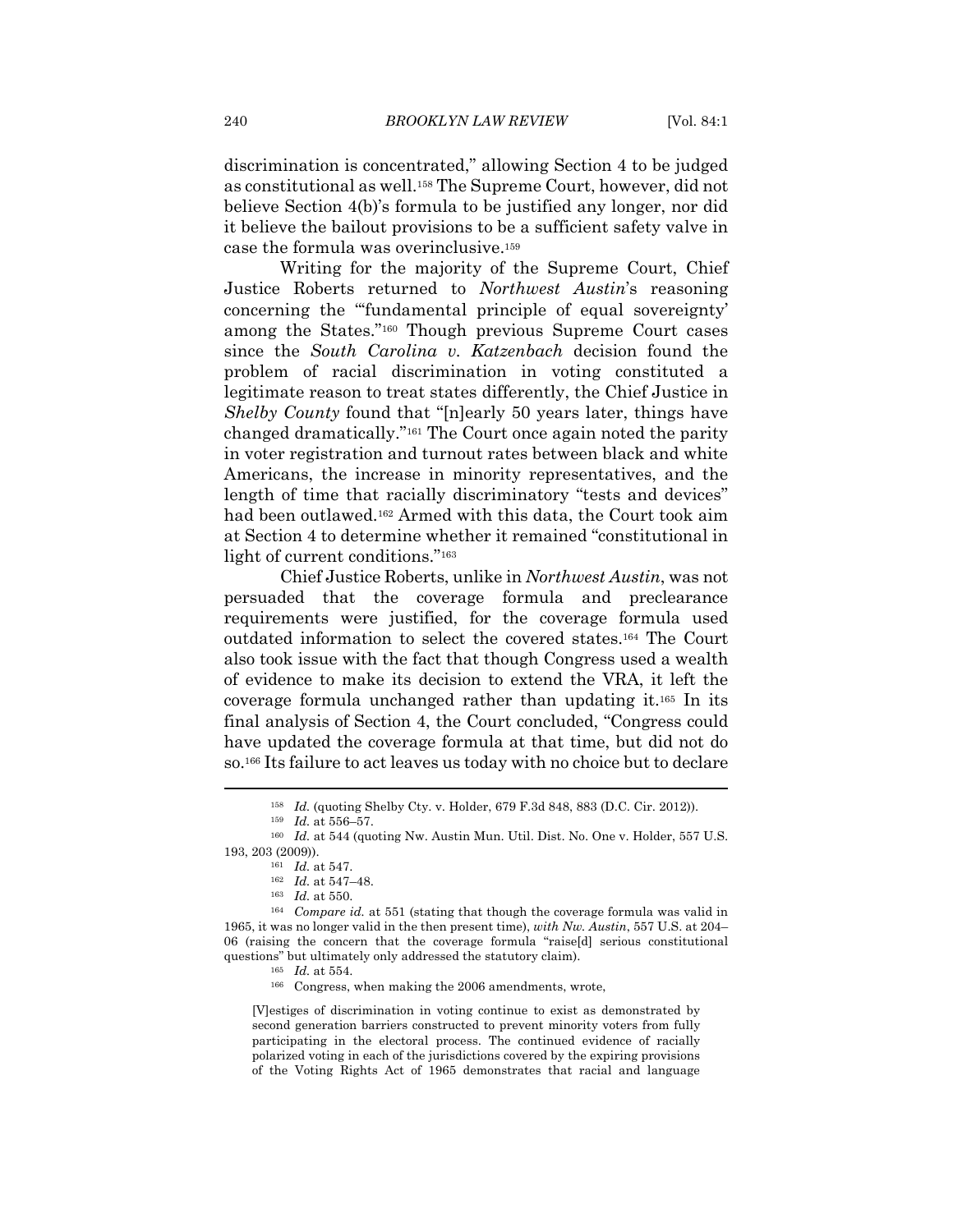§ 4(b) unconstitutional."167 Though the Court made no ruling on the bailout provision, by rendering the coverage formula inoperable, the Court essentially nullified the bailout provision.168 The *Shelby County* decision spurred immediate debate focusing on which sections of the VRA could make up for the loss of preclearance coverage.169

Bruce E. Cain, a professor of political science,<sup>170</sup> identified the VRA's vulnerability to a decision such as *Shelby County* as stemming from the coverage formula's imprecision in a system centered around states rather than a national system.171 While the VRA worked well to combat first-generation voting discrimination such as literacy tests, poll taxes, and redistricting, especially when the focus was solely on disparities between black and white voters, the act was ill-equipped to combat more recent tools of voter discrimination. As old tools fell by the wayside, states implemented techniques such as "voter caging, harsh voter [identification] laws, [and] registration restrictions";<sup>172</sup> moreover,

*County*, *VA.*, HUFFINGTON POST (June 25, 2013, 7:00 PM), https://www.huffingtonpost.com/ 2013/06/25/voting-rights-bailout\_n\_3498927.html [https://perma.cc/9T4J-86GM]. 169 Bruce E. Cain, *Moving Past Section 5: More Fingers or a New Dike?*, 12

ELECTION L.J. 338, 338 (2013); Edward B. Foley, *If Congress Won't Act*, *the Nonprofit Community Can*, 12 ELECTION L.J. 343, 343 (2013); Nicholas Stephanopoulos, *The Future of the Voting Rights Act*, SLATE (Oct. 23, 2013, 4:37 PM), http://www.slate.com/ articles/news\_and\_politics/jurisprudence/2013/10/section\_2\_of\_the\_voting\_rights\_act\_is

\_more\_effective\_than\_expected\_new\_research.html [https://perma.cc/H866-D7NF].<br><sup>170</sup> Cain, *supra* note 169, at 340.<br><sup>171</sup> Id. at 338.<br><sup>172</sup> Id. at 339; The Brennan Center for Justice provides the following definition for voter caging:

Voter caging is the practice of sending mail to addresses on the voter rolls, compiling a list of the mail that is returned undelivered, and using that list to purge or challenge voters' registrations on the grounds that the voters on the list do not legally reside at their registered addresses.

Justin Levitt & Andrew Allison, *A Guide to Voter Caging*, BRENNAN CTR. FOR JUST. (June 29, 2007), https://www.brennancenter.org/analysis/guide-voter-caging [https://perma.cc/ J97R-CL5Z]. States with harsher voter identification laws include Arizona, Georgia, Indiana, and Ohio. Wendy Underhill, *Voter Identification Requirements—Voter ID Laws*, NAT'L CONF. OF ST. LEGISLATURES (Oct. 31, 2018) http://www.ncsl.org/research/electionsand-campaigns/voter-id.aspx [https://perma.cc/4PFQ-EKTF]. As of May 2017, twenty-

minorities remain politically vulnerable, warranting the continued protection of the Voting Rights Act of 1965.

Fannie Lou Hamer, Rosa Parks, and Coretta Scott King Voting Rights Act Reauthorization and Amendments Act of 2006, Pub. L. No. 109-246, § 2(b)(2)–(3), 120 Stat. 577, 577. Congress listed the number of objections filed to the DOJ, the number of enforcement actions filed by the DOJ, the number of declaratory judgments denied by the U.S. District Court for the District of Columbia, the number of Section 2 cases filed against covered jurisdictions, and the continued litigation by the DOJ on behalf of language minorities since 1982 as evidence for the continued need of the coverage formula as defined by the VRA of 1965. *Id.* § 2(b)(4), 120 Stat. at 577–78.<br><sup>167</sup> Shelby Cty., 570 U.S. at 557.<br><sup>168</sup> Ryan J. Reilly, *The Last Voting Rights Act Bailout Ever Went to Hanover*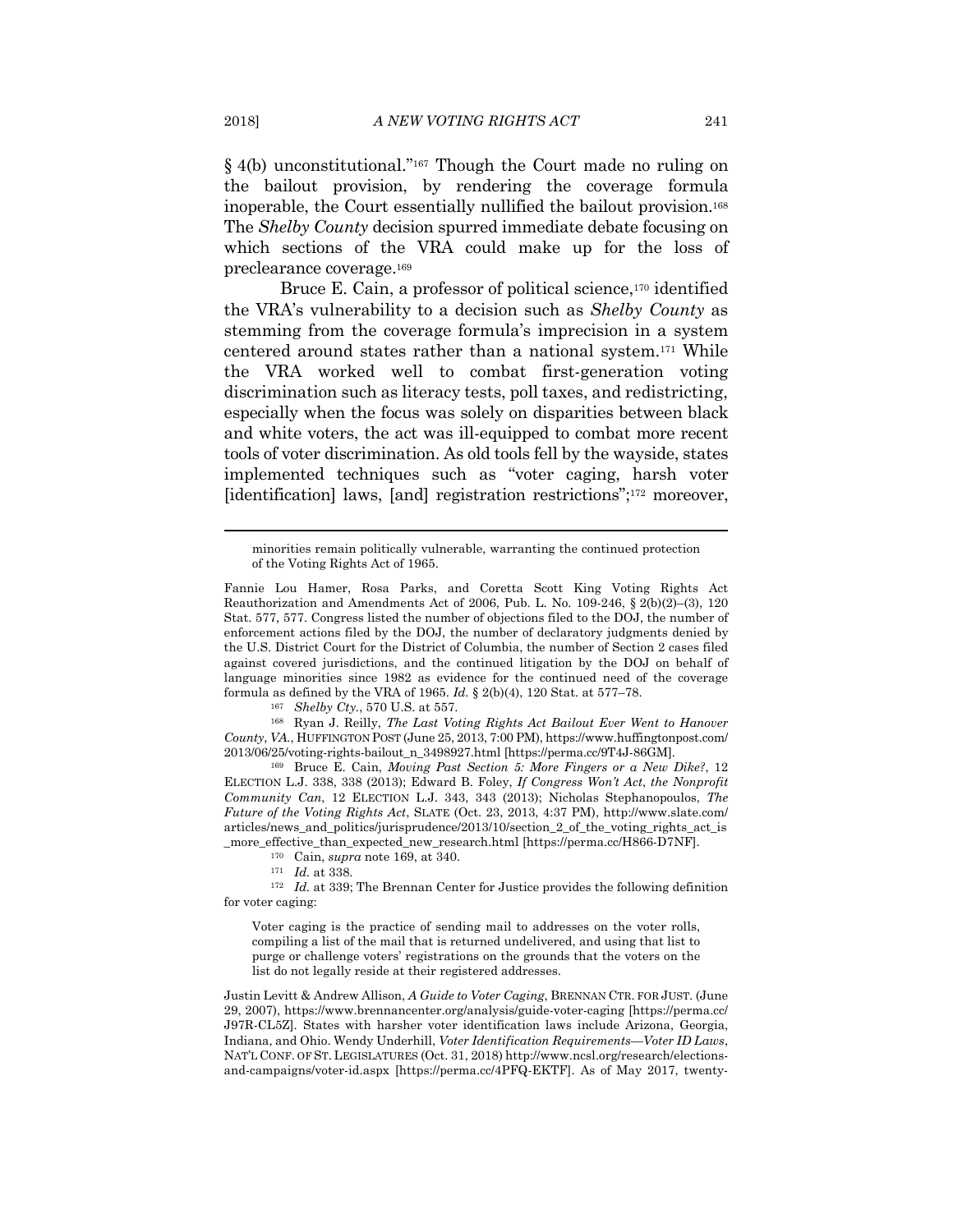"new minorit[y]" voters, such as Asian American and Latinx American<sup>173</sup> voters, increased the country's ethnic diversity.<sup>174</sup> Cain argued that standardizing voting processes on a national level was "[t]he best long-term solution" but was unlikely to be put into place in the near future.175 Increased use of Section 3 and Section 2 litigation were, then, the best solutions in the short-term. Some scholars, such as Edward B. Foley, proposed purely private solutions.176 On the ground, however, the Justice Department decided to pursue the strategy of increasing Section 2 litigation.177

#### *B. States and the DOJ Respond to the* Shelby County *Ruling*

After *Shelby County*, several states previously covered under Section 5, such as Texas and North Carolina, passed restrictive voter ID laws such as H.B. 589.178 The DOJ responded by bringing Section 2 lawsuits.179 Though Section 2 litigation was

descent." MERRIAM-WEBSTER, https://www.merriam-webster.com/words-at-play/wordhistory-latinx [https://perma.cc/3U6P-GESL]. 174 Cain, *supra* note 169, at 340. 175 *Id.*

<sup>176</sup> Edward B. Foley proposed that the non-profit community create "a bipartisan, blue-ribbon Voting Rights Advisory Board [(VRAB)]." Foley, *supra* note 169, at 343. Though it would not have legal authority, if staffed by reputable researchers and investigators, the VRAB could label proposed voting laws as "retrogressive" which could influence a court's ruling in Section 2 and Section 3 litigation. *Id.* at 343–44. Through posting the progress of its investigations on its website, the VRAB would also be able to serve as a source of transparency for proposed voting laws nationwide. *Id.* at 343–44.<br><sup>177</sup> See Stephanopoulos, *supra* note 169.<br><sup>178</sup> See, e.g., Voter Information Verification Act, 2013 N.C. SESS. LAWS 2013-

381; Jasmine C. Lee, *How States Moved Toward Stricter Voter ID Laws*, N.Y. TIMES (Nov. 3, 2016), https://www.nytimes.com/interactive/2016/11/03/us/elections/how-statesmoved-toward-stricter-voter-id-laws.html [https://perma.cc/Q9EA-RM7W]. (explaining that while in 2012 only four states required photo identification to vote, by 2016 seven states required a photo ID, and thirty-two states required a form of identification though not necessarily with a photograph). Previously covered states such as Georgia, Mississippi, Tennessee, and Virginia also passed strict voter ID laws, and previously covered states such as Georgia, Tennessee, and North Carolina also reduced early voting days and hours. The Fourth Circuit, however, struck down North Carolina's law. *Id.* 

179 Stephanopoulos, *supra* note 169.

two states had introduced thirty-three bills to restrict voter registration since the year 2010. BRENNAN CTR. FOR JUST., http://www.brennancenter.org/analysis/voting-lawsroundup-2017 (May 10, 2017) [https://perma.cc/VW6V-ZBY5]. A specific example of a restrictive voter registration system is Georgia's "exact-match" system in which a Georgia resident's voter status is suspended if the information on their voter registration form is not exactly the same as the information on their driver's license and social security records. Brentin Mock, *How Dismantling the Voting Rights Act Helped Georgia Discriminate Again*, CITYLAB (Oct. 15, 2018), https://www.citylab.com/equity/2018/10/ how-dismantling-voting-rights-act-helped-georgia-discriminate-again/572899/ [https:// perma.cc/BMB5-XDXL]. Several civil rights organizations have challenged Georgia's "exact-match" program through the case *Georgia Coalition for the People's Agenda v. Kemp*. CAMPAIGN LEGAL CTR., https://campaignlegal.org/cases-actions/georgia-coalitionpeoples-agenda-v-kemp [https://perma.cc/QT9M-Z4TL]. 173 I use "Latinx" as a gender non-specific term "for people of Latin American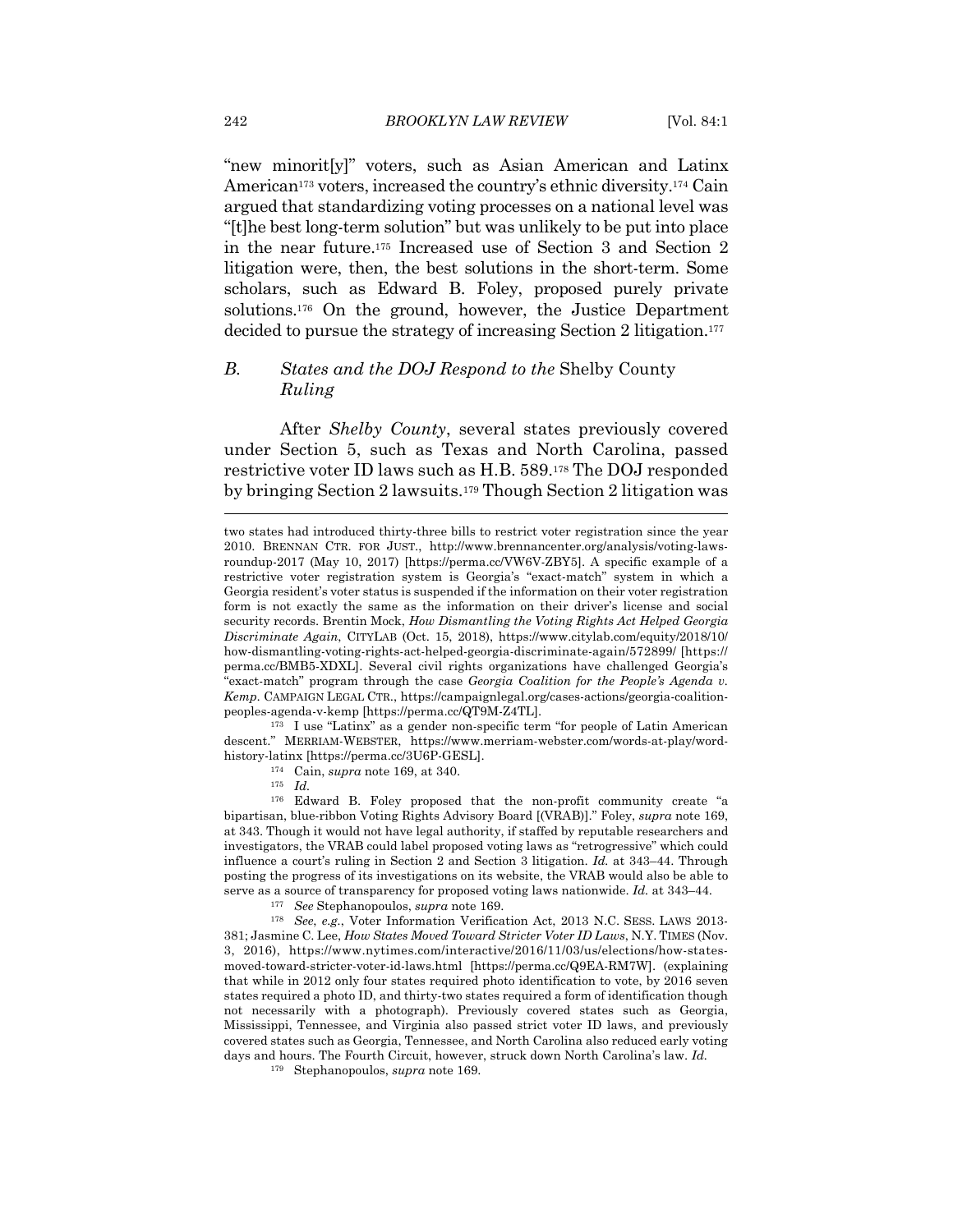not as effective at stopping discriminatory voting laws from being enacted, it was more successful than expected.180 Yet, despite the unexpected victories of Section 2 litigation, a need for a stronger voting law remained.

In the year following *Shelby County*, the Brennan Center for Justice found that (1) Section 5 no longer prevented discriminatory voting changes before they even came into effect; (2) "challenging discriminatory laws" became increasingly "difficult, expensive, and time-consuming;" and (3) transparency was lost to the public as jurisdictions no longer had to disclose information about proposed laws under Section 5.181 Without the preclearance regime in effect, states previously covered under Section 5 began passing laws that had already been blocked or would likely have been blocked.

Starting after the *Shelby County* decision and going through to the 2014 midterms, "fifteen states passed or implemented" restrictive voting laws "rang[ing] from strict photo ID requirements to early voting cutbacks to registration restrictions."182 Texas, in particular, was able to pass a law that had previously been blocked by Section 5.183 While the laws in states like Texas<sup>184</sup> and North Carolina<sup>185</sup> were challenged soon after they were implemented, the cases continued through 2018 and 2017, respectively.186 These cases demonstrated the challenges that Section 2 litigation presented in the aftermath of *Shelby County*.187

<sup>180</sup> *Id.* In his study, Stephanopoulos determined that Section 2 suits since 1982 had a fifty percent success rate, ten percentage points higher than the win rate of all Section 2 suits filed since the VRA's enactment. *Id.*

<sup>181</sup> Tomas Lopez, *'Shelby County': One Year Later*, BRENNAN CTR. FOR JUST. (June 24, 2014), https://www.brennancenter.org/analysis/shelby-county-one-year-later [https://perma.cc/82T2-HQ7G]. 182 Dale E. Ho, *Building an Umbrella in a Rainstorm: The New Vote Denial* 

*Litigation Since* Shelby County, 127 YALE L.J. F. 799, 800 (2018); *New Voting Restrictions in America*, BRENNAN CTR. FOR JUST. (Oct. 22, 2018), https://www. brennancenter.org/sites/default/files/analysis/New%20Voting%20Restrictions.pdf [https://perma.cc/3QEQ-FFX6]. By 2018, "24 states have put in place new restrictions

since [the 2010 election]." *New Voting Restrictions in America*, *supra* note 182. 183 Lopez, *supra* note 181. 184 *Texas NAACP v. Steen (consolidated with Veasey v. Abbott)*, BRENNAN CTR. FOR JUST. (Sept. 21, 2018), https://www.brennancenter.org/legal-work/naacp-v-steen

<sup>[</sup>https://perma.cc/RQ8T-3J76]. 185 *League of Women Voters of North Carolina*, *Et Al. v. North Carolina*, ACLU (May 15, 2017), https://www.aclu.org/cases/league-women-voters-north-carolina-et-al-vnorth-carolina [https://perma.cc/C7YM-CGHQ]. 186 *See supra* notes 184–185; Naila Awan, *Voting Rights Challenges in the Wake* 

*of Shelby County*, DEMOS: POLICYSHOP (Feb. 4, 2016), http://www.demos.org/blog/2/4/16/ voting-rights-challenges-wake-shelby-county [https://perma.cc/BY72-99FB]. 187 NAACP LDF, *supra* note 12 (explaining that Section 2 litigation requires

more time and money than Section 5 litigation and places the burden of proof on the plaintiff rather than the defending jurisdiction).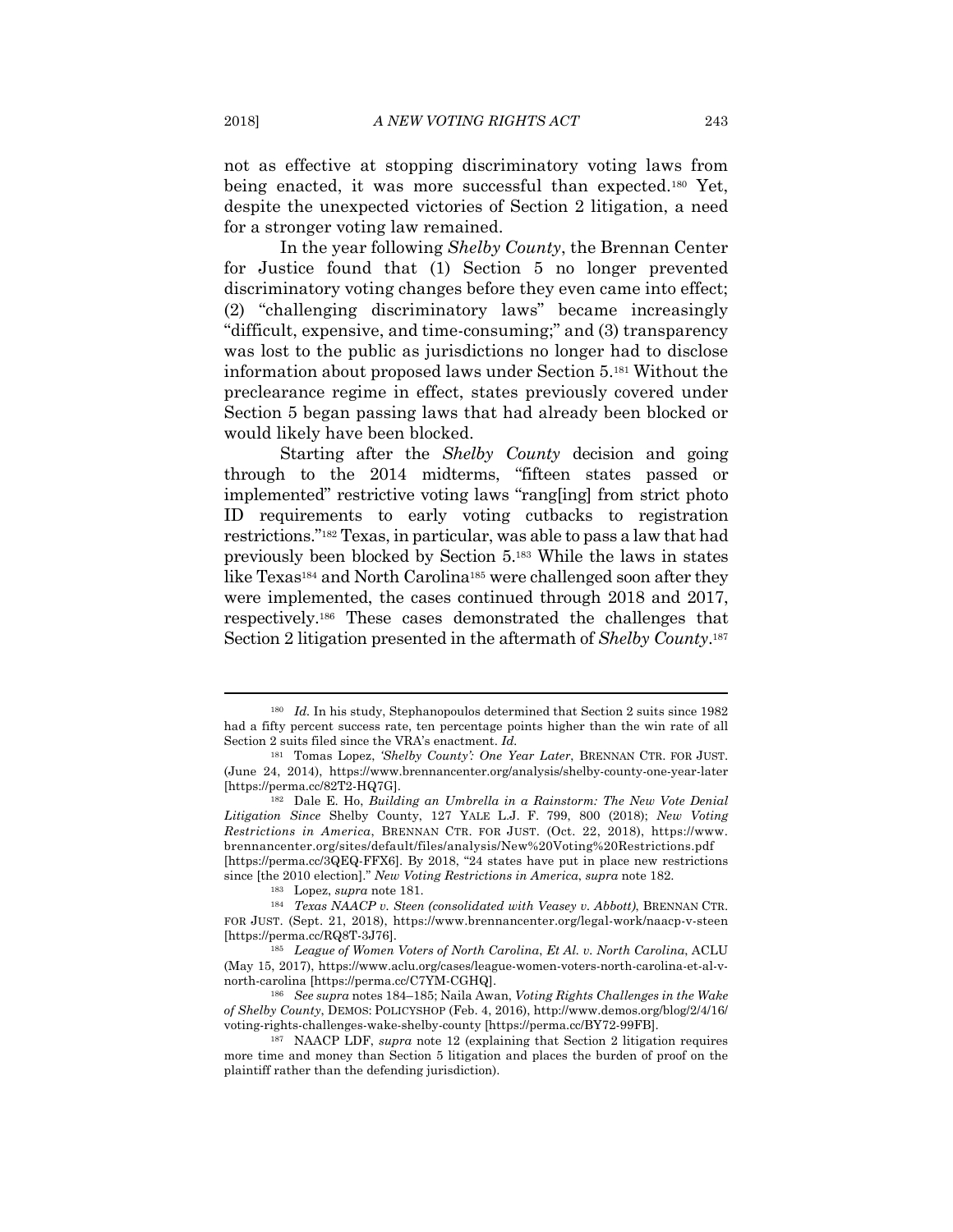Section 2 litigation presented stark contrasts to Section 5 litigation.188 Section 2 proved to be far more resource-intensive by placing the burden of proof primarily on plaintiffs, requiring knowledge few lawyers possessed, requiring resources beyond the capacities of most impact-litigation organizations, and demanding the voluminous production of documents as well as expert witnesses.189 Section 2 litigation could also cost up to hundreds of thousands or even millions of dollars, much of which were paid by public funds.190 Section 2 litigation also lasted, on average, "between two to five years."191 One or more national elections could therefore occur with potentially discriminatory voting laws in place. Along with the inability to block potentially discriminatory legislation, the costs borne by Section 2 litigation, the loss of transparency, the loss of the coverage formula, and voter registration challenges produced a decrease in voter registration numbers.192

North Carolina presented a particularly egregious example of how the loss of the coverage formula worked in tandem with a failure to comply with the National Voter Registration Act (NVRA).193 Through the NVRA, states are required to offer voter registration at public assistance agencies and motor vehicle offices.194 Due to its noncompliance with the NVRA, North Carolina experienced a "shocking decrease" in submitted voter registration applications.195 Congress attempted to address the needs of voters with the VRAA of 2015, but the bill ultimately failed to pass.196

establish procedures for voter registration for federal elections, in part, by offering registration applications simultaneously with an application for a driver's license); *id.* § 20506 (requiring states to designate agencies, such as offices providing public assistance, as voter registration agencies); Awan, *supra* note 186.<br><sup>195</sup> Awan, *supra* note 186.<br><sup>196</sup> H.R. 885, 114th Cong. (2015); H.R. 2867, 114th Cong. (2015). The Voting

Rights Amendment Act of 2015 would have placed a State under the preclearance regime if the State had "[five] or more voting rights violations occur[ ] in the State during the previous [fifteen] calendar years, at least one of which was committed by the State itself." H.R. 885. § 3(b)(1)(A). A political subdivision would have been placed under the preclearance regime if it had "[three] or more voting rights violations occur[ ] in the subdivision during the previous [fifteen] calendar years; or [one] or more voting rights violations occur[ ] in the subdivision during the previous [fifteen] calendar years and the subdivision had persistent, extremely low minority turnout during the previous [fifteen] calendar years." H.R. 885,  $\S 3(1)(b)(1)(B)(i)$ –(ii). The Voting Rights Advancement Act of 2015, on the other hand, would have placed a State under the preclearance regime if the

 $\begin{array}{ll} 188 & Id. \\ 189 & Id. \text{ at } 2. \end{array}$ 

<sup>189</sup> *Id.* at 2. 190 *Id.* at 3. 191 *Id.* at 4–5. 192 Awan, *supra* note 186. 193 National Voter Registration Act of 1993, Pub. L. No. 103-31, 107 Stat. 77 (codified as amended at 52 U.S.C. §§ 20501–20511 (2012 & Supp. II 2015)); Awan, *supra* note 186. 194 52 U.S.C. §§ 20503–20504 (2012 & Supp. II 2015) (requiring states to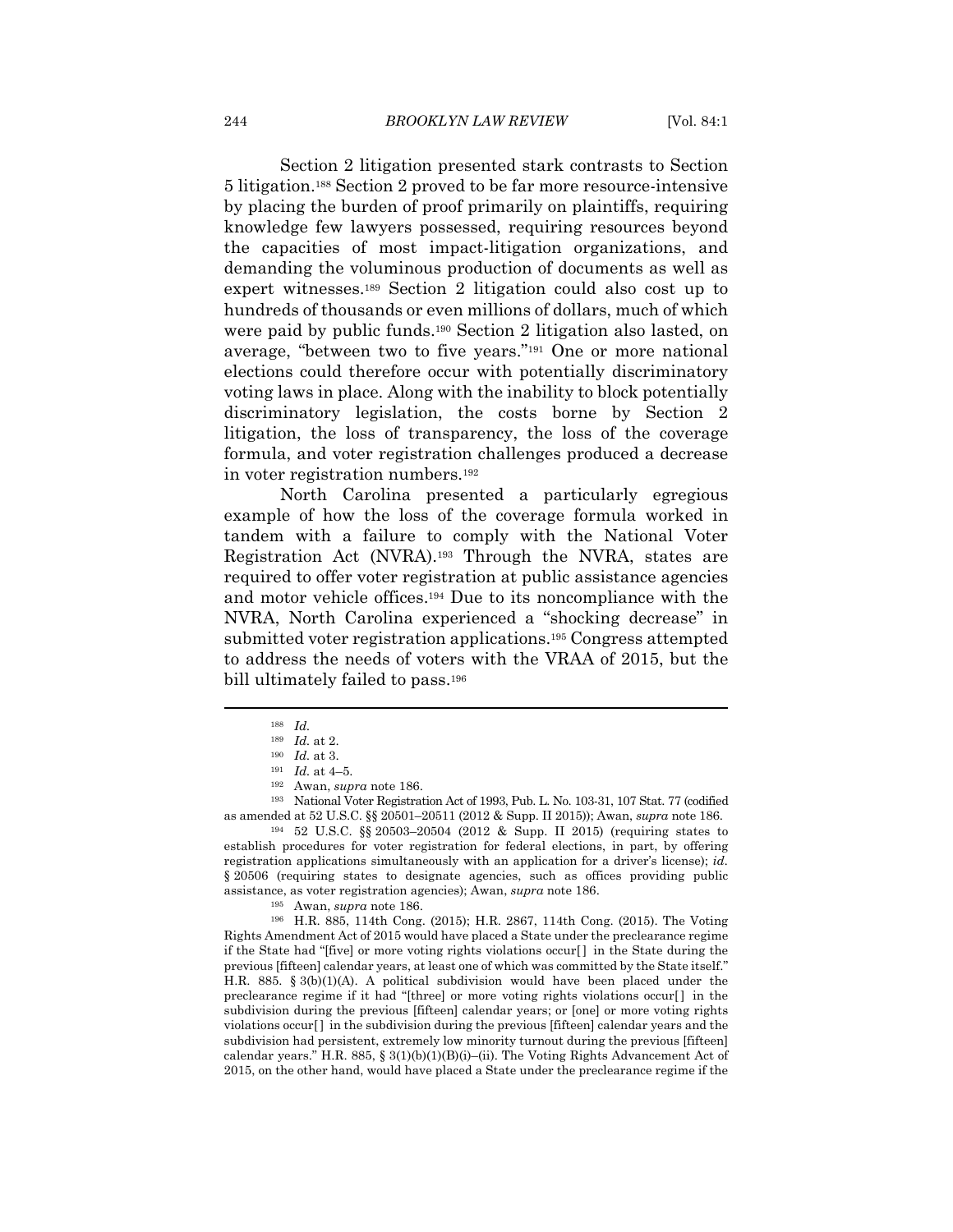#### IV. VOTING RIGHTS ADVANCEMENT ACT OF 2017

The VRAA of 2015 attempted to update the coverage formula, continue protections for language minorities, include protections for voters with disabilities, and increase transparency.197 Under a new coverage formula, the VRAA of 2015 would have covered Alabama, Arkansas, Arizona, California, Florida, Georgia, Louisiana, Mississippi, New York, North Carolina, South Carolina, Texas, and Virginia.198 Further, the VRAA of 2015 would have lifted coverage of any jurisdiction that had not violated the law within ten years.199 The VRAA of 2015 also required jurisdictions to publicly post all changes to their voting laws that occurred within 180 days of an election.200 The proposed act empowered the Attorney General to send federal observers to polls during early voting and Election Day to monitor any possible racial discrimination.201 Additionally, the VRAA of 2015 provided protections for Native Americans and Alaska Natives by increasing language access and access to registration and polls "on and off of Indian reservations."202 The bill, however, "died" in Congress.203 Congress moved again in 2017 to restore the VRA.

State had "[fifteen] or more voting rights violations occur[] in the State during the previous [twenty-five] calendar years; or [ten] or more voting rights violations occur[ ] in the State during the previous [twenty-five] calendar years, at least one of which was committed by the State itself." Voting Rights Advancement Act of 2015, H.R. 2867  $§$  4(b)(1)(A)(i)–(ii). A political subdivision would have been placed under the preclearance regime if it had "[three] or more voting rights violations occur[ ] in the subdivision during the previous [twenty-five] calendar years." H.R. 2867 § 4(b)(1)(B). The Voting Rights Advancement Act of 2015 also included provisions to protect voting on Indian Lands. H.R. 2867 § 2; *see also* Jim Sensenbrenner, *Without a Modernized Voting Rights Act*, *There's No Such Thing as an Honest Election*, WASH. POST (Nov. 2, 2016), https://www.washingtonpost.com/opinions/without-a-modernized-voting-rights-act-there s-no-such-thing-as-an-honest-election/2016/11/02/ba1cb138-a06b-11e6-8832-23a007c77b b4\_story.html?noredirect=on&utm\_term=.b4e36495b201 [https://perma.cc/J4LS-SBRY]. 197 *Fact Sheet: Voting Rights Advancement Act of 2015*, LAW. COMM. FOR CIVIL

RIGHTS UNDER LAW 1 (June 24, 2015) [hereinafter LAW. COMM.], http://lawyers committee.org/wp-content/uploads/2015/07/VRAA-Fact-Sheet-2015.pdf [https://perma .cc/79VC-MY8A]; *Voting Rights Act for Today: Moving Voting Rights Forward*, LEADERSHIP CONF. 1 (July 17, 2015) [hereinafter LEADERSHIP CONF.], https:// www.aclu.org/sites/default/files/field\_document/advancement\_act\_fact\_sheet.pdf [https://perma.cc/KB36-HG6A].<br>
<sup>198</sup> See LAW. COMM. supra note 197, at 1.<br>
<sup>198</sup> See LAW. COMM. supra note 197, at 1; LEADERSHIP CONF. supra note 197, at 1.<br>
<sup>199</sup> See LAW. COMM. supra note 197, at 2; LEADERSHIP CONF. sup

*<sup>2867)</sup>*, GOVTRACK https://www.govtrack.us/congress/bills/114/hr2867 [https://perma.cc/ 9TWM-MDQW].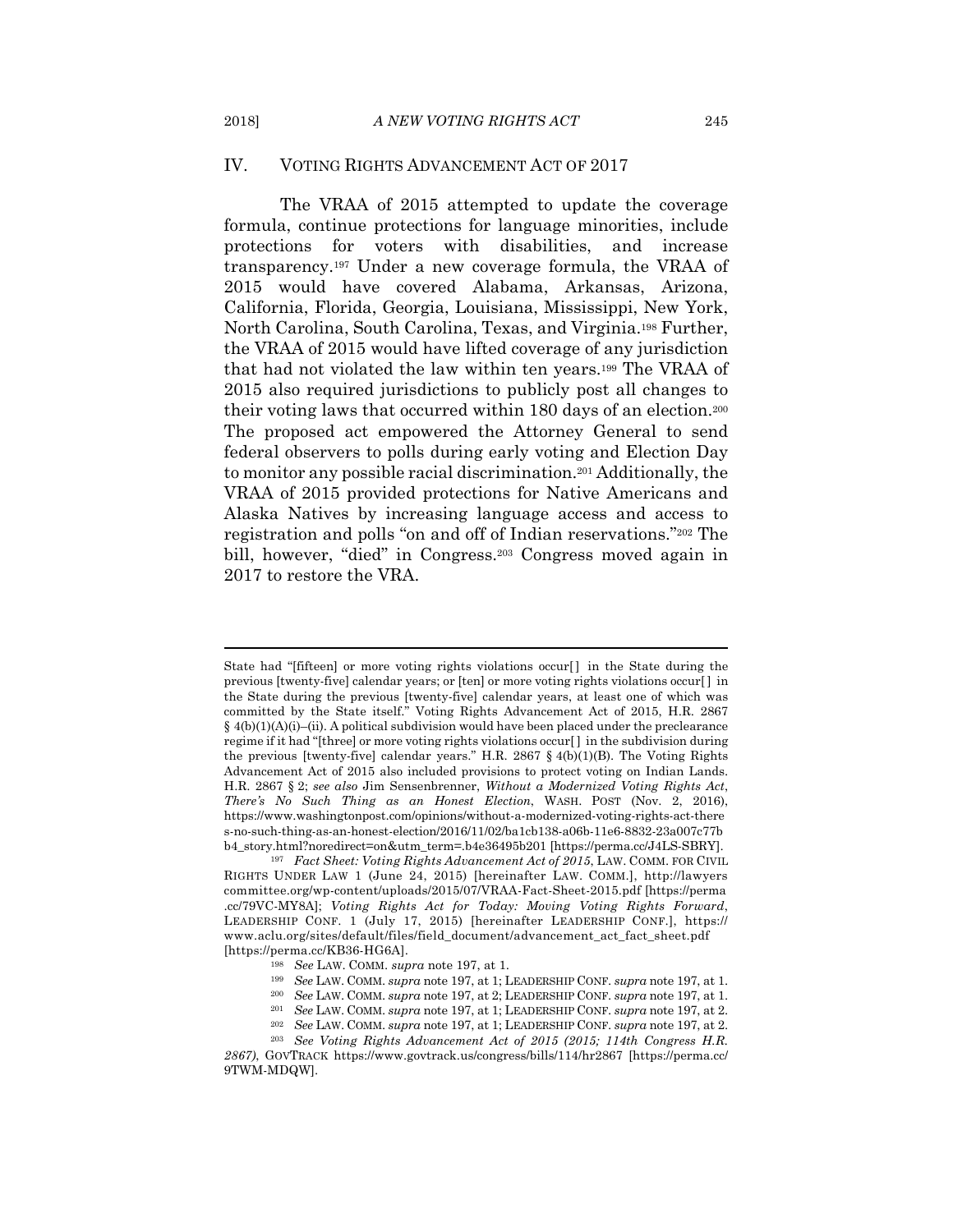Despite its earlier setbacks, Congress reintroduced the VRAA in 2017.204 The bill, if it was enacted, would have put the same thirteen states under the coverage formula as the proposed VRAA of 2015205 and would have examined the actions of covered states from the years 1990 to 2015.206 The bill would have also increased judicial scrutiny of voter identification laws and laws that "reduce multilingual voting materials."207 House Republicans, however, have not supported the bill.208 Congress should therefore liberalize the bailout provisions through another round of amendments to increase the chances of passing the VRAA into law.209

To effectuate such a liberalization, Congress should follow the lead of the 1982 amendments and "recognize and reward" good conduct.210 The exemptions to the NVRA provide such an example. Along with requiring states to designate public offices as places that offer voter registration, the NVRA also "required . . . state[s] to accept and use . . . mail voter registration application form  $[s]$ ."<sup>211</sup> Six states, however, were able to gain exemptions from the NVRA's requirements due to their voter registration practices.212 North Dakota received an exemption as it did not have voter registration requirements.213 Minnesota, Wisconsin, and Wyoming qualified for the exemption for having registration available at polling places statewide during Election Day, and New Hampshire and Idaho were exempted for adding Election Day registration after the NVRA's original date but before the NVRA was amended to take effect in 1993.214

(1982) (codified as amended at 52 U.S.C. § 10303 (2012 & Supp. II 2015)); Hebert, *supra*  note 18, at 262. 211 National Voter Registration Act of 1993, Pub. L. No. 103-31, 107 Stat. 77, 79

(codified as amended at 52 U.S.C. § 20505(a)); ROYCE CROCKER, CONG. RESEARCH SERV., R40609, THE NATIONAL VOTER REGISTRATION ACT OF 1993: HISTORY, IMPLEMENTATION, AND EFFECTS 4–5 (2013). 212 National Voter Registration Act of 1993, Pub. L. No. 103-31, 107 Stat. 77, 78

<sup>&</sup>lt;sup>204</sup> H.R. 2978, 115th Cong. (2017); S. 1419, 115th Cong. (2017).<br><sup>205</sup> See Johnson, *supra* note 16; LAW. COMM. *supra* note 197, at 1.<br><sup>206</sup> See Johnson, *supra* note 16; LAW. COMM. *supra* note 197, at 1.<br><sup>207</sup> See Joh

Molly Ball, *Democrats Win the House*, *But Fall Short of Decisive Rebuke of Trump*, TIME (Nov. 7, 2018), http://time.com/5447422/midterm-elections-2018-democrats/ [https:// perma.cc/8YE2-RYL7]. Though House Democrats could pass the VRAA without House Republican support, Democrats can obtain a more stable base to uphold the bill if they gain Republican support through amending the bailout provisions. 210 Voting Rights Act Amendments of 1982, Pub. L. No. 97-205, 96 Stat. 131

<sup>(</sup>codified as amended at 52 U.S.C. § 20503(b) (2012 & Supp. II 2015)); CROCKER, *supra*  note 211, at 3. 213 CROCKER, *supra* note 211, at 3. 214 *Id.*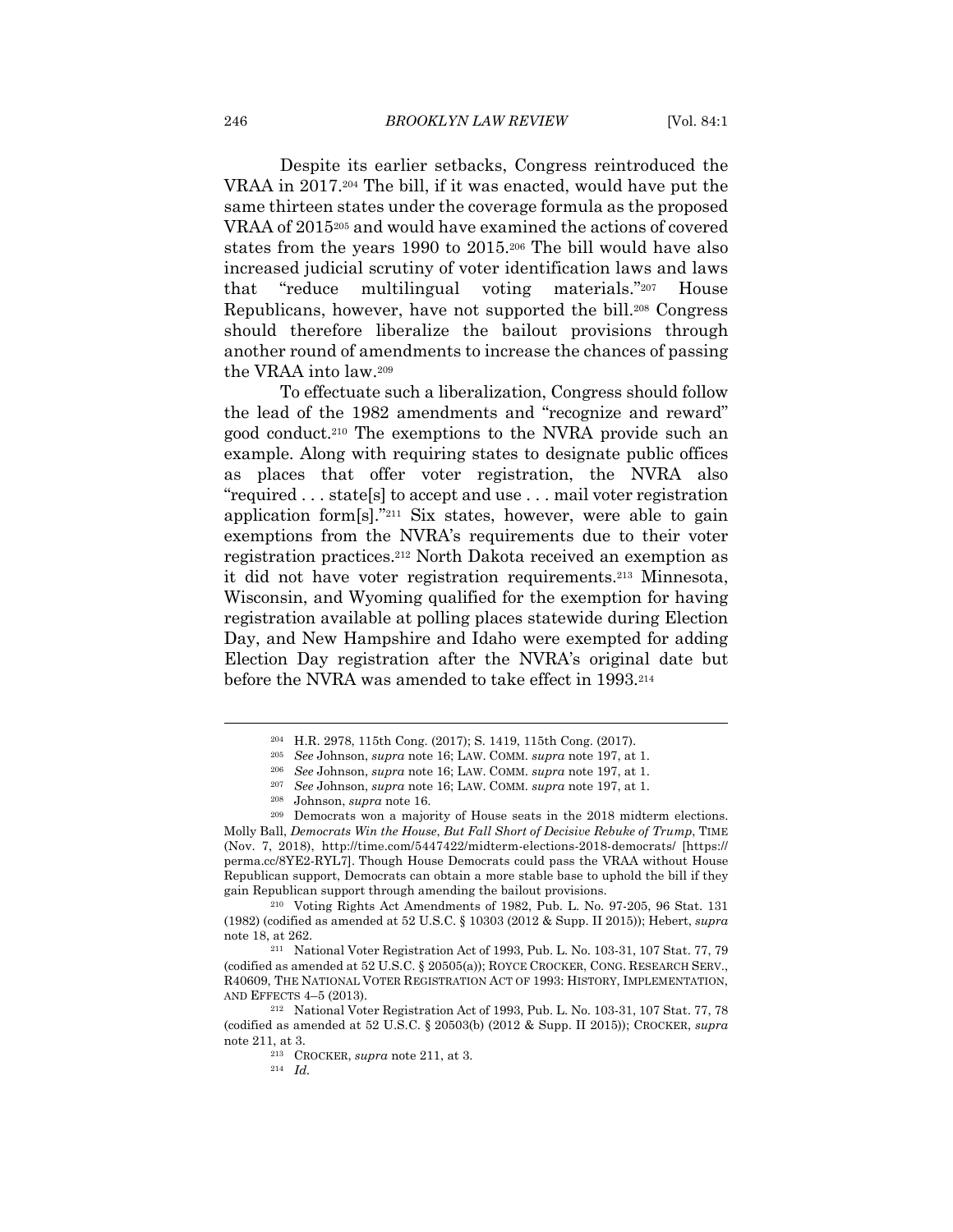Following the example of the NVRA, the amendments to the bailout provision should affirmatively, rather than punitively, encourage states under Section 5 coverage to achieve parity in voting. As Chief Justice Roberts stated in *Shelby County*, "[t]he [Fifteenth] Amendment is not designed to punish for the past; its purpose is to ensure a better future."215 Liberalized bailout provisions in combination with the VRAA's new coverage formula will ensure a better future for equitable and affirmative voting procedures in the United States.

#### V. BAILOUT PROVISION AMENDMENTS FOR THE VRAA OF 2017

In the VRAA of 2017, states and their political subdivisions can be subjected to federal oversight for ten years if they have either (1) committed fifteen or more voting rights violations during the past twenty-five years; or (2) committed ten or more voting rights violations during the past twenty-five years and at least one of those violations was committed by the state itself.216 In the previous VRA, a state could request a bailout from Section 5 of the VRA if it could prove that it had no longer engaged in voting discrimination for at least ten years.<sup>217</sup> If its bailout request was approved, the state would receive a declaratory judgment from the D.C. Circuit Court.218 One of the factors considered by the court is whether a state "engaged in constructive efforts to eliminate intimidation and harassment of persons exercising rights" to vote regardless of race or color.219 The court also considered whether a state "engaged in other constructive efforts, such as expanded opportunity for convenient registration and voting for every person of voting age and the appointment of minority persons as election officials throughout the jurisdiction and at all stages of the election and registration process."220 Even after receiving a favorable declaratory judgment, the state would remain under the court's supervision for ten years and could be recalled under Section 5 if the state subsequently engaged in voter discrimination.<sup>221</sup> Southern representatives have complained that such bailout

<sup>215</sup> Shelby Cty. v. Holder, 570 U.S. 529, 553 (2013).<br>
216 H.R. 2978, 15th Cong. § 4(b)(1)(A) (2017).<br>
217 52 U.S.C. § 10303(a)(1) (2012 & Supp. II 2015).<br>
218 *Id.* § 10303(a)(1)(F)(ii).

<sup>219</sup> *Id.* § 10303(a)(1)(F)(ii). 220 *Id.* § 10303(a)(1)(F)(iii). 221 52 U.S.C. § 10303(a)(5) (2012 & Supp. II 2015); *Introduction to Federal Voting Rights Laws: Before the Voting Rights Act*, *supra* note 19; COLEMAN, *supra* note 21, at 18.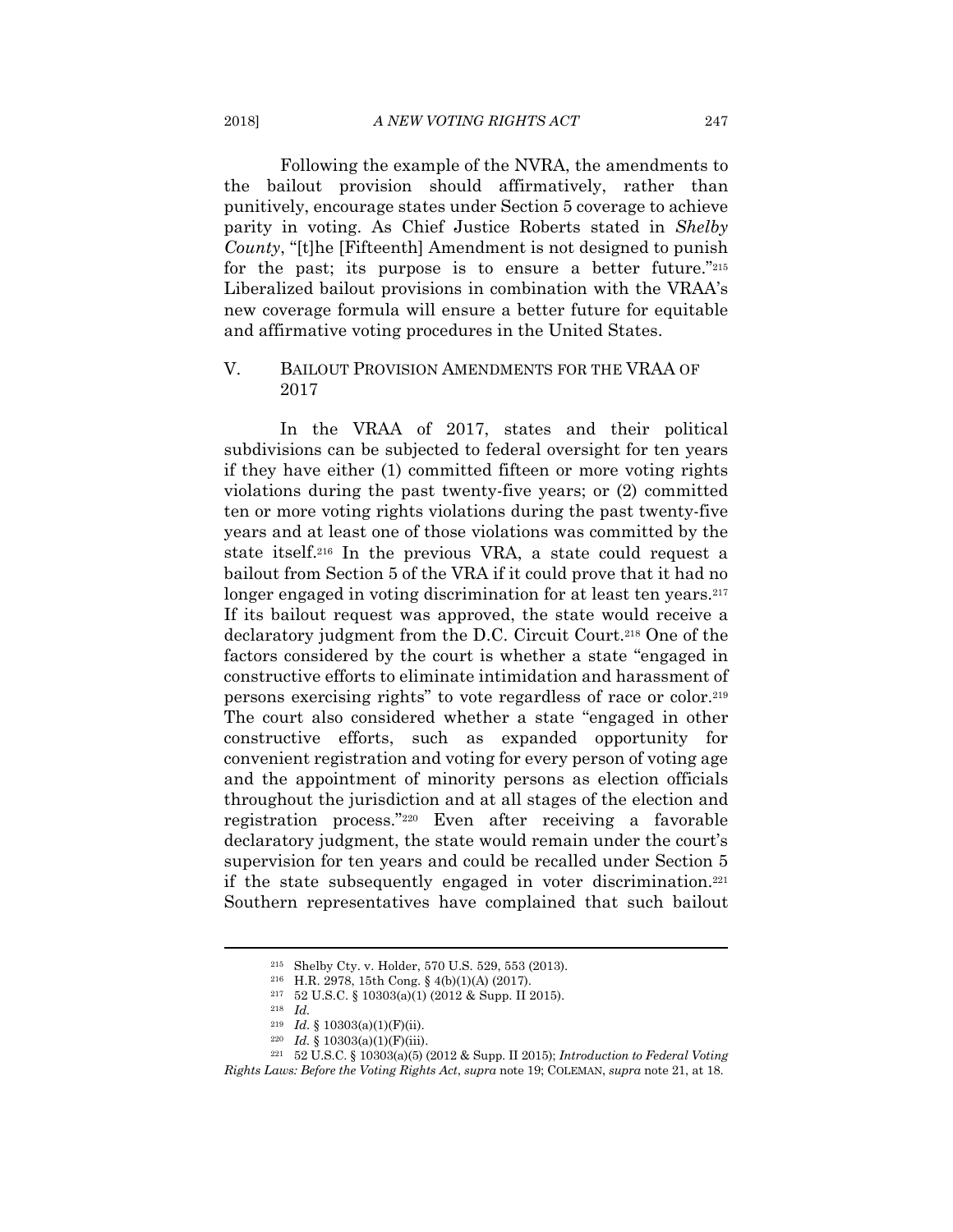standards are impossible to achieve.222 Congressional supporters of the VRAA must amend the bailout provisions in order to gain the bipartisan support necessary to pass the VRAA.

Southern members of Congress as well as members from newly covered states such as Florida would likely be quite hostile to such a bailout provision.<sup>223</sup> To assuage concerns that the bailout provision may be too onerous for covered jurisdictions, supporters of the VRAA should propose amendments for the bailout based on the Butler amendments that were offered, though ultimately rejected in 1975,224 and on the original bailout provisions. Representative M. Caldwell Butler of Virginia proposed amending the bailout provisions in the following ways: a jurisdiction would be permitted

to escape coverage . . . if: (1) sixty percent of minority citizens were registered and had voted "in the most recent general election for President or Members of Congress"; (2) no objections had been made under section 5 during the two years preceding the action; (3) during the previous five years the jurisdiction had not had a final judgment issued against it for violating the voting rights of minorities, had not used a "test or device," and had made all required submissions; and (4) "an affirmative legislative program" had been undertaken to eliminate legal and procedural barriers to full and effective minority political participation.225

Members of Congress and the Supreme Court would likely be receptive to an "affirmative legislative program" to make the bailout provisions affirmative rather than punitive. According to Representative Butler's proposal, an "affirmative legislative program" needed to offer:

(a) citizens eligible to vote an opportunity to register during evenings on a reasonable number of days each month and on a reasonable number of Saturdays and Sundays of each month; (b) reasonable public notice of the opportunity to register; (c) a place of registration and a place for voting at a location with access to and not an unreasonable distance from the place of residence of every eligible citizen of voting age residing within such State or political subdivisions; (d) reasonable provision for minority representation among election officials at polling places where minorities are registered to vote; (e) apportionment plans

<sup>222</sup> Christopher B. Seaman, *An Uncertain Future for Section 5 of the Voting Rights Act: The Need for a Revised Bailout System*, 30 ST. LOUIS U. PUB. L. REV. 9, 27 (2010) (quoting Rep. M. Caldwell Butler saying that the 1982 bailout amendment made "a mockery of the idea of reasonable bailout by crafting legislation which would establish requirements impossible to achieve" (quoting H.R. REP. NO. 97-227, at 64 (1981)). 223 Corey Dade, *Is The Voting Rights Act Outdated*, NPR (Dec. 1, 2012, 10:19

PM ET), https://www.npr.org/2012/12/01/166226641/is-the-voting-rights-act-outdated [https://perma.cc/MW8W-QPJU]. 224 *See* 121 CONG. REC. 16,764–65 (1975) (statement by Rep. Butler); O'Rourke,

*supra* note 74, at 780–81.

<sup>225</sup> O'Rourke, *supra* note 74, at 780.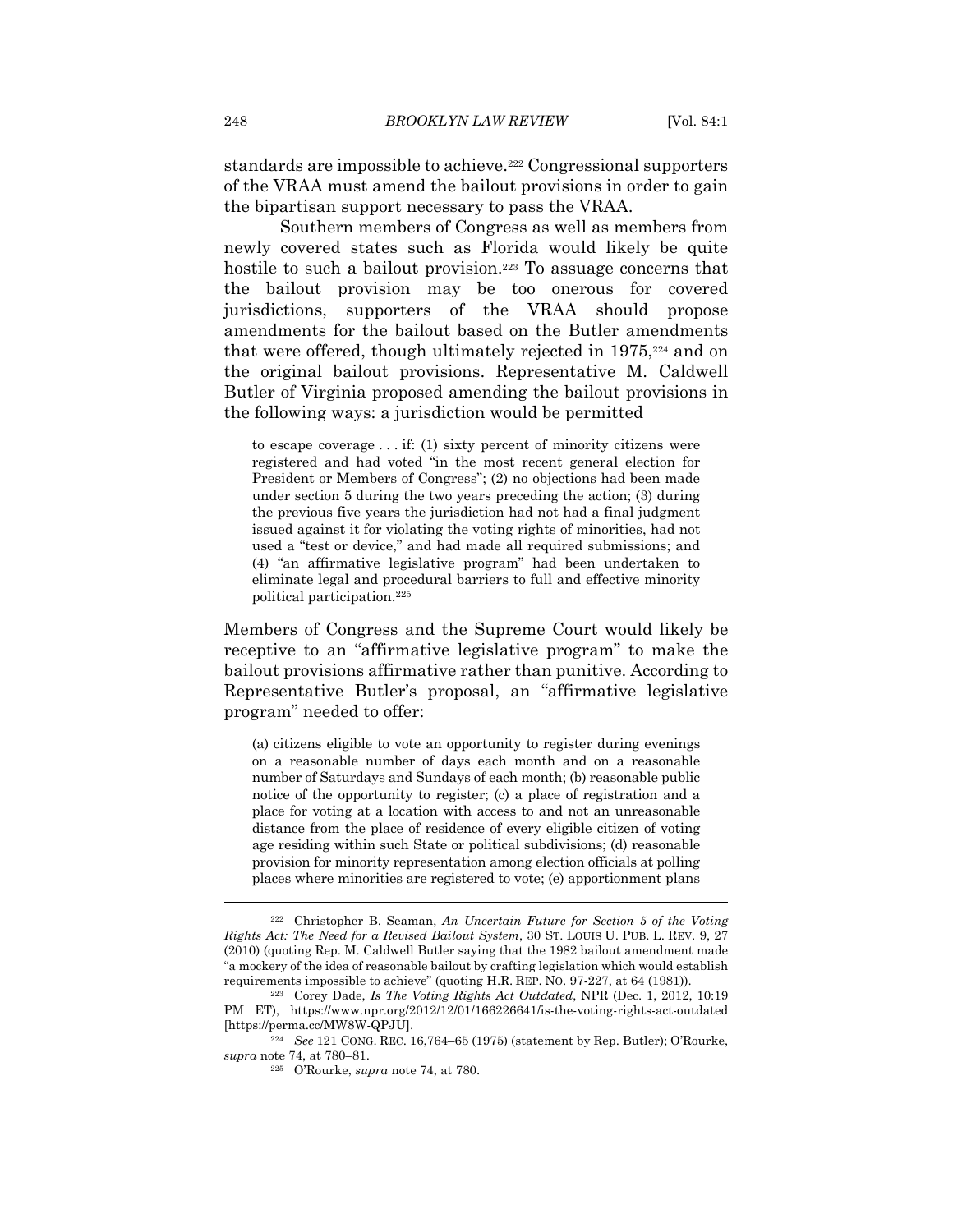which assure equal voter representation; (f) apportionment plans which avoid submergence of cognizable racial or minority groups; (g) removal of all unreasonable financial or other barriers to candidacy; and (h) adequate opportunity for minority representation in all local governing bodies where eligible minority citizens of voting age exceed twenty five per centum of the eligible citizens of voting age residing within such political subdivisions.226

Though the second section of Representative Butler's amendment would have allowed jurisdictions to apply for a bailout if they had not received any Section 5 objections in the two years preceding the bailout petition, the 1965 bailout provisions required a showing of five years,227 a far less stringent requirement than the 1982 bailout provisions.228 Therefore, the bailout provisions for the VRAA could have a five-year baseline for both receiving Section 5 objections as well as for using any discriminatory tests or devices. Using the Butler amendments and the 1965 bailout provisions as bases for new amendments, Congress could enact new bailout provisions which would help usher the VRAA into law.

In continuing with the trend of recent enactments and Supreme Court opinions, Congress should propose amended bailout provisions for the VRAA which would reward states that not only stop passing discriminatory voting laws but also take "constructive efforts" to end voter intimidation and harassment and expand registration and voting by implementing "affirmative legislative programs."229 Congress could draft the amendments as follows: a jurisdiction covered by Section 5 may apply for a declaratory judgment from the U.S. District Court for the District of Columbia to be released from preclearance requirements if it can show that (1) the registration and voting rates of minority and non-minority voters have a gap of no more than five percentage points (e.g., 65 percent minority registration to 70 percent nonminority registration); (2) no objections have been made in the five years preceding the application; (3) during the previous five years the jurisdiction had not had a final judgment issued against

<sup>226</sup> *Id.* at 780 n.80 (citing 121 CONG. REC. 16,764–65 (1975) (amendment to H.R. 6219, offered by Rep. Butler)). 227 121 CONG. REC. 16,764 (1975) (statement by Rep. Butler) (allowing covered

jurisdictions to apply for declaratory judgment in Section (2)(A) of the amendment if in the two years before filing for such judgment the Attorney General made no objections and the District Court for the District of Columbia made no denials of a declaratory judgment request); Voting Rights Act of 1965, Pub. L. No. 89-110, § 4, 79 Stat. 437, 438 (1965). 228 Voting Rights Act Amendments of 1982, Pub. L. No. 97-205, sec. 2, § 4(a), 96

Stat. 131, 131; Hebert, *supra* note 18, at 261 (explaining that the 1982 "bailout standard" was extended from seventeen years to nineteen years). 229 52 U.S.C. § 10303 (a)(1)(F)(ii)–(iii) (2012 & Supp. II 2015); O'Rourke, *supra* 

note 74, at 780.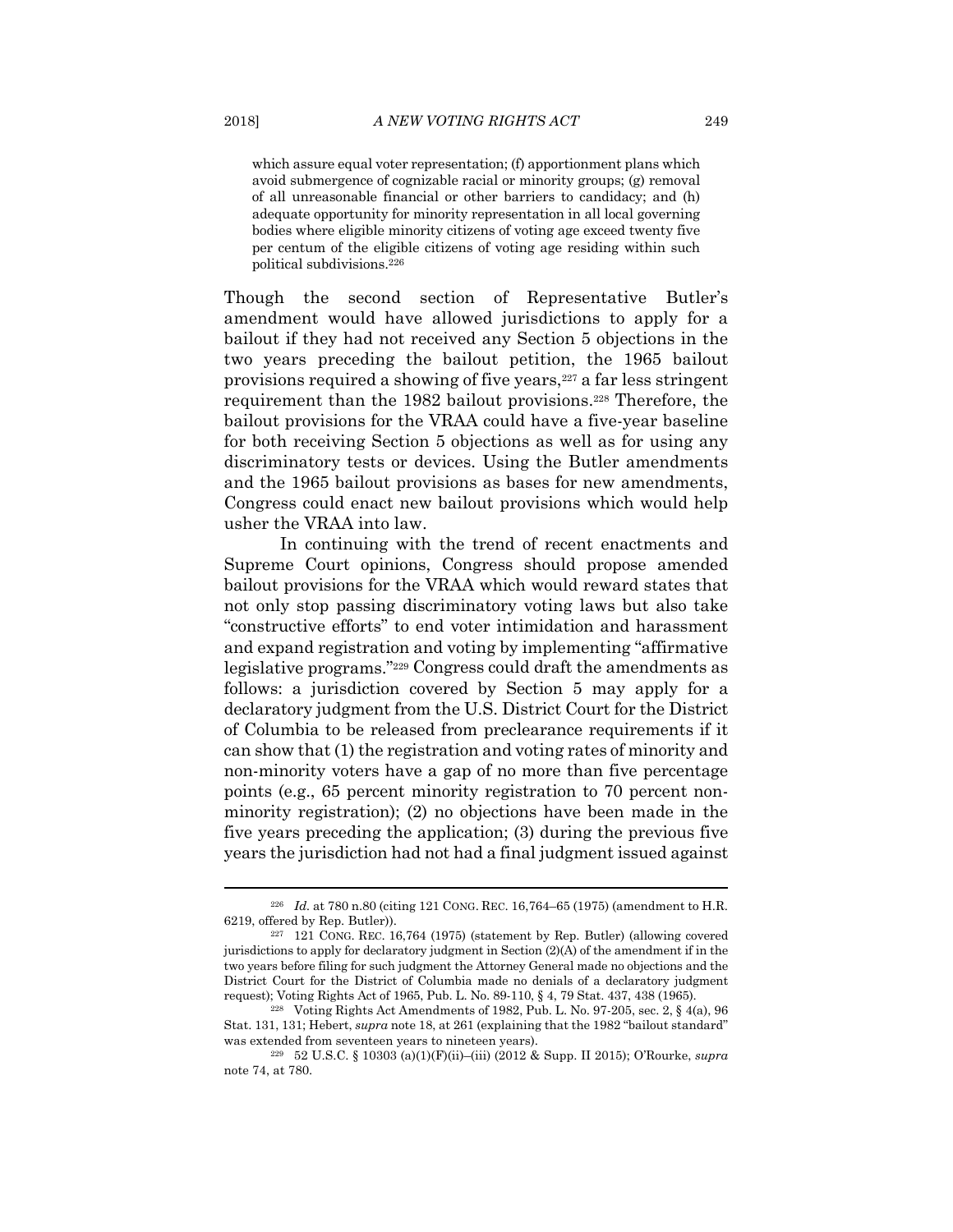it for violating the voting rights of minorities, had not used a test or device, and had made all required submissions; (4) the jurisdiction has not been assigned any federal examiners or observers within the preceding five years; and (5) an affirmative legislative program had been undertaken to eliminate legal and procedural barriers to full and effective minority political participation.230 Further, the affirmative legislative program must be submitted in writing to the U.S. District Court for the District of Columbia to be determined whether it will indeed increase minority civic participation.

A jurisdiction should be allowed to submit a combination of any of the following as part of its affirmative program; additionally, the list should not be exhaustive as to further encourage innovation and experimentation among the states: (1) opportunities for eligible citizens to register to vote on evenings and weekends; (2) opportunities for eligible citizens to vote outside of Election Day; (3) reasonable public notice of the opportunity to register; (4) a place to register and a place to vote accessible to every eligible citizen from their place of residence; (5) reasonable provision for minority representation among election officials at polling places where minorities are registered to vote; (6) apportionment plans which assure equal voter representation; (7) apportionment plans which avoid the submergence of cognizable racial or minority groups; (8) removal of all financial or other barriers to candidacy; and (9) adequate opportunity for minority representation in all local governing bodies where minorities exceed 25 percent of citizens eligible to vote.231 Using these amended bailout provisions, Congress is more likely to pass the VRAA as the provisions are partially based on amendments previously offered by a southern Republican who saw the preclearance regime as a stigma upon southern states.232 The amended provisions will also allow states to create their own affirmative solutions to voter discrimination and disparities and aid individual members as well as their political party in successfully competing for new voters.

#### *A. The Amended Bailout Provisions Would Gain Congressional Republican Support for the VRAA*

Republicans, especially those from states covered by the preclearance regime, have viewed Section 5 as putting a "scarlet

<sup>230</sup> *See* 121 CONG. REC. 16,764–65 (1975) (statement by Rep. Butler). 231 *Id.*

<sup>232</sup> *Id.*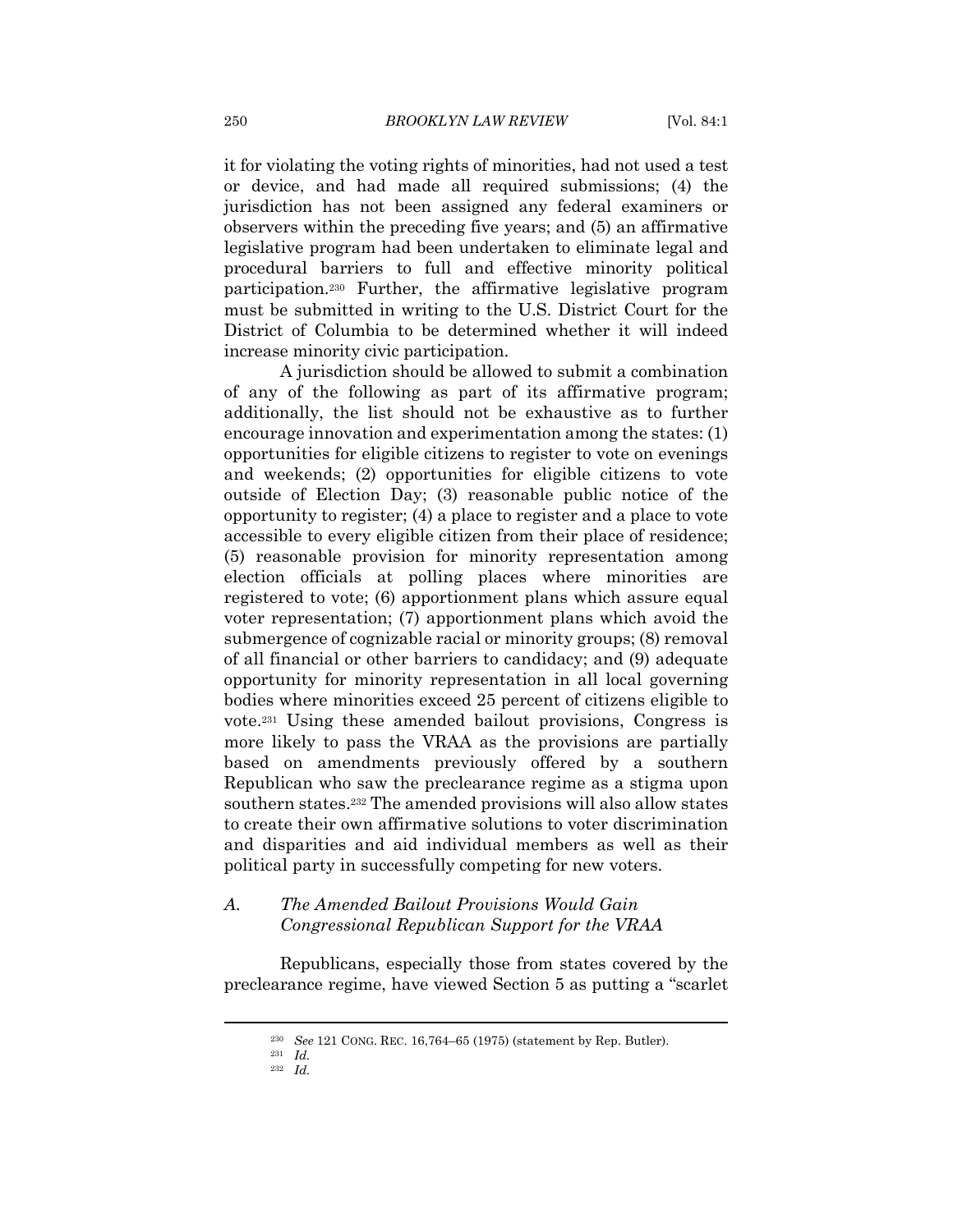letter" on southern states.233 They have also viewed the bailout provisions as being impossible to attain.234 Congressional Republicans would thus be highly skeptical of a VRAA in which not only the updated coverage formula but also the amended bailout provisions were written primarily, if not solely, by Democrats and even more by Democrats from northern and western states.

Congressional Republicans would, on the other hand, be much more likely to support bailout provisions based largely on the Butler amendments proposed in 1975 for the following reasons. First, under these proposed amendments, states will gain the ability to innovate and experiment with their election laws to fully include the political participation of minority voters. Judges, politicians, and academics have leveled critiques at the federal government for "commandeering" states to adopt policies favored by the federal government.235 The amended bailout provisions avoid such a critique by offering a list of possible policy solutions to racial disparities in voting by allowing the states to choose which policies would work best for them or to implement policies not included on the list. By adopting such an approach, Congress would allow states to, quite literally, operate as "laboratories of democracy."236 Though supporters of robust enforcement of federal voting laws may voice concerns about a more decentralized approach allowing some states to lag behind and repeat the "all deliberate speed" pace of reforms as was seen during school desegregation,237

<sup>233</sup> Adam Clark Estes, *What's at Stake in the Voting Rights Battle*, ATLANTIC (Feb. 26, 2013), https://www.theatlantic.com/politics/archive/2013/02/whats-stakevoting-rights-act-battle/317940/ [https://perma.cc/EHF2-KXQY]; Jeffrey Toobin, *Voter*, *Beware*, NEW YORKER (Mar. 2, 2009), https://www.newyorker.com/magazine/2009/03/02/ voter-beware [https://perma.cc/D72H-R22Q] (quoting Rep. Lynn Westmoreland of Georgia as saying, "Congress is declaring from on high that states with voting problems forty years ago can simply never be forgiven—that Georgians must eternally wear the scarlet letter because of the actions of their grandparents and great-grandparents.").<br><sup>234</sup> See Seaman, *supra* note 222, at 20.<br><sup>235</sup> See Simon Lazarus, *The Temptations of the Court*, SLATE (Mar. 27, 2012,

<sup>11:30</sup> AM), http://www.slate.com/articles/news\_and\_politics/jurisprudence/2012/03/ republican\_governors\_claim\_obamacare\_is\_a\_violation\_of\_states\_rights\_.html [https:// perma.cc/T46C-H28S]; Ilya Somin, *Federalism*, *the Constitution*, *and Sanctuary Cities*, WASH. POST: VOLOKH CONSPIRACY (Nov. 26, 2016), https://www.washingtonpost.com/ news/volokh-conspiracy/wp/2016/11/26/federalism-the-constitution-and-sanctuary-cities /?utm\_term=.e5d5026442c6 [https://perma.cc/M6ZY-ML66]. 236 *See* Edmund Andrews, *Steven Callander: How to Make States "Laboratories of* 

*Democracy"*, INSIGHTS BY STAN. BUS. (May 19, 2015), https://www.gsb.stanford.edu/ insights/steven-callander-how-make-states-laboratories-democracy [https://perma.cc/ JA8B-UE7H]. 237 Brown v. Bd. of Educ., 349 U.S. 294, 301 (1955); Pedro Noguera & Robert

Cohen, *The Legacy of 'All Deliberate Speed'*, EDUC. WK. (May 19, 2004), https://www.edweek.org/ew/articles/2004/05/19/37noguera.h23.html [https://perma.cc/ 87QP-CVNM].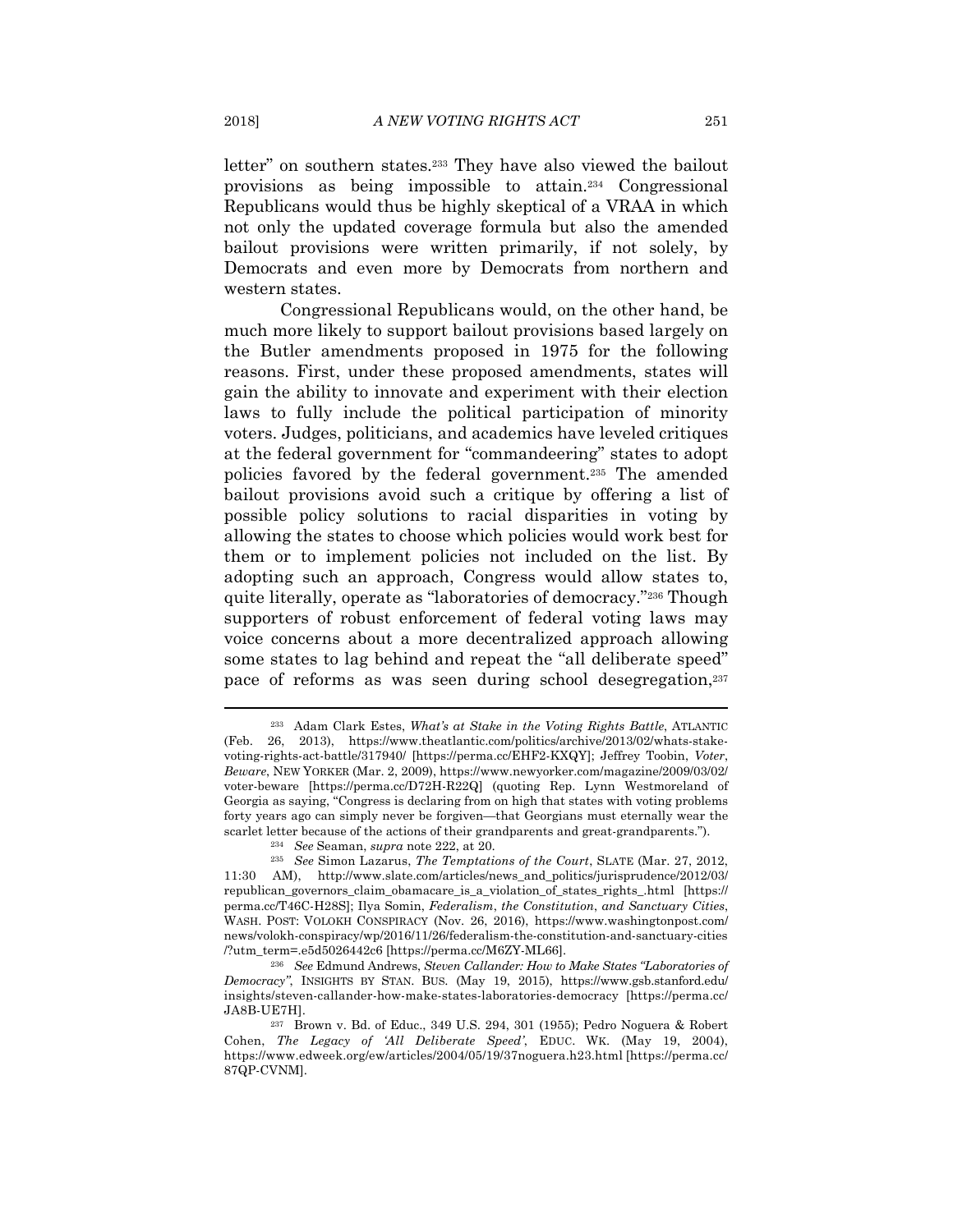congressional supporters of the VRAA could emphasize that when put together with the new coverage formula, the bailout amendments would encourage states to promote the full political participation of minorities while complying with federal laws through the preclearance regime. Minority voters will have amassed enough organized political power through the affirmative efforts of the state to hold states accountable once the state has been bailed out of Section 5. Members of Congress will also be more accountable to their constituents through the amended bailout provisions.

Second, through their use of affirmative measures to politically empower minority voters, representatives and senators seen as supporting such policies will be able to use their record to gain the votes of newly registered voters. Supporters of the VRAA would then be able to counteract the current set of incentives used to dilute the power of minority voters. At present, politicians can enact discriminatory redistricting measures to guarantee their seat in Congress.238 Under a regime of the VRAA's coverage formula and the proposed bailout provision amendments, members of Congress will instead be encouraged to promote fair apportionments of voters in districts to gain a bailout. With a bailout on record, a member of Congress can then tout both the bailout and the increased political participation as reasons for voters to support the member of Congress. Moreover, if able to gain passage, supporters of the VRAA could rest assured that the VRAA would survive judicial scrutiny from the Roberts Court. The amended bailout provisions would address the Court's concern about states retaining sovereignty and equal treatment from the federal government through less stringent and more contemporary bailout criteria along with a state-based affirmative program.

#### *B. The Amended Bailout Provisions Would Pass Judicial Scrutiny*

The VRAA addresses the Supreme Court's concern of punishing states based on outdated data, so the amended bailout provisions must assuage the Court's worry about maintaining the

<sup>238</sup> LAUREN BOYDEN & MICHAEL LI, BRENNAN CTR. FOR JUS., EXTREME MAPS 3 (2017), https://www.brennancenter.org/sites/default/files/publications/Extreme%20 Maps%205.16.pdf [https://perma.cc/KL8W-CR3R]; Christopher Ingraham, *This Is the Best Explanation of Gerrymandering You Will Ever See*, WASH. POST: WONKBLOG (Mar. 1, 2015), https://www.washingtonpost.com/news/wonk/wp/2015/03/01/this-is-the-bestexplanation-of-gerrymandering-you-will-ever-see/?noredirect=on&utm\_term=.3c6c65d2e3e2 [https://perma.cc/EQM9-TBX2].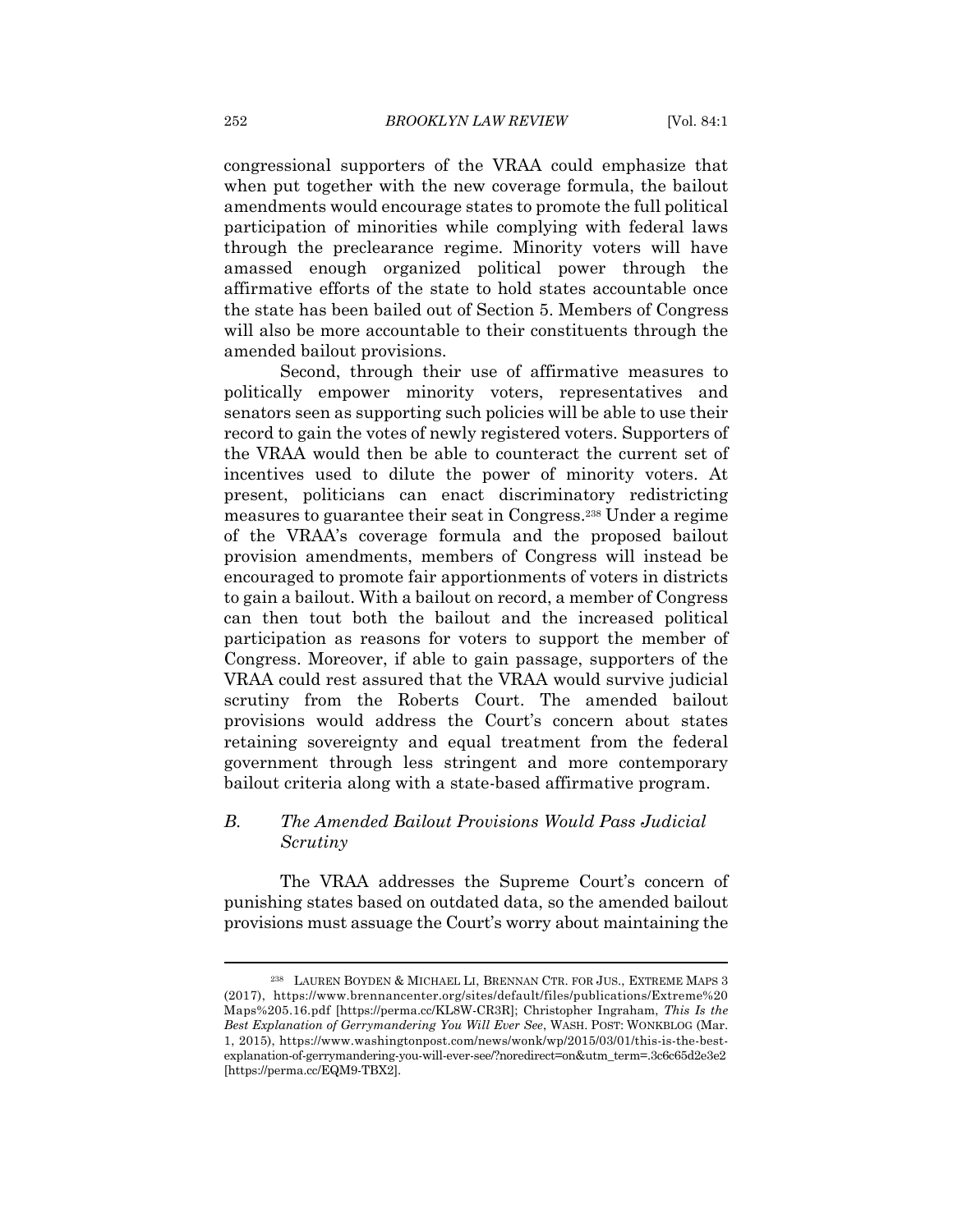equal sovereignty of states. The VRAA with the amended bailout provisions would survive the Court's analysis for three reasons. First, the new coverage formula itself only brings states with recent records of discrimination in voting under the preclearance regime.239 Second, states under the preclearance regime would undergo an identical process to obtain a bailout. Congress would establish such an identical process by maintaining the requirement for covered states to petition the U.S. District Court for the District of Columbia for a declaratory judgment as opposed to petitioning their local district courts.

Each state seeking a bailout must go before the U.S. District Court for the District of Columbia to receive a declaratory judgment<sup>240</sup> and would thus receive a similar analysis from threejudge panels that may contain some of the same judges. Southern states have initially viewed being assigned to the U.S. District Court for the District of Columbia as disadvantageous as the judges were viewed as more "cosmopolitan" by Congress.241 States would, however, likely have complaints about unequal treatment if they instead appealed to district courts within their own jurisdiction. Though states may believe that remaining in their jurisdiction with judges likely hailing from their state would provide a sort of home field advantage, decisions from the United States Court of Appeals for the Fourth Circuit show that states are not more likely to win their case just by appealing to an instate or regional court.242 Indeed, an in-state or regional federal court may even write an opinion with phrases easily quoted by national media outlets leading to further stigmatization of the state.243 States may then contend that the federal courts in their

<sup>&</sup>lt;sup>239</sup> H.R. 2978, 115th Cong. (2017); S. 1419, 115th Cong. (2017).<br>
<sup>240</sup> Hebert, *supra* note 18, at 259.<br>
<sup>241</sup> Crum, *supra* note 121, at 2008–09.<br>
<sup>242</sup> See Anne Blythe, *4th U.S. Circuit Judges Overturn North Carolina* 

*ID Law*, NEWS & OBSERVER (July 30, 2016, 6:12 PM), http://www.newsobserver.com/ news/politics-government/state-politics/article92593512.html [https://perma.cc/9FTB-MFW8]; *see also* Vann R. Newkirk II, *Texas Keeps Failing to Convince Federal Courts Its Voting Laws Aren't Racist*, ATLANTIC (Apr. 21, 2017), https://www.theatlantic.com/ politics/archive/2017/04/texas-loses-another-voting-rights-case/523905/ [https://perma. cc/LL77-SSFB] (noting how Texas lost its initial defense of its voting identification law in a Texas federal district court). 243 *See* Robert Barnes & Ann E. Marimow, *Appeals Court Strikes Down North* 

*Carolina's Voter-ID Law*, WASH. POST (July 29, 2016), https://www.washingtonpost.com/ local/public-safety/appeals-court-strikes-down-north-carolinas-voter-id-law/2016/07/29/ 810b5844-4f72-11e6-aa14-e0c1087f7583\_story.html?utm\_term=.c9aa8391c809 [https:// perma.cc/SC75-835Z] (quoting the Fourth Circuit court's opinion where it stated that North Carolina "target[ed] African Americans with . . . surgical precision."); Camila Domonoske, *U.S. Appeals Court Strikes Down North Carolina's Voter ID Law*, NPR (July 29, 2016, 2:04 PM ET), https://www.npr.org/sections/thetwo-way/2016/07/29/487935700/ u-s-appeals-court-strikes-down-north-carolinas-voter-id-law [https://perma.cc/M55U-PXXU]; (same); Michael Wines & Alan Blinder, *Federal Appeals Court Strikes Down*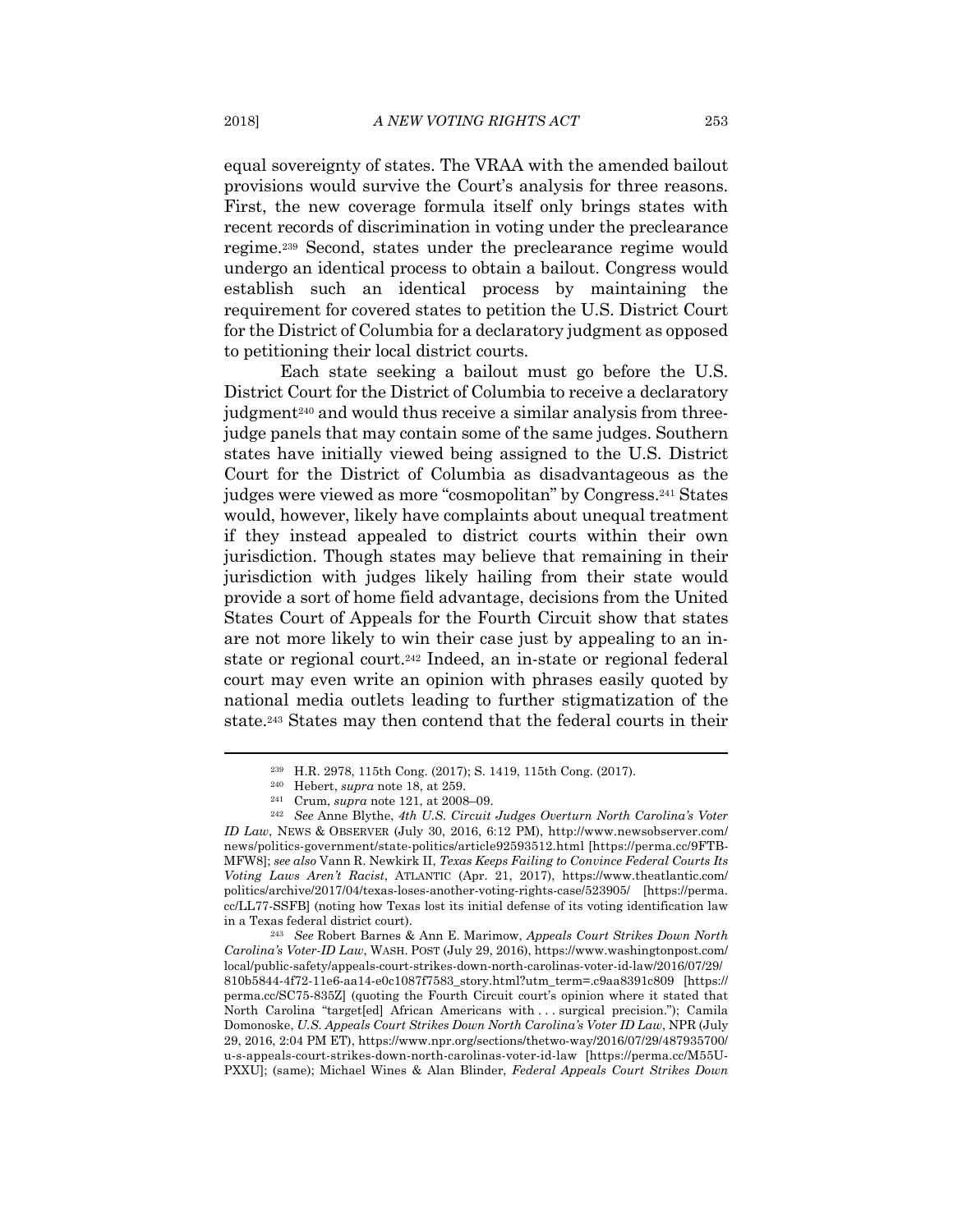jurisdiction are applying a more stringent standard than federal courts in other jurisdictions that have granted more bailout requests. States can charge no such claim when each state must approach the same court for a bailout.

Further, to remain in compliance with *Northwest Austin*, Congress must now allow counties, cities, and townships to apply for bailouts independent of the state.244 Covered states with large cities, such as Nashville, Charlotte, and Atlanta, known for more liberal politics and larger minority populations, have clashed with those cities regarding legislative agendas.245 States may then accuse local district courts of favoritism if it seems cities are obtaining bailouts at a higher rate than states. Such complaints of favoritism would be multiplied when judging courts in other states as well. States, cities, and townships would thus all greatly benefit from petitioning only the U.S. District Court for the District of Columbia for bailout requests despite the inconvenience of litigating their case outside of their state. Critics of maintaining federal oversight through district courts or the DOJ have also proposed the possibility of using independent agencies to enforce federal voting laws.246

An independent agency available to review applications to be bailed out of the preclearance regime would also pass the test of providing an identical process to each jurisdiction that would come before it. Agencies, however, may actually lessen the chances of passage for the VRAA. The objective and disinterested nature of independent agencies is constantly in question.<sup>247</sup> Members of Congress hesitant to support the VRAA may be dissuaded by the possibility of going before an agency vulnerable to "regulatory capture."248 District court judges, on the other hand,

*Agencies?*, 37 DUKE L.J. 252, 252–53 (1988). 248 Will Baude, *Regulatory and Academic Capture*, WASH. POST: THE VOLOKH

CONSPIRACY (May 18, 2014), https://www.washingtonpost.com/news/volokh-conspiracy/ wp/2014/05/18/regulatory-and-academic-capture/?utm\_term=.93c2e80d8051 [https://

*North Carolina Voter ID Requirement*, N.Y. TIMES (July 29, 2016), https://www. nytimes.com/2016/07/30/us/federal-appeals-court-strikes-down-north-carolina-voter-

id-provision.html?mtrref=www.google.com [https://perma.cc/D6KB-T3QJ] (same).<br><sup>244</sup> Nw. Austin Mun. Util. Dist. No. One v. Holder, 557 U.S. 193, 211 (2009).<br><sup>245</sup> See K.W., *How Conservative States and Liberal Cities Vie f* ECONOMIST (Oct. 9, 2017), https://www.economist.com/blogs/economist-explains/2017/ 10/economist-explains-0 [https://perma.cc/BT3C-288C]. 246 Brittany C. Armour, Note, *After* Shelby County v. Holder, *Can Independent* 

*Commissions Take the Place of Section 5 of the Voting Rights Act?*, 53 WASH. U. J. L. & POL'Y 269, 288–90 (2017) (proposing the use of independent commissions in vote denial cases as some states have used independent redistricting commissions in gerrymandering and vote dilution cases); Foley, *supra* note 169, at 343–44 (proposing the use of a Voting Rights Advisory Board that would review any change to voting rights laws brought to it by local communities and label such laws as "retrogressive" or not, though such labeling would not carry the force of law). 247 *See e.g.*, Alan B. Morrison, *How Independent Are Independent Regulatory*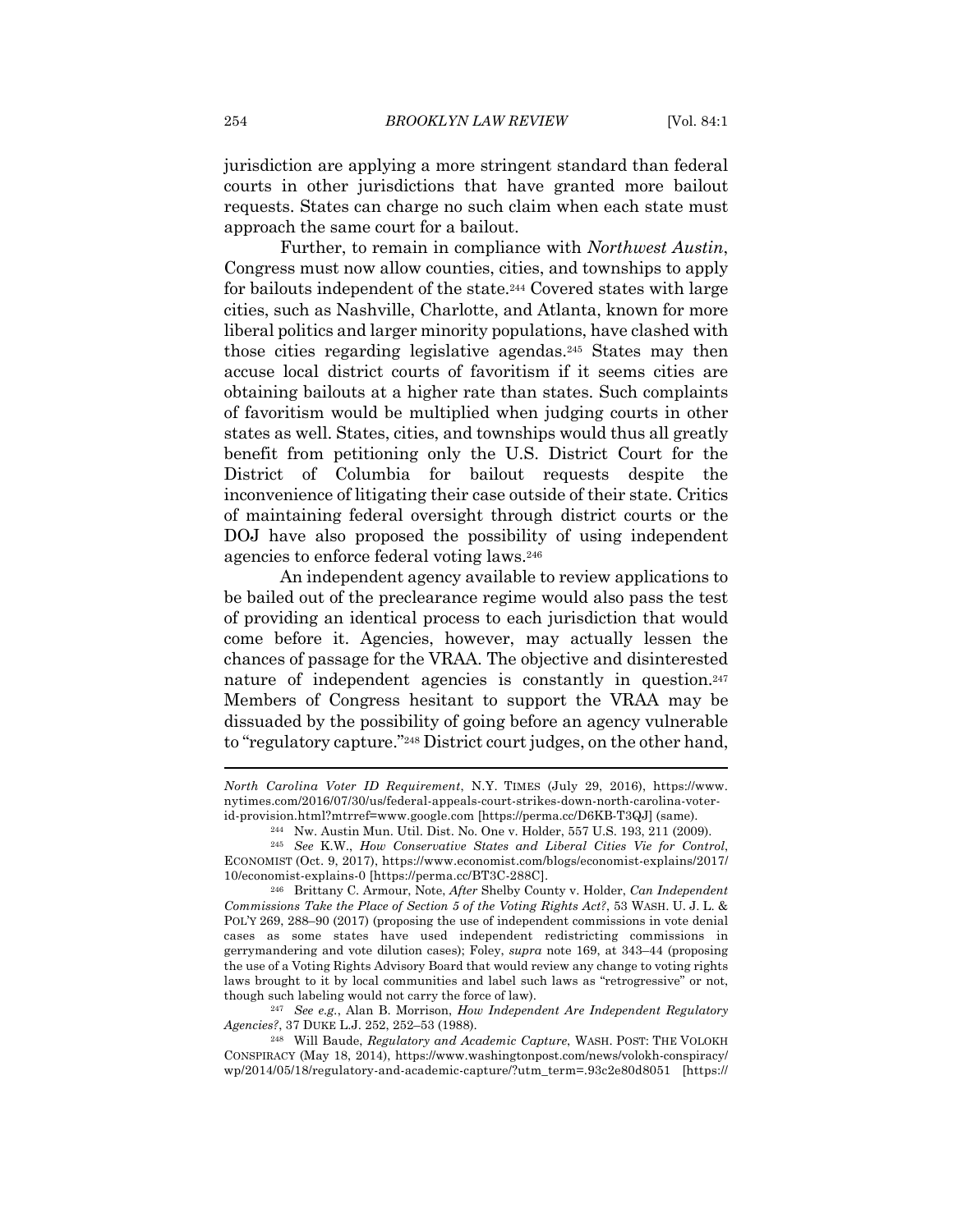have not had their independence and objectivity questioned to such a degree.<sup>249</sup> As the sole court to oversee bailout applications, the District Court for the District of Columbia has also developed an expertise regarding such matters.250 A new agency would have to begin building anew its knowledge base of both the process and substance of adjudicating bailout proceedings. Thus, for both procedural and substantive reasons, members of Congress will be more likely to support the VRAA that maintains the U.S. District Court for the District of Columbia as the judicial forum for bailout proceedings rather than moving them to an independent agency. Jurisdictions applying for bailout would also maintain equal sovereignty as the bailout requirements would be much more similar to the requirements at the time of *South Carolina v. Katzenbach* than the requirements at the time of *Shelby County*.251

Third, the amended bailout provisions revert to requirements like those upheld in *South Carolina v. Katzenbach*. By adopting the Butler amendments, however, Congress will have made the bailout provisions more affirmative rather than punitive. The *Shelby County* Court wrote that the Fifteenth Amendment was intended to look towards the future rather than to the past.252 With bailout provisions similar to those accepted by the *Katzenbach* Court and measures to allow states to be rewarded for increasing voter registration and civic participation,

perma.cc/YN29-MUQS]; Steven Davidoff Solomon, *The Government's Elite and Regulatory Capture*, N.Y. TIMES: DEALBOOK (June 11, 2010, 2:00 PM), https:// dealbook.nytimes.com/2010/06/11/the-governments-elite-and-regulatory-capture/ [https:// perma.cc/QL3C-2NCF] (describing how "social capture" and "ideological capture" operate and cause regulators to rule in the interest of the industry they regulate rather than rule in the public interest); James Kwak, *Cultural Capture and the Financial Crisis*, *in*  PREVENTING REGULATORY CAPTURE: SPECIAL INDUSTRY INFLUENCE AND HOW TO LIMIT IT 71, 78–80 (Daniel Carpenter & David A. Moss eds., Cambridge Univ. Press 2014) http://www.tobinproject.org/sites/tobinproject.org/files/assets/Kwak%20-%20Cultural %20Capture%20and%20the%20Financial%20Crisis.pdf https://perma.cc/XEW4-4KXS] (explaining how "cultural capture," through the mechanisms of group identification, status, and relationship networks, cause regulators to work in favor of industry interests over public interests). 249 *See* John Cassidy, *In Praise of Independent Judges*, *from Learned Hand to* 

*Richard J. Leon*, NEW YORKER (Dec. 17, 2013), https://www.newyorker.com/news/johncassidy/in-praise-of-independent-judges-from-learned-hand-to-richard-j-leon

<sup>[</sup>https://perma.cc/VC4C-VD89]; Dahlia Lithwick & Steve Vladeck, *Resisting the Myth of the Judicial Resistance*, SLATE (Jan. 25, 2018, 4:44 PM), https://slate.com/news-andpolitics/2018/01/the-judges-whove-ruled-against-trump-arent-part-of-some-judicialresistance.html [https://perma.cc/XP26-BJVY]. 250 *See* Jonathan Remy Nash, *Expertise and Opinion Assignment on the Courts* 

*of Appeals: A Preliminary Investigation*, 66 FLA. L. REV. 1599, 1604 (2015). 251 *Compare* Shelby Cty. v. Holder, 570 U.S. 529, 539 (2012) (writing that the

Voting Rights Act Amendments of 1982 allowed states and political subdivisions to apply for a bailout after ten years), *with* South Carolina v. Katzenbach, 383 U.S. 301, 331 (1966) (writing that Congress made the bailout provisions available to states and political subdivisions that had not committed voter discrimination in five years). 252 *Shelby Cty*., 570 U.S. at 553.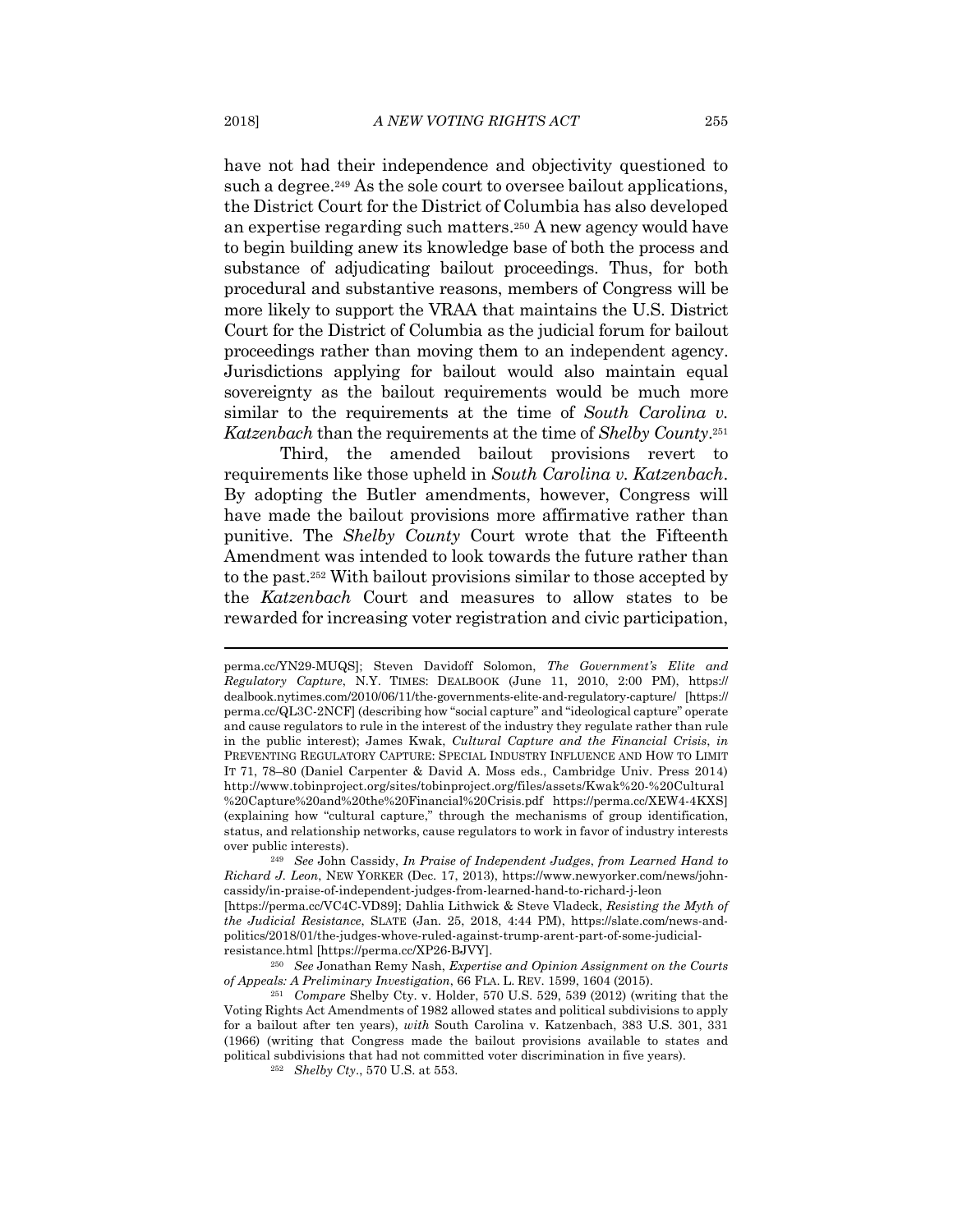the bailout amendments will address the Court's concern about the VRA punishing certain states for past acts. The Court will also likely look favorably upon the affirmative measures of the bailout provisions as the states are able to choose independently whether to adopt those measures, create their own measures not thought of by Congress, or some combination of the two. With states having the independence to choose their own affirmative measures, the Roberts Court will likely see the amended bailout provisions as increasing the amount of sovereignty states enjoy in administering their voting laws as compared to the amount of sovereignty states were granted by the preclearance regime reviewed by the Court in *Shelby County*.

By creating a new coverage formula, providing the same judicial forum for all jurisdictions applying for a bailout, reducing the amount of time required to prove that discriminatory tests and devices have ceased, and allowing states to choose their own affirmative measures to encourage voter registration and civic participation, the VRAA with amended bailout provisions will satisfy the Supreme Court's requirement that the principle of equal sovereignty among the states not be violated. And if the principle has been violated, Congress had violated the principle in a manner that rewards jurisdictions for future good acts rather than punishing them for prior bad acts. The VRAA would then survive judicial scrutiny by meeting the updated coverage formula and equal sovereignty tests set by *Shelby County v. Holder*.

#### **CONCLUSION**

Americans have long regarded voting to be a core component of citizenship. Though the Fifteenth Amendment promised equal status and treatment as voters to all Americans, Congress needed to pass the Voting Right Act one hundred years after the amendment was passed to fulfill that promise. In fact, the VRA fulfilled the promise so successfully that the U.S. Supreme Court ruled one of its most innovative protections—the coverage formula—as antiquated and unconstitutional. Despite the Court's ruling, states formerly covered by the VRA as well as states not covered by the VRA subsequently passed restrictive voting laws which disproportionately affected voters of color. A new law protecting the voting rights of all Americans is needed to fulfill the purpose of the VRA and strengthen the U.S. electoral system.

Congress has already addressed the need for a modernized coverage formula through the VRAA. Congress is not likely to pass the bill, however, without amending the bill in